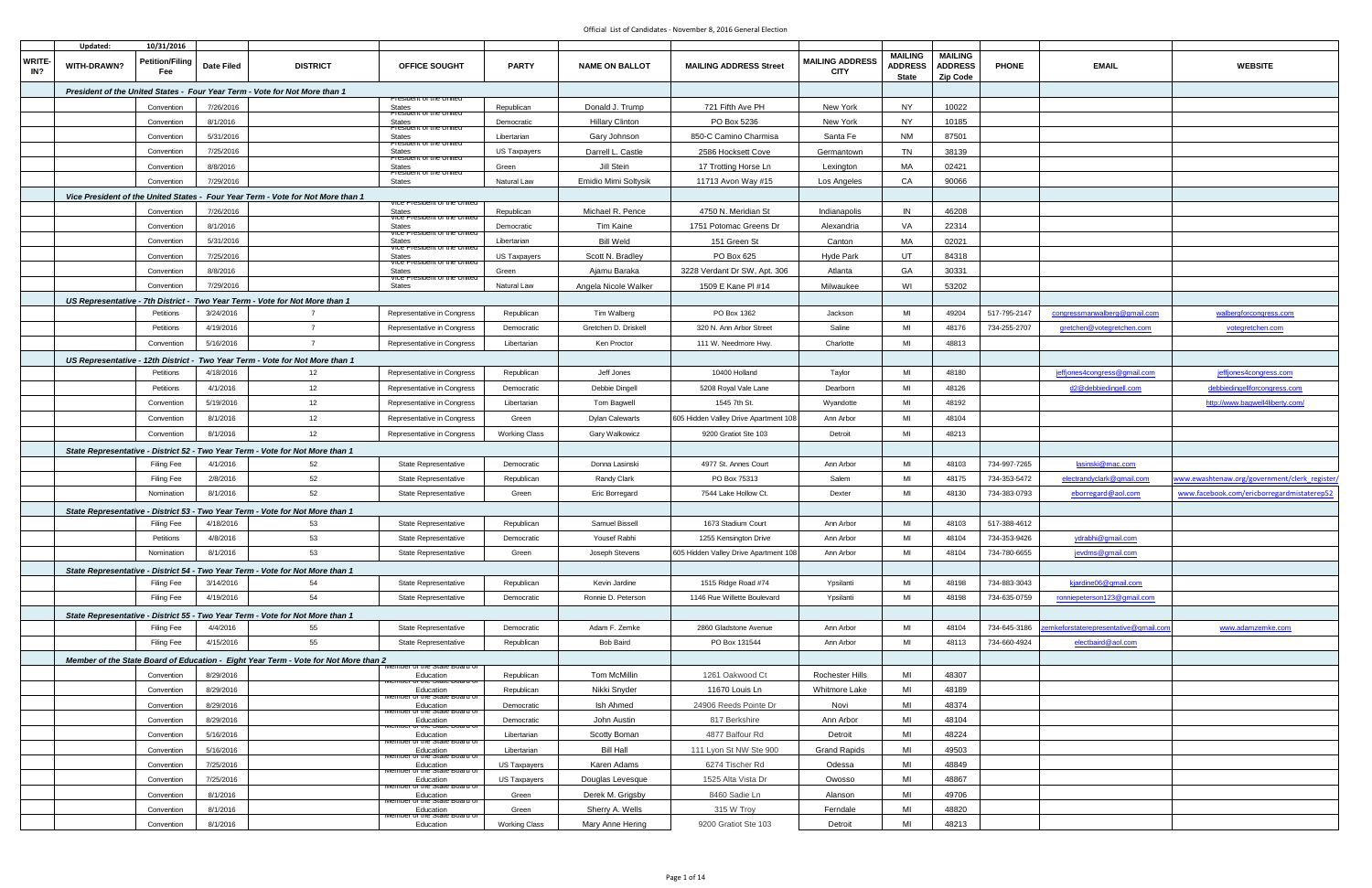| <b>WRITE-</b><br>IN? | WITH-DRAWN?                                                       | Petition/Filing<br>Fee | <b>Date Filed</b> | <b>DISTRICT</b>                                                                                        | <b>OFFICE SOUGHT</b>                                                  | <b>PARTY</b>         | <b>NAME ON BALLOT</b>         | <b>MAILING ADDRESS Street</b> | <b>MAILING ADDRESS</b><br><b>CITY</b> | <b>MAILING</b><br><b>ADDRESS</b><br><b>State</b> | <b>MAILING</b><br><b>ADDRESS</b><br><b>Zip Code</b> | <b>PHONE</b> | <b>EMAIL</b>                | <b>WEBSITE</b>                |
|----------------------|-------------------------------------------------------------------|------------------------|-------------------|--------------------------------------------------------------------------------------------------------|-----------------------------------------------------------------------|----------------------|-------------------------------|-------------------------------|---------------------------------------|--------------------------------------------------|-----------------------------------------------------|--------------|-----------------------------|-------------------------------|
|                      |                                                                   |                        |                   | Regent of the University of Michigan - Eight Year Term - Vote for Not More than 2                      |                                                                       |                      |                               |                               |                                       |                                                  |                                                     |              |                             |                               |
|                      |                                                                   | Convention             | 8/29/2016         |                                                                                                        | Regent of the University C<br>Michigan<br>Regent or the University of | Republican           | <b>Carl Meyers</b>            | 234 River Ln                  | Dearborn                              | MI                                               | 48124                                               |              |                             |                               |
|                      |                                                                   | Convention             | 8/29/2016         |                                                                                                        | Michigan                                                              | Republican           | Ron Weiser                    | 855 Colliston Rd              | Ann Arbor                             | MI                                               | 48105                                               |              |                             |                               |
|                      |                                                                   | Convention             | 8/29/2016         |                                                                                                        | gent or the University of<br>Michigan                                 | Democratic           | Lawrence B. Deitch            | 4021 Hidden Woods Dr          | <b>Bloomfield Hills</b>               | MI                                               | 48025                                               |              |                             |                               |
|                      |                                                                   | Convention             | 8/29/2016         |                                                                                                        | Michigan                                                              | Democratic           | Denise Ilitch                 | 23675 Woodlynne Dr            | <b>Bingham Farms</b>                  | MI                                               | 48025                                               |              |                             |                               |
|                      |                                                                   | Convention             | 5/16/2016         |                                                                                                        | or the University of<br>Michigan                                      | Libertarian          | James Lewis Hudler            | 17165 Fahrner Rd              | Chelsea                               | MI                                               | 48118                                               |              |                             |                               |
|                      |                                                                   | Convention             | 5/16/2016         |                                                                                                        | egent or the University c<br>Michigan                                 | Libertarian          | John Jascob                   | PO Box 253                    | Temperance                            | MI                                               | 48103                                               |              |                             |                               |
|                      |                                                                   | Convention             | 7/25/2016         |                                                                                                        | egent or the Oniversity o<br>Michigan                                 | <b>US Taxpayers</b>  | Audra Driscoll                | 5255 W Ellsworth              | Ann Arbor                             | MI                                               | 48103                                               |              |                             |                               |
|                      |                                                                   | Convention             | 7/25/2016         |                                                                                                        | r or the University i<br>Michigan                                     | <b>US Taxpayers</b>  | Richard A. Hewer              | 13449 190th St                | <b>Big Rapids</b>                     | MI                                               | 49307                                               |              |                             |                               |
|                      |                                                                   | Convention             | 8/1/2016          |                                                                                                        | <del>ir tne Úniversitv</del><br>Michigan                              | Green                | Latham Redding                | 3520 Kensington               | Detroit                               | MI                                               | 48224                                               |              |                             |                               |
|                      |                                                                   | Convention             | 7/29/2016         |                                                                                                        | egent or the University or<br>Michigan                                | <b>Natural Law</b>   | Bridgette Abraham-Guzman      | 1744 Skyview Dr               | Brighton                              | MI                                               | 48114                                               |              |                             |                               |
|                      |                                                                   |                        |                   | Trustee of Michigan State University - Eight Year Term - Vote for Not More than 2                      |                                                                       |                      |                               |                               |                                       |                                                  |                                                     |              |                             |                               |
|                      |                                                                   | Convention             | 8/29/2016         |                                                                                                        | rustee or ivilichigan State<br>University                             | Republican           | <b>William Deary</b>          | 1907 N Grovedale Ave          | Jackson                               | MI                                               | 49203                                               |              |                             |                               |
|                      |                                                                   | Convention             | 8/29/2016         |                                                                                                        | University                                                            | Republican           | Dan Kelly                     | 6372 Simler Dr                | Clarkston                             | MI                                               | 48346                                               |              |                             |                               |
|                      |                                                                   | Convention             | 8/29/2016         |                                                                                                        | University                                                            | Democratic           | Dianne Byrum                  | 4933 Bellvue Rd               | Onondaga                              | MI                                               | 49264                                               |              |                             |                               |
|                      |                                                                   | Convention             | 8/29/2016         |                                                                                                        | ichigan Statt                                                         | Democratic           | Diann Woodard                 | 23893 McCirt Dr               | Brownstown                            | MI                                               | 48134                                               |              |                             |                               |
|                      |                                                                   | Convention             | 5/16/2016         |                                                                                                        | University<br>i rustee or iviicnigan State<br>University              | Libertarian          | Justin Burns                  | 2889 Dearborn Ave             | Flint                                 | MI                                               | 48507                                               |              |                             |                               |
|                      |                                                                   |                        |                   |                                                                                                        | <u>rrustee ór ivilchigan State</u>                                    |                      |                               |                               |                                       | MI                                               | 48220                                               |              |                             |                               |
|                      |                                                                   | Convention             | 5/16/2016         |                                                                                                        | University                                                            | Libertarian          | <b>Gregory Scott Stempfle</b> | 2615 Hyland                   | Ferndale                              |                                                  |                                                     |              |                             |                               |
|                      |                                                                   | Convention             | 7/25/2016         |                                                                                                        | University<br><u>ór ivilchigan State</u>                              | <b>US Taxpayers</b>  | Angela Grandy                 | 5314 E M 46 Box 53            | Cedar Lake                            | MI                                               | 48812                                               |              |                             |                               |
|                      |                                                                   | Convention             | 8/1/2016          |                                                                                                        | University                                                            | Green                | Will Tyler White              | 13783 Main St                 | Bath                                  | MI                                               | 48808                                               |              |                             |                               |
|                      |                                                                   |                        |                   | Governor of Wayne State University - Eight Year Term - Vote for Not More than 2                        | Governor or wayne Sta                                                 |                      |                               |                               |                                       |                                                  |                                                     |              |                             |                               |
|                      |                                                                   | Convention             | 8/29/2016         |                                                                                                        | University<br>nor or wayne s                                          | Republican           | Michael J. Busuito            | 1080 Kirts Blvd Ste 700       | Troy                                  | MI                                               | 48084                                               |              |                             |                               |
|                      |                                                                   | Convention             | 8/29/2016         |                                                                                                        | University                                                            | Republican           | Kimberly Shmina               | 7911 Bouvier Bay Rd           | Ira                                   | MI                                               | 48023                                               |              |                             |                               |
|                      |                                                                   | Convention             | 8/29/2016         |                                                                                                        | University<br><del>Governor or wayne St</del>                         | Democratic           | Yvette McElroy Anderson       | 17669 Annchester Rd           | Detroit                               | MI                                               | 48219                                               |              |                             |                               |
|                      |                                                                   | Convention             | 8/29/2016         |                                                                                                        | University<br>Governor or wayne Sta                                   | Democratic           | Mark Gaffney                  | 1580 Lincolnshire             | Detroit                               | MI                                               | 48203                                               |              |                             |                               |
|                      |                                                                   | Convention             | 5/16/2016         |                                                                                                        | University<br>Governor or wayne St                                    | Libertarian          | Bhagwan Dashairya             | 38219 Ford Rd                 | Westland                              | MI                                               | 48185                                               |              |                             |                               |
|                      |                                                                   | Convention             | 5/16/2016         |                                                                                                        | University                                                            | Libertarian          | Al Seder                      | 3526 Williams                 | Dearborn                              | MI                                               | 48124                                               |              |                             |                               |
|                      |                                                                   | Convention             | 7/25/2016         |                                                                                                        | University<br>wernor or wavne                                         | US Taxpayers         | <b>Robert Gale</b>            | PO Box 1313                   | <b>Sterling Heights</b>               | MI                                               | 48311                                               |              |                             |                               |
|                      |                                                                   | Convention             | 7/25/2016         |                                                                                                        | University<br><del>Governor or wayne Sta</del>                        | <b>US Taxpayers</b>  | Marc Joseph Sosnowski         | 8488 Kinloch St               | Dearborn                              | MI                                               | 48127                                               |              |                             |                               |
|                      |                                                                   | Convention             | 8/1/2016          |                                                                                                        | University<br><del>Jovernor or wayne Sta</del>                        | Green                | <b>Margaret Guttshall</b>     | 15161 Ford Rd #105            | Dearborn                              | MI                                               | 48126                                               |              |                             |                               |
|                      |                                                                   | Convention             | 8/1/2016          |                                                                                                        | University<br>Governor or wayne State                                 | Green                | Fran Shor                     | 703 Washinton Place Dr        | Royal Oak                             | MI                                               | 48067                                               |              |                             |                               |
|                      |                                                                   | Convention 7/29/2016   |                   |                                                                                                        | University                                                            | Natural Law          | Wendy Goossen                 | 3699 Tremonte Cir S           | Rochester                             | MI                                               | 48306                                               |              |                             |                               |
|                      |                                                                   |                        |                   | Washtenaw County Clerk / Register of Deeds - 4 Year Term - Vote for Not More than 1                    |                                                                       |                      |                               |                               |                                       |                                                  |                                                     |              |                             |                               |
|                      |                                                                   | Filing Fee             | 1/4/2016          | <b>Washtenaw County</b>                                                                                | County Clerk/Register of Deeds                                        | Democratic           | Lawrence Kestenbaum           | 1726 W. Stadium Boulevard     | Ann Arbor                             | MI                                               | 48103                                               | 734-769-7388 | kestenbaum@gmail.com        |                               |
|                      |                                                                   |                        |                   | Washtenaw County Treasurer - 4 Year Term - Vote for Not More than 1                                    |                                                                       |                      |                               |                               |                                       |                                                  |                                                     |              |                             |                               |
|                      |                                                                   | Filing Fee             | 2/23/2016         | Washtenaw County                                                                                       | <b>County Treasurer</b>                                               | Democratic           | Catherine McClary             | 2669 Page Avenue              | Ann Arbor                             | MI                                               | 48104                                               | 734-678-3434 | cmcclary@provide.net        |                               |
|                      |                                                                   |                        |                   | Washtenaw County Prosecuting Attorney - 4 Year Term - Vote for Not More than 1                         |                                                                       |                      |                               |                               |                                       |                                                  |                                                     |              |                             |                               |
|                      |                                                                   | Filing Fee             | 2/19/2016         | <b>Washtenaw County</b>                                                                                | <b>Prosecuting Attorney</b>                                           | Democratic           | Brian L. Mackie               | 2401 Meadowridge Court        | Ann Arbor                             | MI                                               | 48105                                               | 734-904-1191 |                             |                               |
| <b>WRITE-IN</b>      |                                                                   | Dec. of Intent         | 8/9/2016          | <b>Washtenaw County</b>                                                                                | Prosecuting Attorney                                                  | No Party Affiliation | D'Real R. Graham              | 3018 Round Tree Blvd.         | Ypsilanti                             | MI                                               | 48197                                               | 734-417-4145 |                             |                               |
|                      |                                                                   |                        |                   | Washtenaw County Water Resources Commissioner - 4 Year Term - Vote for Not More than 1                 |                                                                       |                      |                               |                               |                                       |                                                  |                                                     |              |                             |                               |
|                      |                                                                   | Filing Fee             | 1/12/2016         | <b>Washtenaw County</b>                                                                                | Water Resources Commissioner                                          | Democratic           | Evan N. Pratt                 | 1626 Harbal Drive             | Ann Arbor                             | MI                                               | 48105                                               | 734-277-5359 | elmo@alum.mit.edu           | www.evanforwaterresources.com |
|                      | Washtenaw County Sheriff - 4 Year Term - Vote for Not More than 1 |                        |                   |                                                                                                        |                                                                       |                      |                               |                               |                                       |                                                  |                                                     |              |                             |                               |
|                      |                                                                   | Filing Fee             | 3/25/2016         | <b>Washtenaw County</b>                                                                                | <b>County Sheriff</b>                                                 | Democratic           | Jerry L. Clayton              | 147 Carriage Way              | Ypsilanti                             | MI                                               | 48197                                               | 734-320-4793 | 12JLClayton@gmail.com       |                               |
|                      |                                                                   | Filing Fee             | 4/12/2016         | <b>Washtenaw County</b>                                                                                | <b>County Sheriff</b>                                                 | Republican           | Ken Magee                     | PO BOX 8170                   | Ann Arbor                             | MI                                               | 48107                                               | 503-781-3174 | kenmagee22@aol.com          | magee4sheriff.com             |
|                      |                                                                   |                        |                   | Washtenaw County Board of Commissioners Member - District 1 - Two Year Term - Vote for Not More than 1 |                                                                       |                      |                               |                               |                                       |                                                  |                                                     |              |                             |                               |
|                      |                                                                   | Filing Fee             | 1/25/2016         | $\overline{1}$                                                                                         | <b>County Commissioner</b>                                            | Democratic           | Kent Martinez-Kratz           | 698 Old Forge Court           | Chelsea                               | MI                                               | 48118                                               | 734-433-1583 | kent.kratz@jpsK12.org       |                               |
|                      |                                                                   | Filing Fee             | 4/14/2016         | $\overline{1}$                                                                                         | <b>County Commissioner</b>                                            | Republican           | Julie Stevens                 | 295 Victoria Drive            | Dexter                                | MI                                               | 48130                                               | 517-294-6416 | electjuliestevens@gmail.com |                               |
|                      |                                                                   |                        |                   | Washtenaw County Board of Commissioners Member - District 2 - Two Year Term - Vote for Not More than 1 |                                                                       |                      |                               |                               |                                       |                                                  |                                                     |              |                             |                               |
|                      |                                                                   | Filing Fee             | 12/30/2015        | $\overline{2}$                                                                                         | County Commissioner                                                   | Republican           | Dan Smith                     | 328 N. Pointe Drive           | Whitmore Lake                         | MI                                               | 48189                                               | 734-449-2985 | elect@dan-smith.org         | http://electdansmith.com      |
|                      |                                                                   | Filing Fee             | 4/18/2016         | $\overline{2}$                                                                                         | <b>County Commissioner</b>                                            | Democratic           | Michelle Deatrick             | 5630 Meadow Lane              | Ann Arbor                             | MI                                               | 48105                                               | 734-484-3650 | mmrd@umich.edu              |                               |
|                      |                                                                   |                        |                   |                                                                                                        |                                                                       |                      |                               |                               |                                       |                                                  |                                                     |              |                             |                               |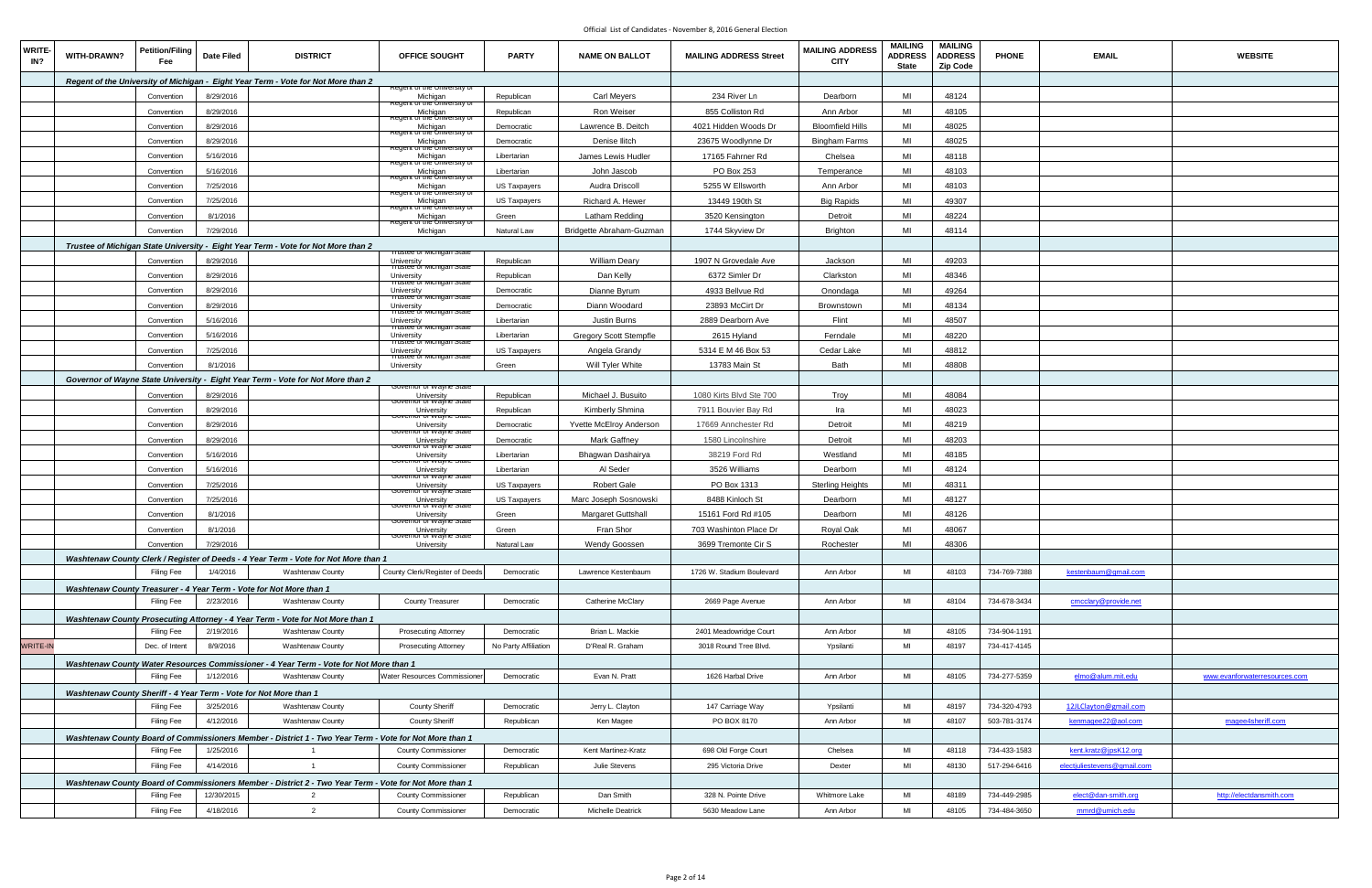| <b>WRITE-</b><br>IN? | WITH-DRAWN?       | <b>Petition/Filing</b><br>Fee | <b>Date Filed</b>                                                    | <b>DISTRICT</b>                                                                                      | OFFICE SOUGHT                                                                                                                        | <b>PARTY</b>         | <b>NAME ON BALLOT</b>    | <b>MAILING ADDRESS Street</b> | <b>MAILING ADDRESS</b><br><b>CITY</b> | <b>MAILING</b><br><b>ADDRESS</b><br><b>State</b> | <b>MAILING</b><br><b>ADDRESS</b><br><b>Zip Code</b> | <b>PHONE</b> | <b>EMAIL</b>                | <b>WEBSITE</b>                 |
|----------------------|-------------------|-------------------------------|----------------------------------------------------------------------|------------------------------------------------------------------------------------------------------|--------------------------------------------------------------------------------------------------------------------------------------|----------------------|--------------------------|-------------------------------|---------------------------------------|--------------------------------------------------|-----------------------------------------------------|--------------|-----------------------------|--------------------------------|
|                      |                   |                               |                                                                      |                                                                                                      | Washtenaw County Board of Commissioners Member - District 3 - Two Year Term - Vote for Not More than 1                               |                      |                          |                               |                                       |                                                  |                                                     |              |                             |                                |
|                      |                   | Filing fee                    | 3/3/2016                                                             |                                                                                                      | <b>County Commissioner</b>                                                                                                           | Republican           | Alicia Ping              | 10353 Cobb Hollow Farm        | Saline                                | MI                                               | 48176                                               | 734-218-0335 | aping72@gmail.com           |                                |
|                      |                   |                               |                                                                      |                                                                                                      | Washtenaw County Board of Commissioners Member - District 4 - Two Year Term - Vote for Not More than 1                               |                      |                          |                               |                                       |                                                  |                                                     |              |                             |                                |
|                      |                   | <b>Filing Fee</b>             | 3/16/2016                                                            |                                                                                                      | <b>County Commissioner</b>                                                                                                           | Democratic           | Felicia Brabec           | 3167 Crimson Court            | Ann Arbor                             | MI                                               | 48108                                               | 734-223-9390 | feliciabrabec@gmail.com     | www.feliciabrabec.com          |
|                      |                   |                               |                                                                      |                                                                                                      | Washtenaw County Board of Commissioners Member - District 5 - Two Year Term - Vote for Not More than 1                               |                      |                          |                               |                                       |                                                  |                                                     |              |                             |                                |
|                      |                   | <b>Filing Fee</b>             | 3/31/2016                                                            |                                                                                                      | <b>County Commissioner</b>                                                                                                           | Democratic           | Ruth Ann Jamnick         | 7776 Lake Crest Drive         | Ypsilanti                             | MI                                               | 48197                                               | 734-485-5182 | rajamnick@sbcglobal.net     |                                |
|                      |                   | <b>Filing Fee</b>             | 4/15/2016                                                            | $5\overline{5}$                                                                                      | <b>County Commissioner</b>                                                                                                           | Republican           | <b>Timothy King</b>      | 1573 Mollie Street            | Ypsilanti                             | MI                                               | 48198                                               | 734-480-7168 | timking1573@att.net         |                                |
|                      |                   |                               |                                                                      |                                                                                                      | Washtenaw County Board of Commissioners Member - District 6 - Two Year Term - Vote for Not More than 1                               |                      |                          |                               |                                       |                                                  |                                                     |              |                             |                                |
|                      |                   | <b>Filing Fee</b>             | 4/19/2016                                                            |                                                                                                      | <b>County Commissioner</b>                                                                                                           | Democratic           | Ricky Jefferson          | 113 Devonshire Street         | Ypsilanti                             | MI                                               | 48198                                               | 734-276-4832 | rickyjeffersond6@gmail.com  |                                |
|                      |                   |                               |                                                                      |                                                                                                      | Washtenaw County Board of Commissioners Member - District 7 - Two Year Term - Vote for Not More than 1                               |                      |                          |                               |                                       |                                                  |                                                     |              |                             |                                |
|                      |                   | Filing Fee                    | 3/22/2016                                                            |                                                                                                      | <b>County Commissioner</b>                                                                                                           | Democratic           | Andy LaBarre             | 2411 Meadowridge Court        | Ann Arbor                             | MI                                               | 48105                                               | 734-945-1298 | andy.labarre@gmail.com      | www.andylabarre.com            |
|                      |                   |                               |                                                                      |                                                                                                      |                                                                                                                                      |                      |                          |                               |                                       |                                                  |                                                     |              |                             |                                |
|                      |                   | <b>Filing Fee</b>             | 3/1/2016                                                             |                                                                                                      | Washtenaw County Board of Commissioners Member - District 8 - Two Year Term - Vote for Not More than 1<br><b>County Commissioner</b> | Democratic           | Jason Morgan             | 2860 Gladstone Avenue         | Ann Arbor                             | MI                                               | 48104                                               | 989-751-6287 | itmorgan07@gmail.com        | <u>www.votejasonmorgan.com</u> |
|                      |                   |                               |                                                                      |                                                                                                      |                                                                                                                                      |                      |                          |                               |                                       |                                                  |                                                     |              |                             |                                |
|                      |                   | Filing Fee                    | 4/15/2016                                                            | 9                                                                                                    | Washtenaw County Board of Commissioners Member - District 9 - Two Year Term - Vote for Not More than 1<br><b>County Commissioner</b> | Democratic           | Conan Smith              | 234 8th Street                | Ann Arbor                             | MI                                               | 48103                                               | 734-662-0268 | conanmichaelsmith@gmail.com |                                |
| WRITE-IN             |                   | Dec. of Intent                | 9/2/2016                                                             | 9                                                                                                    | <b>County Commissioner</b>                                                                                                           | No Party Affiliation | Jeff Hayner              | 1807 Pontiac Trail            | Ann Arbor                             | MI                                               | 48105                                               | 734-255-6085 |                             |                                |
|                      |                   |                               |                                                                      |                                                                                                      |                                                                                                                                      |                      |                          |                               |                                       |                                                  |                                                     |              |                             |                                |
| WRITE-IN             |                   | Dec. of Intent                | 9/7/2016                                                             | 9                                                                                                    | <b>County Commissioner</b>                                                                                                           | Democratic           | Jen Eyer                 | 1515 Hanover Court            | Ann Arbor                             | MI                                               | 48103                                               | 734-846-1566 |                             |                                |
| WRITE-IN             | <b>WITH-DRAWN</b> | Dec. of Intent                | 9/2/2016                                                             | $\Omega$                                                                                             | <b>County Commissioner</b>                                                                                                           | Democratic           | Elizabeth Janovic        | 1720 Longshore Drive          | Ann Arbor                             | MI                                               | 48105                                               | 574-514-3867 |                             |                                |
| WRITE-IN             | <b>WITH-DRAWN</b> | Dec. of Intent                | 8/23/2016                                                            | $\mathbf{q}$                                                                                         | <b>County Commissioner</b>                                                                                                           | <b>Democratic</b>    | Jeremy Peters            | 830 W. Huron Street           | Ann Arbor                             | M <sub>H</sub>                                   | 48103                                               | 734-217-4570 |                             |                                |
|                      |                   |                               | City of Ann Arbor - Mayor - Two Year Term - Vote for Not More than 1 |                                                                                                      |                                                                                                                                      |                      |                          |                               |                                       |                                                  |                                                     |              |                             |                                |
|                      |                   | Petitions                     | 4/14/2016                                                            | Ann Arbor City                                                                                       | Ann Arbor City Mayor                                                                                                                 | Democratic           | Christopher Taylor       | 1505 Brooklyn Avenue          | Ann Arbor                             | MI                                               | 48104                                               | 734-834-3600 | cmtaylora2@gmail.com        |                                |
|                      |                   |                               |                                                                      | City of Ann Arbor - Ward 1 City Council Member - Two Year Term - Vote for Not More than 1            |                                                                                                                                      |                      |                          |                               |                                       |                                                  |                                                     |              |                             |                                |
|                      |                   | Petitions                     | 4/4/2016                                                             | Ward 1                                                                                               | Ann Arbor City Council Member                                                                                                        | Democratic           | Sumi Kailasapathy        | 2530 Mallard Court            | Ann Arbor                             | MI                                               | 48105                                               | 734-769-5698 | sumi4aa@gmail.com           | www.sumi4aa.com                |
|                      |                   |                               |                                                                      | City of Ann Arbor - Ward 2 City Council Member - Two Year Term - Vote for Not More than 1            |                                                                                                                                      |                      |                          |                               |                                       |                                                  |                                                     |              |                             |                                |
|                      |                   | Petitions                     | 3/29/2016                                                            | Ward 2                                                                                               | Ann Arbor City Council Member                                                                                                        | Democratic           | Kirk Westphal            | 3505 Charter Place            | Ann Arbor                             | MI                                               | 48105                                               | 734-660-9955 | kirk@kirkforcouncil.org     | www.kirkforcouncil.org         |
|                      |                   |                               |                                                                      | City of Ann Arbor - Ward 3 City Council Member - Two Year Term - Vote for Not More than 1            |                                                                                                                                      |                      |                          |                               |                                       |                                                  |                                                     |              |                             |                                |
|                      |                   | Petitions                     | 4/11/2016                                                            | Ward 3                                                                                               | Ann Arbor City Council Member                                                                                                        | Democratic           | Julie Grand              | 1604 Brooklyn Avenue          | Ann Arbor                             | MI                                               | 48104                                               | 734-678-7567 | juliebgrand@gmail.com       | www.votegrand.org              |
|                      |                   |                               |                                                                      | City of Ann Arbor - Ward 4 City Council Member - Two Year Term - Vote for Not More than 1            |                                                                                                                                      |                      |                          |                               |                                       |                                                  |                                                     |              |                             |                                |
|                      |                   | Petitions                     | 4/12/2016                                                            | Ward 4                                                                                               | Ann Arbor City Council Member                                                                                                        | Democratic           | Graydon Krapohl          | 2115 Nature Cove No. 207      | Ann Arbor                             | MI                                               | 48104                                               | 734-998-1102 | gkrapohl@aol.com            | www.krapohl4council.com        |
|                      |                   |                               |                                                                      | City of Ann Arbor - Ward 5 City Council Member - Two Year Term - Vote for Not More than 1            |                                                                                                                                      |                      |                          |                               |                                       |                                                  |                                                     |              |                             |                                |
|                      |                   | Petitions                     | 4/6/2016                                                             | Ward 5                                                                                               | Ann Arbor City Council Member                                                                                                        | Democratic           | Chuck Warpehoski         | 2020 Winewood Avenue          | Ann Arbor                             | MI                                               | 48103                                               | 734-972-8304 | chuck.warpehoski@gmail.com  | www.voteforchuck.org           |
|                      |                   |                               | Petitions 7/21/2016                                                  | Ward 5                                                                                               | Ann Arbor City Council Member No Party Affiliation                                                                                   |                      | David A. Silkworth       | 2048 Charlton #301            | Ann Arbor                             | MI                                               | 48103                                               | 734-417-6119 | david.silkworth1@gmail.com  | www.votedavidsilkworth.org     |
|                      |                   |                               | Saline City Mayor - Two Year Term - Vote for Not More than 1         |                                                                                                      |                                                                                                                                      |                      |                          |                               |                                       |                                                  |                                                     |              |                             |                                |
|                      |                   | Petitions                     | 7/20/2016                                                            | City of Saline                                                                                       | Mayor                                                                                                                                | Non-Partisan         | Brian D. Marl            | 220 Russell Street            | Saline                                | MI                                               | 48176                                               | 734-429-9826 | briandmarl@gmail.com        |                                |
|                      |                   |                               | Saline City Council - Two Year Term - Vote for Not More than 3       |                                                                                                      |                                                                                                                                      |                      |                          |                               |                                       |                                                  |                                                     |              |                             |                                |
|                      |                   | Petitions                     | 7/18/2016                                                            | City of Saline                                                                                       | Saline City Council Member                                                                                                           | Non-Partisan         | Dean Benjamin Girbach    | 601 S. Ann Arbor Street       | Saline                                | MI                                               | 48176                                               | 734-944-7206 | dbg saline@hotmail.com      |                                |
|                      |                   | Petitions                     | 7/1/2016                                                             | City of Saline                                                                                       | Saline City Council Member                                                                                                           | Non-Partisan         | Mike Gudith              | 176 Wallace Drive             | Saline                                | MI                                               | 48176                                               | 734-307-6449 | MJG_fire@yahoo.com          |                                |
|                      |                   | Petitions                     | 7/20/2016                                                            | City of Saline                                                                                       | Saline City Council Member                                                                                                           | Non-Partisan         | Christen Arnold Mitchell | 2887 Hawthorne Way            | Saline                                | MI                                               | 48176                                               | 734-474-1426 | xtenmit@gmail.com           |                                |
|                      |                   | Petitions                     | 7/11/2016                                                            | City of Saline                                                                                       | Saline City Council Member                                                                                                           | Non-Partisan         | Janet Dillon             | 433 Saline River Drive        | Saline                                | MI                                               | 48176                                               | 248-417-7703 | janetadillon@comcast.net    |                                |
|                      |                   |                               |                                                                      |                                                                                                      |                                                                                                                                      |                      |                          |                               |                                       |                                                  |                                                     |              |                             |                                |
|                      |                   | Petitons                      | 4/18/2016                                                            | City of Ypsilanti - Ward 1 City Council Member - Four Year Term - Vote for Not More than 1<br>Ward 1 | Ypsilanti City Council Member                                                                                                        | Democratic           | Lois E. Allen-Richardson | 1055 Jefferson                | Ypsilanti                             | MI                                               | 48197                                               | 734-482-2017 | loiserich@hotmail.com       |                                |
|                      |                   |                               |                                                                      |                                                                                                      |                                                                                                                                      |                      |                          |                               |                                       |                                                  |                                                     |              |                             |                                |
|                      |                   | Petitions                     | 4/12/2016                                                            | City of Ypsilanti - Ward 2 City Council Member - Four Year Term - Vote for Not More than 1<br>Ward 2 | Ypsilanti City Council Member                                                                                                        | Democratic           | Beth C. Bashert          | 909 Grant Street              | Ypsilanti                             | MI                                               | 48197                                               | 734-368-3573 | beth_bashet@yahoo.com       |                                |
|                      |                   |                               |                                                                      |                                                                                                      |                                                                                                                                      |                      |                          |                               |                                       |                                                  |                                                     |              |                             |                                |
|                      |                   |                               |                                                                      | City of Ypsilanti - Ward 3 City Council Member - Four Year Term - Vote for Not More than 1           |                                                                                                                                      |                      |                          |                               |                                       |                                                  |                                                     |              |                             |                                |
|                      |                   | Petitions                     | 4/15/2016                                                            | Ward 3                                                                                               | Ypsilanti City Council Member                                                                                                        | Democratic           | Peter J. Murdock         | 504 N. River Street           | Ypsilanti                             | MI                                               | 48198                                               | 734-485-7799 | murdock.sweeney@comcast.net |                                |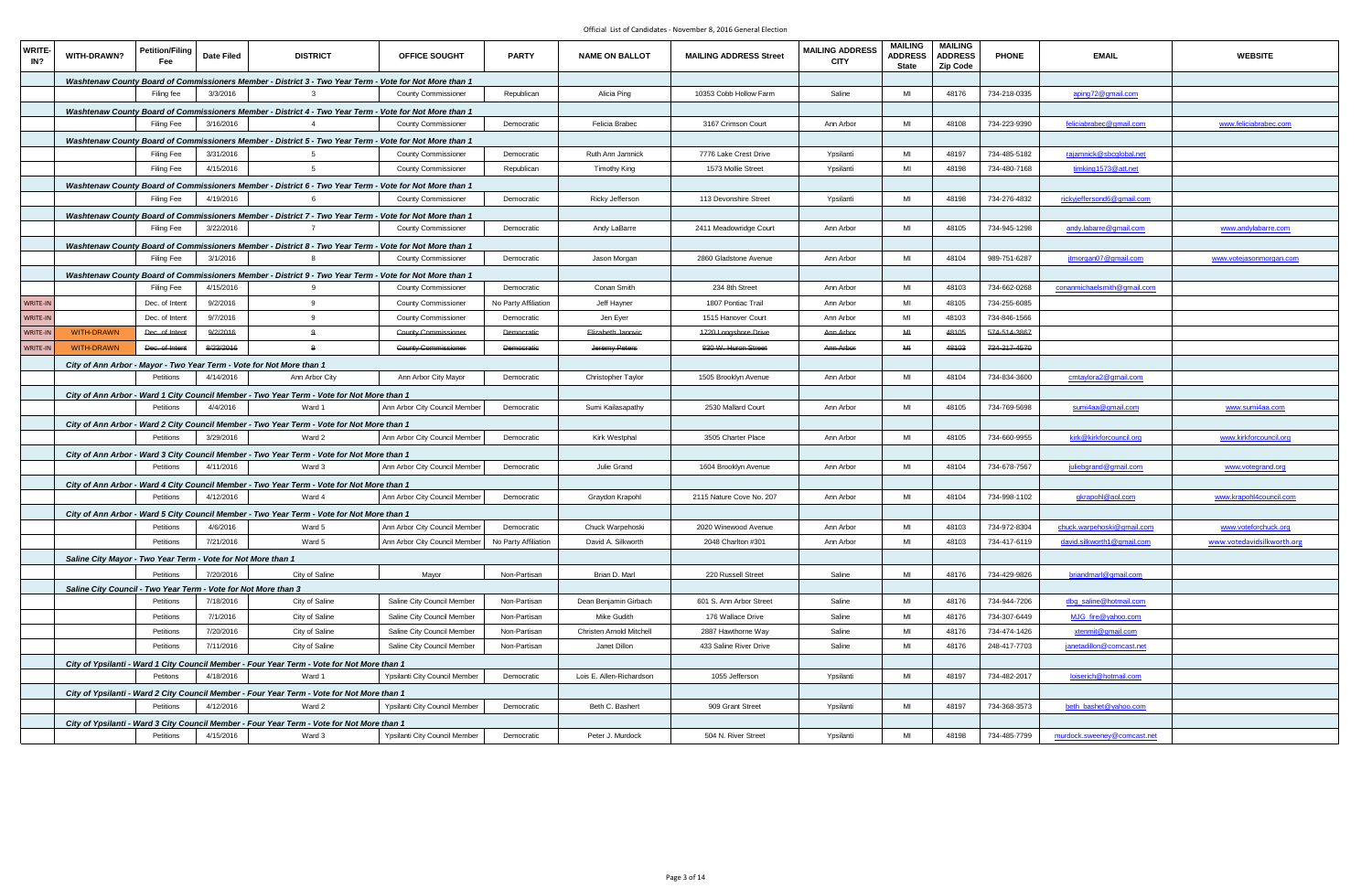| <b>WRITE</b><br>IN? | <b>Petition/Filing</b><br><b>WITH-DRAWN?</b><br>Fee                         | <b>Date Filed</b> | <b>DISTRICT</b>                                                                           | OFFICE SOUGHT              | <b>PARTY</b>         | <b>NAME ON BALLOT</b> | <b>MAILING ADDRESS Street</b> | <b>MAILING ADDRESS</b><br><b>CITY</b> | <b>MAILING</b><br><b>ADDRESS</b><br><b>State</b> | <b>MAILING</b><br><b>ADDRESS</b><br><b>Zip Code</b> | <b>PHONE</b> | <b>EMAIL</b>                         | <b>WEBSITE</b>               |
|---------------------|-----------------------------------------------------------------------------|-------------------|-------------------------------------------------------------------------------------------|----------------------------|----------------------|-----------------------|-------------------------------|---------------------------------------|--------------------------------------------------|-----------------------------------------------------|--------------|--------------------------------------|------------------------------|
|                     | Ann Arbor Township Clerk - Four Year Term - Vote for Not More than 1        |                   |                                                                                           |                            |                      |                       |                               |                                       |                                                  |                                                     |              |                                      |                              |
|                     | Petitions                                                                   | 4/1/2016          | Ann Arbor Township                                                                        | <b>Township Clerk</b>      | Democratic           | Rena Basch            | 4260 Shetland Drive           | Ann Arbor                             | MI                                               | 48105                                               | 734-975-9411 | rena_bean@yahoo.com                  |                              |
|                     | Ann Arbor Township Supervisor - Four Year Term - Vote for Not More than 1   |                   |                                                                                           |                            |                      |                       |                               |                                       |                                                  |                                                     |              |                                      |                              |
|                     | Petitions                                                                   | 3/28/2016         | Ann Arbor Township                                                                        | Township Supervisor        | Democratic           | Michael C. Moran      | 4621 Ford Road                | Ann Arbor                             | MI                                               | 48105                                               | 734-761-4804 |                                      |                              |
|                     | Ann Arbor Township Treasurer - Four Year Term - Vote for Not More than 1    |                   |                                                                                           |                            |                      |                       |                               |                                       |                                                  |                                                     |              |                                      |                              |
|                     | Petitions                                                                   | 3/28/2016         | Ann Arbor Township                                                                        | <b>Township Treasurer</b>  | Republican           | Della DiPietro        | 121 N. Dixboro Road           | Ann Arbor                             | MI                                               | 48105                                               | 248-534-5830 | delladipietro@yahoo.com              |                              |
|                     |                                                                             |                   | Ann Arbor Township Board of Trustees Member - Four Year Term - Vote for Not More than 4   |                            |                      |                       |                               |                                       |                                                  |                                                     |              |                                      |                              |
|                     | Petitions                                                                   | 3/22/2016         | Ann Arbor Township                                                                        | Township Trustee           | Republican           | Kenneth Kohrs         | 3605 Barton Farm              | Ann Arbor                             | MI                                               | 48105                                               | 734-761-4142 | kenkohrs@yahoo.com                   |                              |
|                     | Petitions                                                                   | 4/5/2016          | Ann Arbor Township                                                                        | <b>Township Trustee</b>    | Republican           | Randolph Perry        | 2475 Whitmore Lake Road       | Ann Arbor                             | MI                                               | 48105                                               | 734-353-5357 | rperry53@comcast.net                 |                              |
|                     | Petitions                                                                   | 4/5/2016          | Ann Arbor Township                                                                        | <b>Township Trustee</b>    | Democratic           | Claudia Sedmak        | 4650 Erin Court               | Ann Arbor                             | MI                                               | 48105                                               | 734-891-0531 | <u>sedmak@comcast.net</u>            |                              |
|                     | Petitions                                                                   | 4/7/2016          | Ann Arbor Township                                                                        | <b>Township Trustee</b>    | Democratic           | John E. Allison       | 4215 Shetland Drive           | Ann Arbor                             | MI                                               | 48105                                               | 734-971-3989 | johnallison@comcast.net              |                              |
|                     | Augusta Township Clerk - Four Year Term - Vote for Not More than 1          |                   |                                                                                           |                            |                      |                       |                               |                                       |                                                  |                                                     |              |                                      |                              |
|                     | Petitions                                                                   | 4/6/2016          | Augusta Township                                                                          | Township Clerk             | Democratic           | Belynda Domas         | 33 S. Huron Street            | Ypsilanti                             | MI                                               | 48197                                               | 734-474-8355 | handb123@comcast.net                 |                              |
| <b>WRITE-IN</b>     | Dec. of Intent                                                              | 10/27/2016        | Augusta Township                                                                          | <b>Township Clerk</b>      | No Party Affiliation | <b>Michael Rose</b>   | 8303 Conover Dr.              | Willis                                | MI                                               | 48191                                               | 734-788-7429 | n/a                                  |                              |
|                     | Augusta Township Supervisor - Four Year Term - Vote for Not More than 1     |                   |                                                                                           |                            |                      |                       |                               |                                       |                                                  |                                                     |              |                                      |                              |
|                     | Petitons                                                                    | 4/12/2016         | Augusta Township                                                                          | Township Supervisor        | Democratic           | Ira Todd              | 9077 Chambord Drive           | Ypsilanti                             | MI                                               | 48197                                               | 734-644-6222 | <u>augustatownshiptodd@yahoo.com</u> | <u>www.iratodd.com</u>       |
|                     | Petitions                                                                   | 4/19/2016         | Augusta Township                                                                          | <b>Township Supervisor</b> | Republican           | <b>Brian Shelby</b>   | 10121 Bunton Road             | Willis                                | MI                                               | 48191                                               | 734-461-6140 | bshelby10121@yahoo.com               |                              |
|                     | Augusta Township Treasurer - Four Year Term - Vote for Not More than 1      |                   |                                                                                           |                            |                      |                       |                               |                                       |                                                  |                                                     |              |                                      |                              |
|                     | Petitions                                                                   | 4/19/2016         | Augusta Township                                                                          | <b>Township Treasurer</b>  | Democratic           | Susan Burek           | 10144 Tanksley Court          | Willis                                | MI                                               | 48191                                               | 734-787-3601 | sburek@provide.net                   |                              |
|                     |                                                                             |                   | Augusta Township Board of Trustees Member - Four Year Term - Vote for Not More than 4     |                            |                      |                       |                               |                                       |                                                  |                                                     |              |                                      |                              |
|                     | Petitions                                                                   | 4/19/2016         | Augusta Township                                                                          | <b>Township Trustee</b>    | Democratic           | Christopher Ortiz     | 8320 McKean Road              | Willis                                | MI                                               | 48191                                               | 313-320-6127 | tanmexusa@yahoo.com                  |                              |
|                     | Petitions                                                                   | 4/19/2016         | Augusta Township                                                                          | Township Trustee           | Democratic           | Linda Adams           | 9271 Pitman Road              | Ypsilanti                             | MI                                               | 48197                                               | 734-480-1007 | indiansummer511@comcast.net          |                              |
|                     | Petitions                                                                   | 4/19/2016         | Augusta Township                                                                          | <b>Township Trustee</b>    | Democratic           | Ray Knick             | 9014 Cheri Lane               | Ypsilanti                             | MI                                               | 48197                                               | 517-290-7620 | samyfan@comcast.net                  |                              |
|                     | Petitions                                                                   | 4/19/2016         | Augusta Township                                                                          | <b>Township Trustee</b>    | Democratic           | Cath Howard           | 9229 Willow Road              | Willis                                | MI                                               | 48191                                               | 734-461-6493 | cathhoward@comcast.net               | www.cathhowardfortrustee.com |
|                     | Petitions                                                                   | 4/18/2016         | Augusta Township                                                                          | <b>Townshp Trustee</b>     | Republican           | Richard C. Deitering  | 13080 Rawsonville Road        | Belleville                            | MI                                               | 48111                                               | 734-708-8016 |                                      |                              |
|                     | Petitions                                                                   | 3/16/2016         | Augusta Township                                                                          | <b>Township Trustee</b>    | Republican           | Nevel Overton Slack   | 12721 Whittaker Road          | Milan                                 | MI                                               | 48160                                               | 616-502-3946 | abbahawk@hotmail.com                 |                              |
|                     | Petitons                                                                    | 4/19/2016         | Augusta Township                                                                          | <b>Township Trustee</b>    | Republican           | Dennis Chie           | 8225 N. Morely Drive          | Willis                                | MI                                               | 48191                                               | 734-270-6017 | dennischie@yahoo.com                 |                              |
|                     | Petitions                                                                   | 4/19/2016         | Augusta Township                                                                          | <b>Township Trustee</b>    | Republican           | Nathaniel G. Johnson  | 9276 Willow Road              | Willis                                | MI                                               | 48191                                               | 734-624-5436 | jgjohnson37@gmail.com                |                              |
|                     | Bridgewater Township Clerk - Four Year Term - Vote for Not More than 1      |                   |                                                                                           |                            |                      |                       |                               |                                       |                                                  |                                                     |              |                                      |                              |
|                     | Petitons                                                                    | 4/19/2016         | <b>Bridgewater Township</b>                                                               | Township Clerk             | Republican           | Tom Wharam            | 8716 Neal Road                | Manchester                            | MI                                               | 48158                                               | 734-428-9668 |                                      |                              |
|                     | Bridgewater Township Supervisor - Four Year Term - Vote for Not More than 1 |                   |                                                                                           |                            |                      |                       |                               |                                       |                                                  |                                                     |              |                                      |                              |
|                     | Petitons                                                                    | 4/18/2016         | <b>Bridgewater Township</b>                                                               | <b>Township Supervisor</b> | Republican           | Laurie Fromhart       | 12831 Hogan Road              | Clinton                               | MI                                               | 49236                                               | 517-456-6725 | laurie.fromhart@hotmail.com          |                              |
|                     | Petitions                                                                   | 7/19/2016         | <b>Bridgewater Township</b>                                                               | <b>Township Supervisor</b> | No Party Affiliation | David Horney          | 8254 Boettner Road            | Saline                                | MI                                               | 48176                                               | 734-320-5336 | dave.horney@tetratech.com            |                              |
|                     | Bridgewater Township Treasurer - Four Year Term - Vote for Not More than 1  |                   |                                                                                           |                            |                      |                       |                               |                                       |                                                  |                                                     |              |                                      |                              |
|                     | Petitions                                                                   | 4/18/2016         | <b>Bridgewater Township</b>                                                               | <b>Township Treasurer</b>  | Republican           | Michelle McQueer      | PO BOX 8                      | Bridgewater                           | MI                                               | 48115                                               | 734-678-9837 | bridgewatertwptreasurer@yahoo.com    |                              |
|                     |                                                                             |                   | Bridgewater Township Board of Trustees Member - Four Year Term - Vote for Not More than 2 |                            |                      |                       |                               |                                       |                                                  |                                                     |              |                                      |                              |
|                     | Petitions                                                                   | 4/15/2016         | <b>Bridgewater Township</b>                                                               | Township Trustee           | Republican           | Geoffrey Oliver       | 15843 Sheridan Road           | Clinton                               | MI                                               | 49236                                               | 517-456-7700 | gmlawncare@yahoo.com                 |                              |
|                     | Petitions                                                                   | 4/18/2016         | <b>Bridgewater Township</b>                                                               | Township Trustee           | Republican           | David C. Faust        | 11500 Clinton Road            | Clinton                               | MI                                               | 49236                                               | 517-403-2431 |                                      |                              |
|                     | Dexter Township Clerk - Four Year Term - Vote for Not More than 1           |                   |                                                                                           |                            |                      |                       |                               |                                       |                                                  |                                                     |              |                                      |                              |
|                     | Petitions                                                                   | 4/15/2016         | Dexter Township                                                                           | Township Clerk             | Republican           | Debra Ceo             | 13702 Aberdeen                | Gregory                               | MI                                               | 48137                                               | 734-475-2481 | daceo412@yahoo.com                   |                              |
|                     | Dexter Township Supervisor - Four Year Term - Vote for Not More than 1      |                   |                                                                                           |                            |                      |                       |                               |                                       |                                                  |                                                     |              |                                      |                              |
|                     | Petitions                                                                   | 4/15/2016         | Dexter Township                                                                           | <b>Township Supervisor</b> | Republican           | Harley B. Rider       | PO Box 249                    | Dexter                                | MI                                               | 48130                                               | 734-426-2841 | friendsofharleyrider@hotmail.com     | www.harleyrider.net          |
|                     | Dexter Township Treasurer - Four Year Term - Vote for Not More than 1       |                   |                                                                                           |                            |                      |                       |                               |                                       |                                                  |                                                     |              |                                      |                              |
|                     | Petitions                                                                   | 3/22/2016         | Dexter Township                                                                           | Township Treasurer         | Republican           | Libby Brushaber       | 6678 Madden Road              | Dexter                                | MI                                               | 48130                                               | 734-475-9398 | libbybrushaber@gmail.com             |                              |
|                     |                                                                             |                   |                                                                                           |                            |                      |                       |                               |                                       |                                                  |                                                     |              |                                      |                              |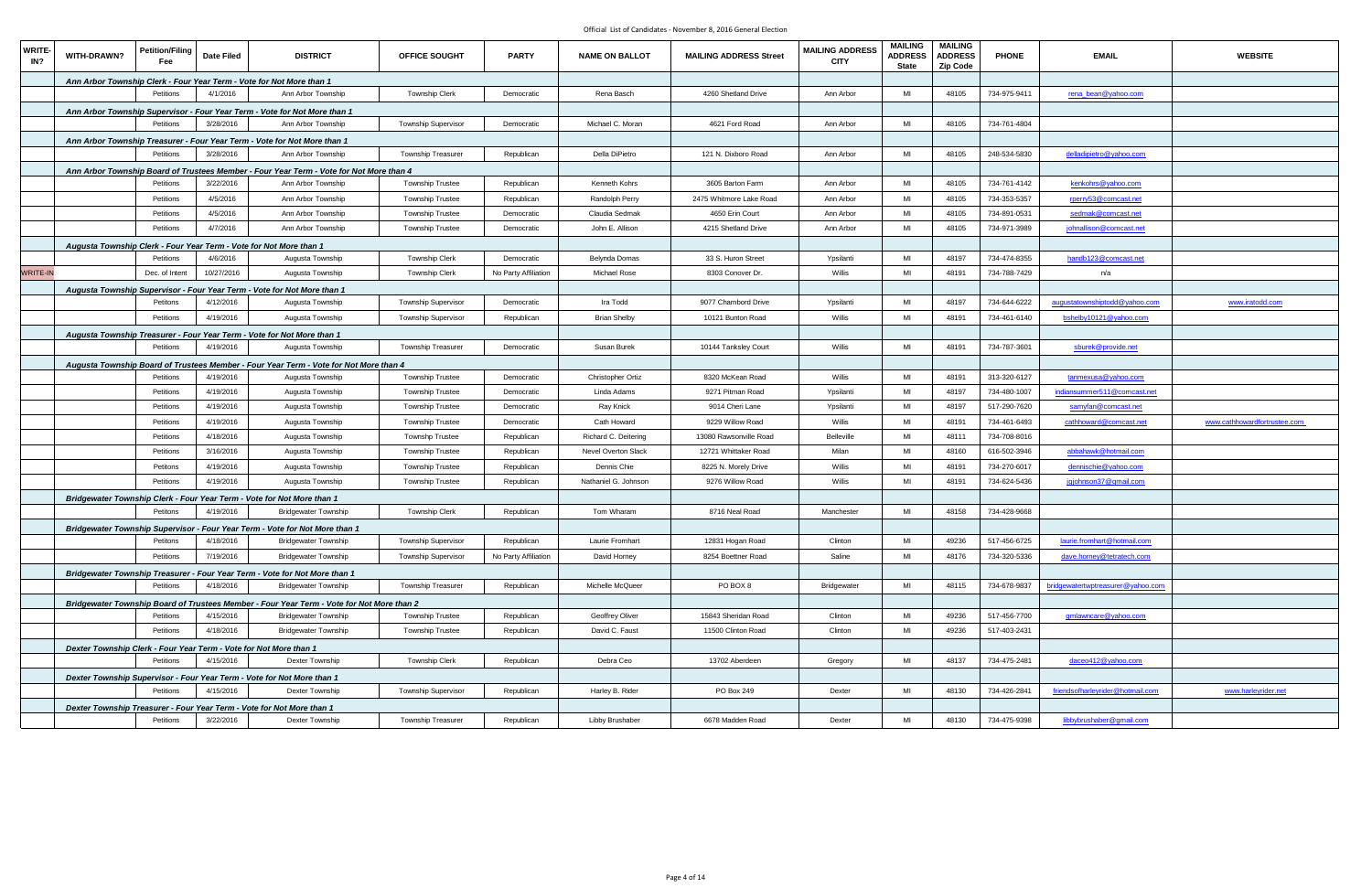| Dexter Township Board of Trustees Member - Four Year Term - Vote for Not More than 4<br>4/18/2016<br><b>Township Trustee</b><br>MI<br>48169<br>Petitons<br>Dexter Township<br>Republican<br><b>Bill Gajewski</b><br>9820 Stinchfield Woods Road<br>734-426-3030<br>sunkastle8@netzero.net<br>Pinckney<br>MI<br>4/18/2016<br>Dexter Township<br><b>Township Trustee</b><br>Mike Compton<br>48130<br>734-834-3854<br>mike 48118@yahoo.com<br>Petitions<br>Republican<br>9045 Lotie Lane<br>Dexter<br>MI<br>Petitions<br>4/19/2016<br>Dexter Township<br><b>Township Trustee</b><br>James L. Drolett<br>9933 Algonquin Drive<br>Pinckney<br>48169<br>734-426-2598<br>Republican<br>jdrolett@charter.net<br>Nominated w/<br>4/27/2016<br>MI<br>48130<br>734-272-1629<br>Dexter Township<br><b>Township Trustee</b><br>Mark D. Mesko<br>6987 Madden Road<br>write-in votes<br>Republican<br>Dexter<br>8/2/16<br>MI<br>48169<br>No Party Affiliation<br>734-476-7543<br>DMSI@MICH.COM<br>Petitions<br>7/21/2016<br>Dexter Township<br><b>Township Trustee</b><br>Mark Wojno<br>10200 Stinchfield Woods Road<br>Pinckney<br>WRITE-IN<br>10/27/2016<br>MI<br>48130<br>Dec. of Intent<br>Dexter Township<br><b>Township Trustee</b><br>No Party Affiliation<br>Michelle Stamboulellis<br>5985 Madden Road<br>Dexter<br>734-476-0956<br>n/a<br>Freedom Township Clerk - Four Year Term - Vote for Not More than 1<br>MI<br>Petitions<br>4/17/2016<br>Freedom Township<br><b>Township Clerk</b><br>Valisa Bristle<br>8795 Pleasant Lake Road<br>Ann Arbor<br>48103<br>734-222-6399<br>Republican<br>vlbrisle@yahoo.com<br>Freedom Township Supervisor - Four Year Term - Vote for Not More than 1<br>MI<br>4/12/2016<br>48103<br>734-429-7101<br>Petitions<br>Freedom Township<br><b>Township Supervisor</b><br>Republican<br>Dale E. Weidmayer<br>10360 Pleasant Lake Road<br>Ann Arbor<br>Freedom Township Treasurer - Four Year Term - Vote for Not More than 1<br>4/18/2016<br>MI<br>48158<br>734-428-9128<br>Petitions<br>Township Treasurer<br>Freedom Township<br>Republican<br>Rudy T. Layher<br>11200 Pleasant Lake Road<br>Manchester<br>layherfarms@reagan.com<br>Freedom Township Board of Trustees Member - Four Year Term - Vote for Not More than 2<br>MI<br>48158<br>4/15/2016<br><b>Township Trustee</b><br>Daniel L. Schaible<br>13785 Pleasant Lake Road<br>734-545-2615<br>Petitons<br>Freedom Township<br>Republican<br>Manchester<br>d.schaible@hotmail.com<br>MI<br>4/14/2016<br>48118<br>734-260-4454<br>Petitions<br>Freedom Township<br><b>Township Trustee</b><br>Republican<br>Dennis E. Huehl<br>3840 S. Fletcher Road<br>Chelsea<br>huehl3@aol.com<br>Lima Township Clerk - Four Year Term - Vote for Not More than 1<br>4/7/2016<br>MI<br>Petitions<br>Lima Township<br><b>Township Clerk</b><br><b>Elaine Bater</b><br>1427 S. Fletcher Road<br>48118<br>734-475-9595<br>Republican<br>Chelsea<br>elainebater@aol.com<br>Lima Township Supervisor- Four Year Term - Vote for Not More than 1<br>MI<br>3/2/2016<br>48118<br>734-550-6595<br>Petitions<br>Lima Township<br><b>Township Supervisor</b><br>Republican<br>Craig A. Maier<br>1185 S. Fletcher Road<br>Chelsea<br>craigmaier2@gmail.com<br>MI<br>7/18/2016<br>48118<br>Petitions<br>Lima Township<br>No Party Affiliation<br><b>Robert Spink</b><br>1457 S. Lima Center Road<br>Chelsea<br>734-475-6968<br>spinkrf@aol.com<br><b>Township Supervisor</b><br>Lima Township Treasurer - Four Year Term - Vote for Not More than 1<br>MI<br>4/6/2016<br>Township Treasurer<br>Nanette L. Havens<br>10420 E. Hershey Lane<br>Dexter<br>48130<br>734-475-1978<br>irs107@hotmail.com<br>Petitions<br>Lima Township<br>Republican<br>Lima Township Board of Trustees Member - Four Year Term - Vote for Not More than 2<br>MI<br>3/24/2016<br>Lima Township<br><b>Township Trustee</b><br>1130 S. Lima Center Road<br>Chelsea<br>48118<br>734-475-7778<br>Petitions<br>Republican<br>Donald A. Laier<br>4/18/2016<br>Lima Township<br>MI<br>48130<br>734-475-3590<br>Petitions<br><b>Township Trustee</b><br>Republican<br>Duane Luick<br>10745 Jackson Road<br>Dexter<br>MI<br>48130<br>WRITE-IN<br>Dec. of Intent<br>10/28/2016<br>734-475-2486<br>Lima Township<br><b>Township Trustee</b><br>No Party Affiliation<br>Gregory McKenzie<br>1741 N. Dancer<br>Dexter<br>Lodi Township Clerk - Four Year Term - Vote for Not More than 1<br>4/13/2016<br>Lodi Township<br>8350 W. Ellsworth Rd<br>MI<br>48103<br>734-320-5312<br>Petitions<br><b>Township Clerk</b><br>Christina Turner<br>Ann Arbor<br>Republican<br>cmmjturner@gmail.com<br>Lodi Township Supervisor - Four Year Term - Vote for Not More than 1<br>4/18/2016<br>MI<br>48103<br>734-255-5560<br>Petitions<br>Lodi Township<br><b>Township Supervisor</b><br>Republican<br>Janann Godek<br>2600 Tessmer Road<br>Ann Arbor<br>jmgodek@sbcglobal.net<br>Lodi Township Treasurer - Four Year Term - Vote for Not More than 1<br>MI<br>4/15/2016<br>Township Treasurer<br>Michelle K. Foley<br>4895 Ann Arbor Saline Road<br>Ann Arbor<br>48103<br>734-930-2815<br>Petitions<br>Lodi Township<br>Republican<br>Lodi Township Board of Trustees Member - Four Year Term - Vote for Not More than 4<br><b>Township Trustee</b><br>MI<br>4/11/2016<br>Lodi Township<br>Craig Swenson<br>3770 Pleasant Lake Road<br>48103<br>734-668-8863<br>cdswenson@aol.com<br>Petitions<br>Republican<br>Ann Arbor<br>4/15/2016<br>Lodi Township<br>MI<br>48103<br>734-320-4421<br>Petitions<br><b>Township Trustee</b><br>Republican<br>William Lindemann<br>4260 Pleasant Lake Road<br>Ann Arbor<br>MI<br>48103<br>734-368-3319<br>4/18/2016<br>Lodi Township<br><b>Township Trustee</b><br>Republican<br>Donald A. Rentschler<br>4541 W. Ellsworth Road<br>Ann Arbor<br>Petitions<br>4/19/2016<br>MI<br>48103<br>Petitons<br>Lodi Township<br><b>Township Trustee</b><br>Republican<br>Jacob Schaible<br>7624 Pleasant Lake Road<br>Ann Arbor<br>734-216-7264<br>jakeofalltrades79@gmail.com<br>Lyndon Township Clerk - Four Year Term - Vote for Not More than 1<br>4/8/2016<br>Lyndon Township<br><b>Township Clerk</b><br>11272 Joslin Lake Road<br>MI<br>48137<br>734-498-3924<br>poultrybylinda@gmail.com<br>Petitions<br>Democratic<br>Linda Lou Reilly<br>Gregory<br>Lyndon Township Supervisor - Four Year Term - Vote for Not More than 1<br>MI<br>4/15/2016<br><b>Township Supervisor</b><br>Marc E. Keezer<br>11470 Boyce Road<br>Chelsea<br>48118<br>734-395-2462<br>Petitions<br>Lyndon Township<br>Republican<br>marckeezer@gmail.com<br>Lyndon Township Treasurer - Four Year Term - Vote for Not More than 1<br>4/14/2016<br>MI<br>48137<br>Petitons<br>Township Treasurer<br>Republican<br>12400 Roepke Road<br>734-883-4139<br>heidi1414@att.net<br>Lyndon Township<br>Mary Jane Maze<br>Gregory<br>Lyndon Township Board of Trustees Member - Four Year Term - Vote for Not More than 2<br>4/12/2016<br>Township Trustee<br>MI<br>48118<br>734-660-6637<br>Petitions<br>Lyndon Township<br>Democratic<br><b>Robert Mester</b><br>8750 Mester Road<br>Chelsea<br>bobmester@yahoo.com<br>4/15/2016<br>MI<br>48118<br>Petitions<br>Lyndon Township<br><b>Township Trustee</b><br>John H. Francis<br>5017 S. Lake Drive<br>Chelsea<br>734-546-0506<br>Republican<br>jhf017@gmail.com<br>Manchester Township Clerk - Four Year Term - Vote for Not More than 1<br>MI<br><b>Township Clerk</b><br>PO BOX 451<br>48158<br>734-637-1589<br>Petitons<br>4/18/2016<br>Manchester Township<br>Republican<br>Danell Steele Proctor<br>Manchester<br>jefdanel@sbcglobal.net | <b>WRITE-</b><br>IN? | WITH-DRAWN? | Petition/Filing<br>Fee | Date Filed | <b>DISTRICT</b> | OFFICE SOUGHT | <b>PARTY</b> | <b>NAME ON BALLOT</b> | <b>MAILING ADDRESS Street</b> | <b>MAILING ADDRESS</b><br><b>CITY</b> | <b>MAILING</b><br><b>ADDRESS</b><br><b>State</b> | <b>MAILING</b><br><b>ADDRESS</b><br>Zip Code | <b>PHONE</b> | <b>EMAIL</b> | <b>WEBSITE</b> |
|----------------------------------------------------------------------------------------------------------------------------------------------------------------------------------------------------------------------------------------------------------------------------------------------------------------------------------------------------------------------------------------------------------------------------------------------------------------------------------------------------------------------------------------------------------------------------------------------------------------------------------------------------------------------------------------------------------------------------------------------------------------------------------------------------------------------------------------------------------------------------------------------------------------------------------------------------------------------------------------------------------------------------------------------------------------------------------------------------------------------------------------------------------------------------------------------------------------------------------------------------------------------------------------------------------------------------------------------------------------------------------------------------------------------------------------------------------------------------------------------------------------------------------------------------------------------------------------------------------------------------------------------------------------------------------------------------------------------------------------------------------------------------------------------------------------------------------------------------------------------------------------------------------------------------------------------------------------------------------------------------------------------------------------------------------------------------------------------------------------------------------------------------------------------------------------------------------------------------------------------------------------------------------------------------------------------------------------------------------------------------------------------------------------------------------------------------------------------------------------------------------------------------------------------------------------------------------------------------------------------------------------------------------------------------------------------------------------------------------------------------------------------------------------------------------------------------------------------------------------------------------------------------------------------------------------------------------------------------------------------------------------------------------------------------------------------------------------------------------------------------------------------------------------------------------------------------------------------------------------------------------------------------------------------------------------------------------------------------------------------------------------------------------------------------------------------------------------------------------------------------------------------------------------------------------------------------------------------------------------------------------------------------------------------------------------------------------------------------------------------------------------------------------------------------------------------------------------------------------------------------------------------------------------------------------------------------------------------------------------------------------------------------------------------------------------------------------------------------------------------------------------------------------------------------------------------------------------------------------------------------------------------------------------------------------------------------------------------------------------------------------------------------------------------------------------------------------------------------------------------------------------------------------------------------------------------------------------------------------------------------------------------------------------------------------------------------------------------------------------------------------------------------------------------------------------------------------------------------------------------------------------------------------------------------------------------------------------------------------------------------------------------------------------------------------------------------------------------------------------------------------------------------------------------------------------------------------------------------------------------------------------------------------------------------------------------------------------------------------------------------------------------------------------------------------------------------------------------------------------------------------------------------------------------------------------------------------------------------------------------------------------------------------------------------------------------------------------------------------------------------------------------------------------------------------------------------------------------------------------------------------------------------------------------------------------------------------------------------------------------------------------------------------------------------------------------------------------------------------------------------------------------------------------------------------------------------------------------------------------------------------------------------------------------------------------------------------------------------------------------------------------------------------------------------------------------------------------------------------------------------------------------------------------------------------------------------------------------------------------------------------------------------------------------------------------------------------------------------------------------------------------------------------------------------------------------------------------------------------------------------------------------------------------------------------------------------------------------------------------------------------------------------------------------------------------------------------------------------------------------------------------------------------------------------------------------------------------------------------------------------------------------------------------------------------------------------------------------------------------------------------------------------------------------------------------------------------------------------------------------------------------------------------------------------------------------------------------------------------|----------------------|-------------|------------------------|------------|-----------------|---------------|--------------|-----------------------|-------------------------------|---------------------------------------|--------------------------------------------------|----------------------------------------------|--------------|--------------|----------------|
|                                                                                                                                                                                                                                                                                                                                                                                                                                                                                                                                                                                                                                                                                                                                                                                                                                                                                                                                                                                                                                                                                                                                                                                                                                                                                                                                                                                                                                                                                                                                                                                                                                                                                                                                                                                                                                                                                                                                                                                                                                                                                                                                                                                                                                                                                                                                                                                                                                                                                                                                                                                                                                                                                                                                                                                                                                                                                                                                                                                                                                                                                                                                                                                                                                                                                                                                                                                                                                                                                                                                                                                                                                                                                                                                                                                                                                                                                                                                                                                                                                                                                                                                                                                                                                                                                                                                                                                                                                                                                                                                                                                                                                                                                                                                                                                                                                                                                                                                                                                                                                                                                                                                                                                                                                                                                                                                                                                                                                                                                                                                                                                                                                                                                                                                                                                                                                                                                                                                                                                                                                                                                                                                                                                                                                                                                                                                                                                                                                                                                                                                                                                                                                                                                                                                                                                                                                                                                                                                                                                                                                                                                                                                                                                                                                                                                                                                                                                                                                                                                                                                                                                                          |                      |             |                        |            |                 |               |              |                       |                               |                                       |                                                  |                                              |              |              |                |
|                                                                                                                                                                                                                                                                                                                                                                                                                                                                                                                                                                                                                                                                                                                                                                                                                                                                                                                                                                                                                                                                                                                                                                                                                                                                                                                                                                                                                                                                                                                                                                                                                                                                                                                                                                                                                                                                                                                                                                                                                                                                                                                                                                                                                                                                                                                                                                                                                                                                                                                                                                                                                                                                                                                                                                                                                                                                                                                                                                                                                                                                                                                                                                                                                                                                                                                                                                                                                                                                                                                                                                                                                                                                                                                                                                                                                                                                                                                                                                                                                                                                                                                                                                                                                                                                                                                                                                                                                                                                                                                                                                                                                                                                                                                                                                                                                                                                                                                                                                                                                                                                                                                                                                                                                                                                                                                                                                                                                                                                                                                                                                                                                                                                                                                                                                                                                                                                                                                                                                                                                                                                                                                                                                                                                                                                                                                                                                                                                                                                                                                                                                                                                                                                                                                                                                                                                                                                                                                                                                                                                                                                                                                                                                                                                                                                                                                                                                                                                                                                                                                                                                                                          |                      |             |                        |            |                 |               |              |                       |                               |                                       |                                                  |                                              |              |              |                |
|                                                                                                                                                                                                                                                                                                                                                                                                                                                                                                                                                                                                                                                                                                                                                                                                                                                                                                                                                                                                                                                                                                                                                                                                                                                                                                                                                                                                                                                                                                                                                                                                                                                                                                                                                                                                                                                                                                                                                                                                                                                                                                                                                                                                                                                                                                                                                                                                                                                                                                                                                                                                                                                                                                                                                                                                                                                                                                                                                                                                                                                                                                                                                                                                                                                                                                                                                                                                                                                                                                                                                                                                                                                                                                                                                                                                                                                                                                                                                                                                                                                                                                                                                                                                                                                                                                                                                                                                                                                                                                                                                                                                                                                                                                                                                                                                                                                                                                                                                                                                                                                                                                                                                                                                                                                                                                                                                                                                                                                                                                                                                                                                                                                                                                                                                                                                                                                                                                                                                                                                                                                                                                                                                                                                                                                                                                                                                                                                                                                                                                                                                                                                                                                                                                                                                                                                                                                                                                                                                                                                                                                                                                                                                                                                                                                                                                                                                                                                                                                                                                                                                                                                          |                      |             |                        |            |                 |               |              |                       |                               |                                       |                                                  |                                              |              |              |                |
|                                                                                                                                                                                                                                                                                                                                                                                                                                                                                                                                                                                                                                                                                                                                                                                                                                                                                                                                                                                                                                                                                                                                                                                                                                                                                                                                                                                                                                                                                                                                                                                                                                                                                                                                                                                                                                                                                                                                                                                                                                                                                                                                                                                                                                                                                                                                                                                                                                                                                                                                                                                                                                                                                                                                                                                                                                                                                                                                                                                                                                                                                                                                                                                                                                                                                                                                                                                                                                                                                                                                                                                                                                                                                                                                                                                                                                                                                                                                                                                                                                                                                                                                                                                                                                                                                                                                                                                                                                                                                                                                                                                                                                                                                                                                                                                                                                                                                                                                                                                                                                                                                                                                                                                                                                                                                                                                                                                                                                                                                                                                                                                                                                                                                                                                                                                                                                                                                                                                                                                                                                                                                                                                                                                                                                                                                                                                                                                                                                                                                                                                                                                                                                                                                                                                                                                                                                                                                                                                                                                                                                                                                                                                                                                                                                                                                                                                                                                                                                                                                                                                                                                                          |                      |             |                        |            |                 |               |              |                       |                               |                                       |                                                  |                                              |              |              |                |
|                                                                                                                                                                                                                                                                                                                                                                                                                                                                                                                                                                                                                                                                                                                                                                                                                                                                                                                                                                                                                                                                                                                                                                                                                                                                                                                                                                                                                                                                                                                                                                                                                                                                                                                                                                                                                                                                                                                                                                                                                                                                                                                                                                                                                                                                                                                                                                                                                                                                                                                                                                                                                                                                                                                                                                                                                                                                                                                                                                                                                                                                                                                                                                                                                                                                                                                                                                                                                                                                                                                                                                                                                                                                                                                                                                                                                                                                                                                                                                                                                                                                                                                                                                                                                                                                                                                                                                                                                                                                                                                                                                                                                                                                                                                                                                                                                                                                                                                                                                                                                                                                                                                                                                                                                                                                                                                                                                                                                                                                                                                                                                                                                                                                                                                                                                                                                                                                                                                                                                                                                                                                                                                                                                                                                                                                                                                                                                                                                                                                                                                                                                                                                                                                                                                                                                                                                                                                                                                                                                                                                                                                                                                                                                                                                                                                                                                                                                                                                                                                                                                                                                                                          |                      |             |                        |            |                 |               |              |                       |                               |                                       |                                                  |                                              |              |              |                |
|                                                                                                                                                                                                                                                                                                                                                                                                                                                                                                                                                                                                                                                                                                                                                                                                                                                                                                                                                                                                                                                                                                                                                                                                                                                                                                                                                                                                                                                                                                                                                                                                                                                                                                                                                                                                                                                                                                                                                                                                                                                                                                                                                                                                                                                                                                                                                                                                                                                                                                                                                                                                                                                                                                                                                                                                                                                                                                                                                                                                                                                                                                                                                                                                                                                                                                                                                                                                                                                                                                                                                                                                                                                                                                                                                                                                                                                                                                                                                                                                                                                                                                                                                                                                                                                                                                                                                                                                                                                                                                                                                                                                                                                                                                                                                                                                                                                                                                                                                                                                                                                                                                                                                                                                                                                                                                                                                                                                                                                                                                                                                                                                                                                                                                                                                                                                                                                                                                                                                                                                                                                                                                                                                                                                                                                                                                                                                                                                                                                                                                                                                                                                                                                                                                                                                                                                                                                                                                                                                                                                                                                                                                                                                                                                                                                                                                                                                                                                                                                                                                                                                                                                          |                      |             |                        |            |                 |               |              |                       |                               |                                       |                                                  |                                              |              |              |                |
|                                                                                                                                                                                                                                                                                                                                                                                                                                                                                                                                                                                                                                                                                                                                                                                                                                                                                                                                                                                                                                                                                                                                                                                                                                                                                                                                                                                                                                                                                                                                                                                                                                                                                                                                                                                                                                                                                                                                                                                                                                                                                                                                                                                                                                                                                                                                                                                                                                                                                                                                                                                                                                                                                                                                                                                                                                                                                                                                                                                                                                                                                                                                                                                                                                                                                                                                                                                                                                                                                                                                                                                                                                                                                                                                                                                                                                                                                                                                                                                                                                                                                                                                                                                                                                                                                                                                                                                                                                                                                                                                                                                                                                                                                                                                                                                                                                                                                                                                                                                                                                                                                                                                                                                                                                                                                                                                                                                                                                                                                                                                                                                                                                                                                                                                                                                                                                                                                                                                                                                                                                                                                                                                                                                                                                                                                                                                                                                                                                                                                                                                                                                                                                                                                                                                                                                                                                                                                                                                                                                                                                                                                                                                                                                                                                                                                                                                                                                                                                                                                                                                                                                                          |                      |             |                        |            |                 |               |              |                       |                               |                                       |                                                  |                                              |              |              |                |
|                                                                                                                                                                                                                                                                                                                                                                                                                                                                                                                                                                                                                                                                                                                                                                                                                                                                                                                                                                                                                                                                                                                                                                                                                                                                                                                                                                                                                                                                                                                                                                                                                                                                                                                                                                                                                                                                                                                                                                                                                                                                                                                                                                                                                                                                                                                                                                                                                                                                                                                                                                                                                                                                                                                                                                                                                                                                                                                                                                                                                                                                                                                                                                                                                                                                                                                                                                                                                                                                                                                                                                                                                                                                                                                                                                                                                                                                                                                                                                                                                                                                                                                                                                                                                                                                                                                                                                                                                                                                                                                                                                                                                                                                                                                                                                                                                                                                                                                                                                                                                                                                                                                                                                                                                                                                                                                                                                                                                                                                                                                                                                                                                                                                                                                                                                                                                                                                                                                                                                                                                                                                                                                                                                                                                                                                                                                                                                                                                                                                                                                                                                                                                                                                                                                                                                                                                                                                                                                                                                                                                                                                                                                                                                                                                                                                                                                                                                                                                                                                                                                                                                                                          |                      |             |                        |            |                 |               |              |                       |                               |                                       |                                                  |                                              |              |              |                |
|                                                                                                                                                                                                                                                                                                                                                                                                                                                                                                                                                                                                                                                                                                                                                                                                                                                                                                                                                                                                                                                                                                                                                                                                                                                                                                                                                                                                                                                                                                                                                                                                                                                                                                                                                                                                                                                                                                                                                                                                                                                                                                                                                                                                                                                                                                                                                                                                                                                                                                                                                                                                                                                                                                                                                                                                                                                                                                                                                                                                                                                                                                                                                                                                                                                                                                                                                                                                                                                                                                                                                                                                                                                                                                                                                                                                                                                                                                                                                                                                                                                                                                                                                                                                                                                                                                                                                                                                                                                                                                                                                                                                                                                                                                                                                                                                                                                                                                                                                                                                                                                                                                                                                                                                                                                                                                                                                                                                                                                                                                                                                                                                                                                                                                                                                                                                                                                                                                                                                                                                                                                                                                                                                                                                                                                                                                                                                                                                                                                                                                                                                                                                                                                                                                                                                                                                                                                                                                                                                                                                                                                                                                                                                                                                                                                                                                                                                                                                                                                                                                                                                                                                          |                      |             |                        |            |                 |               |              |                       |                               |                                       |                                                  |                                              |              |              |                |
|                                                                                                                                                                                                                                                                                                                                                                                                                                                                                                                                                                                                                                                                                                                                                                                                                                                                                                                                                                                                                                                                                                                                                                                                                                                                                                                                                                                                                                                                                                                                                                                                                                                                                                                                                                                                                                                                                                                                                                                                                                                                                                                                                                                                                                                                                                                                                                                                                                                                                                                                                                                                                                                                                                                                                                                                                                                                                                                                                                                                                                                                                                                                                                                                                                                                                                                                                                                                                                                                                                                                                                                                                                                                                                                                                                                                                                                                                                                                                                                                                                                                                                                                                                                                                                                                                                                                                                                                                                                                                                                                                                                                                                                                                                                                                                                                                                                                                                                                                                                                                                                                                                                                                                                                                                                                                                                                                                                                                                                                                                                                                                                                                                                                                                                                                                                                                                                                                                                                                                                                                                                                                                                                                                                                                                                                                                                                                                                                                                                                                                                                                                                                                                                                                                                                                                                                                                                                                                                                                                                                                                                                                                                                                                                                                                                                                                                                                                                                                                                                                                                                                                                                          |                      |             |                        |            |                 |               |              |                       |                               |                                       |                                                  |                                              |              |              |                |
|                                                                                                                                                                                                                                                                                                                                                                                                                                                                                                                                                                                                                                                                                                                                                                                                                                                                                                                                                                                                                                                                                                                                                                                                                                                                                                                                                                                                                                                                                                                                                                                                                                                                                                                                                                                                                                                                                                                                                                                                                                                                                                                                                                                                                                                                                                                                                                                                                                                                                                                                                                                                                                                                                                                                                                                                                                                                                                                                                                                                                                                                                                                                                                                                                                                                                                                                                                                                                                                                                                                                                                                                                                                                                                                                                                                                                                                                                                                                                                                                                                                                                                                                                                                                                                                                                                                                                                                                                                                                                                                                                                                                                                                                                                                                                                                                                                                                                                                                                                                                                                                                                                                                                                                                                                                                                                                                                                                                                                                                                                                                                                                                                                                                                                                                                                                                                                                                                                                                                                                                                                                                                                                                                                                                                                                                                                                                                                                                                                                                                                                                                                                                                                                                                                                                                                                                                                                                                                                                                                                                                                                                                                                                                                                                                                                                                                                                                                                                                                                                                                                                                                                                          |                      |             |                        |            |                 |               |              |                       |                               |                                       |                                                  |                                              |              |              |                |
|                                                                                                                                                                                                                                                                                                                                                                                                                                                                                                                                                                                                                                                                                                                                                                                                                                                                                                                                                                                                                                                                                                                                                                                                                                                                                                                                                                                                                                                                                                                                                                                                                                                                                                                                                                                                                                                                                                                                                                                                                                                                                                                                                                                                                                                                                                                                                                                                                                                                                                                                                                                                                                                                                                                                                                                                                                                                                                                                                                                                                                                                                                                                                                                                                                                                                                                                                                                                                                                                                                                                                                                                                                                                                                                                                                                                                                                                                                                                                                                                                                                                                                                                                                                                                                                                                                                                                                                                                                                                                                                                                                                                                                                                                                                                                                                                                                                                                                                                                                                                                                                                                                                                                                                                                                                                                                                                                                                                                                                                                                                                                                                                                                                                                                                                                                                                                                                                                                                                                                                                                                                                                                                                                                                                                                                                                                                                                                                                                                                                                                                                                                                                                                                                                                                                                                                                                                                                                                                                                                                                                                                                                                                                                                                                                                                                                                                                                                                                                                                                                                                                                                                                          |                      |             |                        |            |                 |               |              |                       |                               |                                       |                                                  |                                              |              |              |                |
|                                                                                                                                                                                                                                                                                                                                                                                                                                                                                                                                                                                                                                                                                                                                                                                                                                                                                                                                                                                                                                                                                                                                                                                                                                                                                                                                                                                                                                                                                                                                                                                                                                                                                                                                                                                                                                                                                                                                                                                                                                                                                                                                                                                                                                                                                                                                                                                                                                                                                                                                                                                                                                                                                                                                                                                                                                                                                                                                                                                                                                                                                                                                                                                                                                                                                                                                                                                                                                                                                                                                                                                                                                                                                                                                                                                                                                                                                                                                                                                                                                                                                                                                                                                                                                                                                                                                                                                                                                                                                                                                                                                                                                                                                                                                                                                                                                                                                                                                                                                                                                                                                                                                                                                                                                                                                                                                                                                                                                                                                                                                                                                                                                                                                                                                                                                                                                                                                                                                                                                                                                                                                                                                                                                                                                                                                                                                                                                                                                                                                                                                                                                                                                                                                                                                                                                                                                                                                                                                                                                                                                                                                                                                                                                                                                                                                                                                                                                                                                                                                                                                                                                                          |                      |             |                        |            |                 |               |              |                       |                               |                                       |                                                  |                                              |              |              |                |
|                                                                                                                                                                                                                                                                                                                                                                                                                                                                                                                                                                                                                                                                                                                                                                                                                                                                                                                                                                                                                                                                                                                                                                                                                                                                                                                                                                                                                                                                                                                                                                                                                                                                                                                                                                                                                                                                                                                                                                                                                                                                                                                                                                                                                                                                                                                                                                                                                                                                                                                                                                                                                                                                                                                                                                                                                                                                                                                                                                                                                                                                                                                                                                                                                                                                                                                                                                                                                                                                                                                                                                                                                                                                                                                                                                                                                                                                                                                                                                                                                                                                                                                                                                                                                                                                                                                                                                                                                                                                                                                                                                                                                                                                                                                                                                                                                                                                                                                                                                                                                                                                                                                                                                                                                                                                                                                                                                                                                                                                                                                                                                                                                                                                                                                                                                                                                                                                                                                                                                                                                                                                                                                                                                                                                                                                                                                                                                                                                                                                                                                                                                                                                                                                                                                                                                                                                                                                                                                                                                                                                                                                                                                                                                                                                                                                                                                                                                                                                                                                                                                                                                                                          |                      |             |                        |            |                 |               |              |                       |                               |                                       |                                                  |                                              |              |              |                |
|                                                                                                                                                                                                                                                                                                                                                                                                                                                                                                                                                                                                                                                                                                                                                                                                                                                                                                                                                                                                                                                                                                                                                                                                                                                                                                                                                                                                                                                                                                                                                                                                                                                                                                                                                                                                                                                                                                                                                                                                                                                                                                                                                                                                                                                                                                                                                                                                                                                                                                                                                                                                                                                                                                                                                                                                                                                                                                                                                                                                                                                                                                                                                                                                                                                                                                                                                                                                                                                                                                                                                                                                                                                                                                                                                                                                                                                                                                                                                                                                                                                                                                                                                                                                                                                                                                                                                                                                                                                                                                                                                                                                                                                                                                                                                                                                                                                                                                                                                                                                                                                                                                                                                                                                                                                                                                                                                                                                                                                                                                                                                                                                                                                                                                                                                                                                                                                                                                                                                                                                                                                                                                                                                                                                                                                                                                                                                                                                                                                                                                                                                                                                                                                                                                                                                                                                                                                                                                                                                                                                                                                                                                                                                                                                                                                                                                                                                                                                                                                                                                                                                                                                          |                      |             |                        |            |                 |               |              |                       |                               |                                       |                                                  |                                              |              |              |                |
|                                                                                                                                                                                                                                                                                                                                                                                                                                                                                                                                                                                                                                                                                                                                                                                                                                                                                                                                                                                                                                                                                                                                                                                                                                                                                                                                                                                                                                                                                                                                                                                                                                                                                                                                                                                                                                                                                                                                                                                                                                                                                                                                                                                                                                                                                                                                                                                                                                                                                                                                                                                                                                                                                                                                                                                                                                                                                                                                                                                                                                                                                                                                                                                                                                                                                                                                                                                                                                                                                                                                                                                                                                                                                                                                                                                                                                                                                                                                                                                                                                                                                                                                                                                                                                                                                                                                                                                                                                                                                                                                                                                                                                                                                                                                                                                                                                                                                                                                                                                                                                                                                                                                                                                                                                                                                                                                                                                                                                                                                                                                                                                                                                                                                                                                                                                                                                                                                                                                                                                                                                                                                                                                                                                                                                                                                                                                                                                                                                                                                                                                                                                                                                                                                                                                                                                                                                                                                                                                                                                                                                                                                                                                                                                                                                                                                                                                                                                                                                                                                                                                                                                                          |                      |             |                        |            |                 |               |              |                       |                               |                                       |                                                  |                                              |              |              |                |
|                                                                                                                                                                                                                                                                                                                                                                                                                                                                                                                                                                                                                                                                                                                                                                                                                                                                                                                                                                                                                                                                                                                                                                                                                                                                                                                                                                                                                                                                                                                                                                                                                                                                                                                                                                                                                                                                                                                                                                                                                                                                                                                                                                                                                                                                                                                                                                                                                                                                                                                                                                                                                                                                                                                                                                                                                                                                                                                                                                                                                                                                                                                                                                                                                                                                                                                                                                                                                                                                                                                                                                                                                                                                                                                                                                                                                                                                                                                                                                                                                                                                                                                                                                                                                                                                                                                                                                                                                                                                                                                                                                                                                                                                                                                                                                                                                                                                                                                                                                                                                                                                                                                                                                                                                                                                                                                                                                                                                                                                                                                                                                                                                                                                                                                                                                                                                                                                                                                                                                                                                                                                                                                                                                                                                                                                                                                                                                                                                                                                                                                                                                                                                                                                                                                                                                                                                                                                                                                                                                                                                                                                                                                                                                                                                                                                                                                                                                                                                                                                                                                                                                                                          |                      |             |                        |            |                 |               |              |                       |                               |                                       |                                                  |                                              |              |              |                |
|                                                                                                                                                                                                                                                                                                                                                                                                                                                                                                                                                                                                                                                                                                                                                                                                                                                                                                                                                                                                                                                                                                                                                                                                                                                                                                                                                                                                                                                                                                                                                                                                                                                                                                                                                                                                                                                                                                                                                                                                                                                                                                                                                                                                                                                                                                                                                                                                                                                                                                                                                                                                                                                                                                                                                                                                                                                                                                                                                                                                                                                                                                                                                                                                                                                                                                                                                                                                                                                                                                                                                                                                                                                                                                                                                                                                                                                                                                                                                                                                                                                                                                                                                                                                                                                                                                                                                                                                                                                                                                                                                                                                                                                                                                                                                                                                                                                                                                                                                                                                                                                                                                                                                                                                                                                                                                                                                                                                                                                                                                                                                                                                                                                                                                                                                                                                                                                                                                                                                                                                                                                                                                                                                                                                                                                                                                                                                                                                                                                                                                                                                                                                                                                                                                                                                                                                                                                                                                                                                                                                                                                                                                                                                                                                                                                                                                                                                                                                                                                                                                                                                                                                          |                      |             |                        |            |                 |               |              |                       |                               |                                       |                                                  |                                              |              |              |                |
|                                                                                                                                                                                                                                                                                                                                                                                                                                                                                                                                                                                                                                                                                                                                                                                                                                                                                                                                                                                                                                                                                                                                                                                                                                                                                                                                                                                                                                                                                                                                                                                                                                                                                                                                                                                                                                                                                                                                                                                                                                                                                                                                                                                                                                                                                                                                                                                                                                                                                                                                                                                                                                                                                                                                                                                                                                                                                                                                                                                                                                                                                                                                                                                                                                                                                                                                                                                                                                                                                                                                                                                                                                                                                                                                                                                                                                                                                                                                                                                                                                                                                                                                                                                                                                                                                                                                                                                                                                                                                                                                                                                                                                                                                                                                                                                                                                                                                                                                                                                                                                                                                                                                                                                                                                                                                                                                                                                                                                                                                                                                                                                                                                                                                                                                                                                                                                                                                                                                                                                                                                                                                                                                                                                                                                                                                                                                                                                                                                                                                                                                                                                                                                                                                                                                                                                                                                                                                                                                                                                                                                                                                                                                                                                                                                                                                                                                                                                                                                                                                                                                                                                                          |                      |             |                        |            |                 |               |              |                       |                               |                                       |                                                  |                                              |              |              |                |
|                                                                                                                                                                                                                                                                                                                                                                                                                                                                                                                                                                                                                                                                                                                                                                                                                                                                                                                                                                                                                                                                                                                                                                                                                                                                                                                                                                                                                                                                                                                                                                                                                                                                                                                                                                                                                                                                                                                                                                                                                                                                                                                                                                                                                                                                                                                                                                                                                                                                                                                                                                                                                                                                                                                                                                                                                                                                                                                                                                                                                                                                                                                                                                                                                                                                                                                                                                                                                                                                                                                                                                                                                                                                                                                                                                                                                                                                                                                                                                                                                                                                                                                                                                                                                                                                                                                                                                                                                                                                                                                                                                                                                                                                                                                                                                                                                                                                                                                                                                                                                                                                                                                                                                                                                                                                                                                                                                                                                                                                                                                                                                                                                                                                                                                                                                                                                                                                                                                                                                                                                                                                                                                                                                                                                                                                                                                                                                                                                                                                                                                                                                                                                                                                                                                                                                                                                                                                                                                                                                                                                                                                                                                                                                                                                                                                                                                                                                                                                                                                                                                                                                                                          |                      |             |                        |            |                 |               |              |                       |                               |                                       |                                                  |                                              |              |              |                |
|                                                                                                                                                                                                                                                                                                                                                                                                                                                                                                                                                                                                                                                                                                                                                                                                                                                                                                                                                                                                                                                                                                                                                                                                                                                                                                                                                                                                                                                                                                                                                                                                                                                                                                                                                                                                                                                                                                                                                                                                                                                                                                                                                                                                                                                                                                                                                                                                                                                                                                                                                                                                                                                                                                                                                                                                                                                                                                                                                                                                                                                                                                                                                                                                                                                                                                                                                                                                                                                                                                                                                                                                                                                                                                                                                                                                                                                                                                                                                                                                                                                                                                                                                                                                                                                                                                                                                                                                                                                                                                                                                                                                                                                                                                                                                                                                                                                                                                                                                                                                                                                                                                                                                                                                                                                                                                                                                                                                                                                                                                                                                                                                                                                                                                                                                                                                                                                                                                                                                                                                                                                                                                                                                                                                                                                                                                                                                                                                                                                                                                                                                                                                                                                                                                                                                                                                                                                                                                                                                                                                                                                                                                                                                                                                                                                                                                                                                                                                                                                                                                                                                                                                          |                      |             |                        |            |                 |               |              |                       |                               |                                       |                                                  |                                              |              |              |                |
|                                                                                                                                                                                                                                                                                                                                                                                                                                                                                                                                                                                                                                                                                                                                                                                                                                                                                                                                                                                                                                                                                                                                                                                                                                                                                                                                                                                                                                                                                                                                                                                                                                                                                                                                                                                                                                                                                                                                                                                                                                                                                                                                                                                                                                                                                                                                                                                                                                                                                                                                                                                                                                                                                                                                                                                                                                                                                                                                                                                                                                                                                                                                                                                                                                                                                                                                                                                                                                                                                                                                                                                                                                                                                                                                                                                                                                                                                                                                                                                                                                                                                                                                                                                                                                                                                                                                                                                                                                                                                                                                                                                                                                                                                                                                                                                                                                                                                                                                                                                                                                                                                                                                                                                                                                                                                                                                                                                                                                                                                                                                                                                                                                                                                                                                                                                                                                                                                                                                                                                                                                                                                                                                                                                                                                                                                                                                                                                                                                                                                                                                                                                                                                                                                                                                                                                                                                                                                                                                                                                                                                                                                                                                                                                                                                                                                                                                                                                                                                                                                                                                                                                                          |                      |             |                        |            |                 |               |              |                       |                               |                                       |                                                  |                                              |              |              |                |
|                                                                                                                                                                                                                                                                                                                                                                                                                                                                                                                                                                                                                                                                                                                                                                                                                                                                                                                                                                                                                                                                                                                                                                                                                                                                                                                                                                                                                                                                                                                                                                                                                                                                                                                                                                                                                                                                                                                                                                                                                                                                                                                                                                                                                                                                                                                                                                                                                                                                                                                                                                                                                                                                                                                                                                                                                                                                                                                                                                                                                                                                                                                                                                                                                                                                                                                                                                                                                                                                                                                                                                                                                                                                                                                                                                                                                                                                                                                                                                                                                                                                                                                                                                                                                                                                                                                                                                                                                                                                                                                                                                                                                                                                                                                                                                                                                                                                                                                                                                                                                                                                                                                                                                                                                                                                                                                                                                                                                                                                                                                                                                                                                                                                                                                                                                                                                                                                                                                                                                                                                                                                                                                                                                                                                                                                                                                                                                                                                                                                                                                                                                                                                                                                                                                                                                                                                                                                                                                                                                                                                                                                                                                                                                                                                                                                                                                                                                                                                                                                                                                                                                                                          |                      |             |                        |            |                 |               |              |                       |                               |                                       |                                                  |                                              |              |              |                |
|                                                                                                                                                                                                                                                                                                                                                                                                                                                                                                                                                                                                                                                                                                                                                                                                                                                                                                                                                                                                                                                                                                                                                                                                                                                                                                                                                                                                                                                                                                                                                                                                                                                                                                                                                                                                                                                                                                                                                                                                                                                                                                                                                                                                                                                                                                                                                                                                                                                                                                                                                                                                                                                                                                                                                                                                                                                                                                                                                                                                                                                                                                                                                                                                                                                                                                                                                                                                                                                                                                                                                                                                                                                                                                                                                                                                                                                                                                                                                                                                                                                                                                                                                                                                                                                                                                                                                                                                                                                                                                                                                                                                                                                                                                                                                                                                                                                                                                                                                                                                                                                                                                                                                                                                                                                                                                                                                                                                                                                                                                                                                                                                                                                                                                                                                                                                                                                                                                                                                                                                                                                                                                                                                                                                                                                                                                                                                                                                                                                                                                                                                                                                                                                                                                                                                                                                                                                                                                                                                                                                                                                                                                                                                                                                                                                                                                                                                                                                                                                                                                                                                                                                          |                      |             |                        |            |                 |               |              |                       |                               |                                       |                                                  |                                              |              |              |                |
|                                                                                                                                                                                                                                                                                                                                                                                                                                                                                                                                                                                                                                                                                                                                                                                                                                                                                                                                                                                                                                                                                                                                                                                                                                                                                                                                                                                                                                                                                                                                                                                                                                                                                                                                                                                                                                                                                                                                                                                                                                                                                                                                                                                                                                                                                                                                                                                                                                                                                                                                                                                                                                                                                                                                                                                                                                                                                                                                                                                                                                                                                                                                                                                                                                                                                                                                                                                                                                                                                                                                                                                                                                                                                                                                                                                                                                                                                                                                                                                                                                                                                                                                                                                                                                                                                                                                                                                                                                                                                                                                                                                                                                                                                                                                                                                                                                                                                                                                                                                                                                                                                                                                                                                                                                                                                                                                                                                                                                                                                                                                                                                                                                                                                                                                                                                                                                                                                                                                                                                                                                                                                                                                                                                                                                                                                                                                                                                                                                                                                                                                                                                                                                                                                                                                                                                                                                                                                                                                                                                                                                                                                                                                                                                                                                                                                                                                                                                                                                                                                                                                                                                                          |                      |             |                        |            |                 |               |              |                       |                               |                                       |                                                  |                                              |              |              |                |
|                                                                                                                                                                                                                                                                                                                                                                                                                                                                                                                                                                                                                                                                                                                                                                                                                                                                                                                                                                                                                                                                                                                                                                                                                                                                                                                                                                                                                                                                                                                                                                                                                                                                                                                                                                                                                                                                                                                                                                                                                                                                                                                                                                                                                                                                                                                                                                                                                                                                                                                                                                                                                                                                                                                                                                                                                                                                                                                                                                                                                                                                                                                                                                                                                                                                                                                                                                                                                                                                                                                                                                                                                                                                                                                                                                                                                                                                                                                                                                                                                                                                                                                                                                                                                                                                                                                                                                                                                                                                                                                                                                                                                                                                                                                                                                                                                                                                                                                                                                                                                                                                                                                                                                                                                                                                                                                                                                                                                                                                                                                                                                                                                                                                                                                                                                                                                                                                                                                                                                                                                                                                                                                                                                                                                                                                                                                                                                                                                                                                                                                                                                                                                                                                                                                                                                                                                                                                                                                                                                                                                                                                                                                                                                                                                                                                                                                                                                                                                                                                                                                                                                                                          |                      |             |                        |            |                 |               |              |                       |                               |                                       |                                                  |                                              |              |              |                |
|                                                                                                                                                                                                                                                                                                                                                                                                                                                                                                                                                                                                                                                                                                                                                                                                                                                                                                                                                                                                                                                                                                                                                                                                                                                                                                                                                                                                                                                                                                                                                                                                                                                                                                                                                                                                                                                                                                                                                                                                                                                                                                                                                                                                                                                                                                                                                                                                                                                                                                                                                                                                                                                                                                                                                                                                                                                                                                                                                                                                                                                                                                                                                                                                                                                                                                                                                                                                                                                                                                                                                                                                                                                                                                                                                                                                                                                                                                                                                                                                                                                                                                                                                                                                                                                                                                                                                                                                                                                                                                                                                                                                                                                                                                                                                                                                                                                                                                                                                                                                                                                                                                                                                                                                                                                                                                                                                                                                                                                                                                                                                                                                                                                                                                                                                                                                                                                                                                                                                                                                                                                                                                                                                                                                                                                                                                                                                                                                                                                                                                                                                                                                                                                                                                                                                                                                                                                                                                                                                                                                                                                                                                                                                                                                                                                                                                                                                                                                                                                                                                                                                                                                          |                      |             |                        |            |                 |               |              |                       |                               |                                       |                                                  |                                              |              |              |                |
|                                                                                                                                                                                                                                                                                                                                                                                                                                                                                                                                                                                                                                                                                                                                                                                                                                                                                                                                                                                                                                                                                                                                                                                                                                                                                                                                                                                                                                                                                                                                                                                                                                                                                                                                                                                                                                                                                                                                                                                                                                                                                                                                                                                                                                                                                                                                                                                                                                                                                                                                                                                                                                                                                                                                                                                                                                                                                                                                                                                                                                                                                                                                                                                                                                                                                                                                                                                                                                                                                                                                                                                                                                                                                                                                                                                                                                                                                                                                                                                                                                                                                                                                                                                                                                                                                                                                                                                                                                                                                                                                                                                                                                                                                                                                                                                                                                                                                                                                                                                                                                                                                                                                                                                                                                                                                                                                                                                                                                                                                                                                                                                                                                                                                                                                                                                                                                                                                                                                                                                                                                                                                                                                                                                                                                                                                                                                                                                                                                                                                                                                                                                                                                                                                                                                                                                                                                                                                                                                                                                                                                                                                                                                                                                                                                                                                                                                                                                                                                                                                                                                                                                                          |                      |             |                        |            |                 |               |              |                       |                               |                                       |                                                  |                                              |              |              |                |
|                                                                                                                                                                                                                                                                                                                                                                                                                                                                                                                                                                                                                                                                                                                                                                                                                                                                                                                                                                                                                                                                                                                                                                                                                                                                                                                                                                                                                                                                                                                                                                                                                                                                                                                                                                                                                                                                                                                                                                                                                                                                                                                                                                                                                                                                                                                                                                                                                                                                                                                                                                                                                                                                                                                                                                                                                                                                                                                                                                                                                                                                                                                                                                                                                                                                                                                                                                                                                                                                                                                                                                                                                                                                                                                                                                                                                                                                                                                                                                                                                                                                                                                                                                                                                                                                                                                                                                                                                                                                                                                                                                                                                                                                                                                                                                                                                                                                                                                                                                                                                                                                                                                                                                                                                                                                                                                                                                                                                                                                                                                                                                                                                                                                                                                                                                                                                                                                                                                                                                                                                                                                                                                                                                                                                                                                                                                                                                                                                                                                                                                                                                                                                                                                                                                                                                                                                                                                                                                                                                                                                                                                                                                                                                                                                                                                                                                                                                                                                                                                                                                                                                                                          |                      |             |                        |            |                 |               |              |                       |                               |                                       |                                                  |                                              |              |              |                |
|                                                                                                                                                                                                                                                                                                                                                                                                                                                                                                                                                                                                                                                                                                                                                                                                                                                                                                                                                                                                                                                                                                                                                                                                                                                                                                                                                                                                                                                                                                                                                                                                                                                                                                                                                                                                                                                                                                                                                                                                                                                                                                                                                                                                                                                                                                                                                                                                                                                                                                                                                                                                                                                                                                                                                                                                                                                                                                                                                                                                                                                                                                                                                                                                                                                                                                                                                                                                                                                                                                                                                                                                                                                                                                                                                                                                                                                                                                                                                                                                                                                                                                                                                                                                                                                                                                                                                                                                                                                                                                                                                                                                                                                                                                                                                                                                                                                                                                                                                                                                                                                                                                                                                                                                                                                                                                                                                                                                                                                                                                                                                                                                                                                                                                                                                                                                                                                                                                                                                                                                                                                                                                                                                                                                                                                                                                                                                                                                                                                                                                                                                                                                                                                                                                                                                                                                                                                                                                                                                                                                                                                                                                                                                                                                                                                                                                                                                                                                                                                                                                                                                                                                          |                      |             |                        |            |                 |               |              |                       |                               |                                       |                                                  |                                              |              |              |                |
|                                                                                                                                                                                                                                                                                                                                                                                                                                                                                                                                                                                                                                                                                                                                                                                                                                                                                                                                                                                                                                                                                                                                                                                                                                                                                                                                                                                                                                                                                                                                                                                                                                                                                                                                                                                                                                                                                                                                                                                                                                                                                                                                                                                                                                                                                                                                                                                                                                                                                                                                                                                                                                                                                                                                                                                                                                                                                                                                                                                                                                                                                                                                                                                                                                                                                                                                                                                                                                                                                                                                                                                                                                                                                                                                                                                                                                                                                                                                                                                                                                                                                                                                                                                                                                                                                                                                                                                                                                                                                                                                                                                                                                                                                                                                                                                                                                                                                                                                                                                                                                                                                                                                                                                                                                                                                                                                                                                                                                                                                                                                                                                                                                                                                                                                                                                                                                                                                                                                                                                                                                                                                                                                                                                                                                                                                                                                                                                                                                                                                                                                                                                                                                                                                                                                                                                                                                                                                                                                                                                                                                                                                                                                                                                                                                                                                                                                                                                                                                                                                                                                                                                                          |                      |             |                        |            |                 |               |              |                       |                               |                                       |                                                  |                                              |              |              |                |
|                                                                                                                                                                                                                                                                                                                                                                                                                                                                                                                                                                                                                                                                                                                                                                                                                                                                                                                                                                                                                                                                                                                                                                                                                                                                                                                                                                                                                                                                                                                                                                                                                                                                                                                                                                                                                                                                                                                                                                                                                                                                                                                                                                                                                                                                                                                                                                                                                                                                                                                                                                                                                                                                                                                                                                                                                                                                                                                                                                                                                                                                                                                                                                                                                                                                                                                                                                                                                                                                                                                                                                                                                                                                                                                                                                                                                                                                                                                                                                                                                                                                                                                                                                                                                                                                                                                                                                                                                                                                                                                                                                                                                                                                                                                                                                                                                                                                                                                                                                                                                                                                                                                                                                                                                                                                                                                                                                                                                                                                                                                                                                                                                                                                                                                                                                                                                                                                                                                                                                                                                                                                                                                                                                                                                                                                                                                                                                                                                                                                                                                                                                                                                                                                                                                                                                                                                                                                                                                                                                                                                                                                                                                                                                                                                                                                                                                                                                                                                                                                                                                                                                                                          |                      |             |                        |            |                 |               |              |                       |                               |                                       |                                                  |                                              |              |              |                |
|                                                                                                                                                                                                                                                                                                                                                                                                                                                                                                                                                                                                                                                                                                                                                                                                                                                                                                                                                                                                                                                                                                                                                                                                                                                                                                                                                                                                                                                                                                                                                                                                                                                                                                                                                                                                                                                                                                                                                                                                                                                                                                                                                                                                                                                                                                                                                                                                                                                                                                                                                                                                                                                                                                                                                                                                                                                                                                                                                                                                                                                                                                                                                                                                                                                                                                                                                                                                                                                                                                                                                                                                                                                                                                                                                                                                                                                                                                                                                                                                                                                                                                                                                                                                                                                                                                                                                                                                                                                                                                                                                                                                                                                                                                                                                                                                                                                                                                                                                                                                                                                                                                                                                                                                                                                                                                                                                                                                                                                                                                                                                                                                                                                                                                                                                                                                                                                                                                                                                                                                                                                                                                                                                                                                                                                                                                                                                                                                                                                                                                                                                                                                                                                                                                                                                                                                                                                                                                                                                                                                                                                                                                                                                                                                                                                                                                                                                                                                                                                                                                                                                                                                          |                      |             |                        |            |                 |               |              |                       |                               |                                       |                                                  |                                              |              |              |                |
|                                                                                                                                                                                                                                                                                                                                                                                                                                                                                                                                                                                                                                                                                                                                                                                                                                                                                                                                                                                                                                                                                                                                                                                                                                                                                                                                                                                                                                                                                                                                                                                                                                                                                                                                                                                                                                                                                                                                                                                                                                                                                                                                                                                                                                                                                                                                                                                                                                                                                                                                                                                                                                                                                                                                                                                                                                                                                                                                                                                                                                                                                                                                                                                                                                                                                                                                                                                                                                                                                                                                                                                                                                                                                                                                                                                                                                                                                                                                                                                                                                                                                                                                                                                                                                                                                                                                                                                                                                                                                                                                                                                                                                                                                                                                                                                                                                                                                                                                                                                                                                                                                                                                                                                                                                                                                                                                                                                                                                                                                                                                                                                                                                                                                                                                                                                                                                                                                                                                                                                                                                                                                                                                                                                                                                                                                                                                                                                                                                                                                                                                                                                                                                                                                                                                                                                                                                                                                                                                                                                                                                                                                                                                                                                                                                                                                                                                                                                                                                                                                                                                                                                                          |                      |             |                        |            |                 |               |              |                       |                               |                                       |                                                  |                                              |              |              |                |
|                                                                                                                                                                                                                                                                                                                                                                                                                                                                                                                                                                                                                                                                                                                                                                                                                                                                                                                                                                                                                                                                                                                                                                                                                                                                                                                                                                                                                                                                                                                                                                                                                                                                                                                                                                                                                                                                                                                                                                                                                                                                                                                                                                                                                                                                                                                                                                                                                                                                                                                                                                                                                                                                                                                                                                                                                                                                                                                                                                                                                                                                                                                                                                                                                                                                                                                                                                                                                                                                                                                                                                                                                                                                                                                                                                                                                                                                                                                                                                                                                                                                                                                                                                                                                                                                                                                                                                                                                                                                                                                                                                                                                                                                                                                                                                                                                                                                                                                                                                                                                                                                                                                                                                                                                                                                                                                                                                                                                                                                                                                                                                                                                                                                                                                                                                                                                                                                                                                                                                                                                                                                                                                                                                                                                                                                                                                                                                                                                                                                                                                                                                                                                                                                                                                                                                                                                                                                                                                                                                                                                                                                                                                                                                                                                                                                                                                                                                                                                                                                                                                                                                                                          |                      |             |                        |            |                 |               |              |                       |                               |                                       |                                                  |                                              |              |              |                |
|                                                                                                                                                                                                                                                                                                                                                                                                                                                                                                                                                                                                                                                                                                                                                                                                                                                                                                                                                                                                                                                                                                                                                                                                                                                                                                                                                                                                                                                                                                                                                                                                                                                                                                                                                                                                                                                                                                                                                                                                                                                                                                                                                                                                                                                                                                                                                                                                                                                                                                                                                                                                                                                                                                                                                                                                                                                                                                                                                                                                                                                                                                                                                                                                                                                                                                                                                                                                                                                                                                                                                                                                                                                                                                                                                                                                                                                                                                                                                                                                                                                                                                                                                                                                                                                                                                                                                                                                                                                                                                                                                                                                                                                                                                                                                                                                                                                                                                                                                                                                                                                                                                                                                                                                                                                                                                                                                                                                                                                                                                                                                                                                                                                                                                                                                                                                                                                                                                                                                                                                                                                                                                                                                                                                                                                                                                                                                                                                                                                                                                                                                                                                                                                                                                                                                                                                                                                                                                                                                                                                                                                                                                                                                                                                                                                                                                                                                                                                                                                                                                                                                                                                          |                      |             |                        |            |                 |               |              |                       |                               |                                       |                                                  |                                              |              |              |                |
|                                                                                                                                                                                                                                                                                                                                                                                                                                                                                                                                                                                                                                                                                                                                                                                                                                                                                                                                                                                                                                                                                                                                                                                                                                                                                                                                                                                                                                                                                                                                                                                                                                                                                                                                                                                                                                                                                                                                                                                                                                                                                                                                                                                                                                                                                                                                                                                                                                                                                                                                                                                                                                                                                                                                                                                                                                                                                                                                                                                                                                                                                                                                                                                                                                                                                                                                                                                                                                                                                                                                                                                                                                                                                                                                                                                                                                                                                                                                                                                                                                                                                                                                                                                                                                                                                                                                                                                                                                                                                                                                                                                                                                                                                                                                                                                                                                                                                                                                                                                                                                                                                                                                                                                                                                                                                                                                                                                                                                                                                                                                                                                                                                                                                                                                                                                                                                                                                                                                                                                                                                                                                                                                                                                                                                                                                                                                                                                                                                                                                                                                                                                                                                                                                                                                                                                                                                                                                                                                                                                                                                                                                                                                                                                                                                                                                                                                                                                                                                                                                                                                                                                                          |                      |             |                        |            |                 |               |              |                       |                               |                                       |                                                  |                                              |              |              |                |
|                                                                                                                                                                                                                                                                                                                                                                                                                                                                                                                                                                                                                                                                                                                                                                                                                                                                                                                                                                                                                                                                                                                                                                                                                                                                                                                                                                                                                                                                                                                                                                                                                                                                                                                                                                                                                                                                                                                                                                                                                                                                                                                                                                                                                                                                                                                                                                                                                                                                                                                                                                                                                                                                                                                                                                                                                                                                                                                                                                                                                                                                                                                                                                                                                                                                                                                                                                                                                                                                                                                                                                                                                                                                                                                                                                                                                                                                                                                                                                                                                                                                                                                                                                                                                                                                                                                                                                                                                                                                                                                                                                                                                                                                                                                                                                                                                                                                                                                                                                                                                                                                                                                                                                                                                                                                                                                                                                                                                                                                                                                                                                                                                                                                                                                                                                                                                                                                                                                                                                                                                                                                                                                                                                                                                                                                                                                                                                                                                                                                                                                                                                                                                                                                                                                                                                                                                                                                                                                                                                                                                                                                                                                                                                                                                                                                                                                                                                                                                                                                                                                                                                                                          |                      |             |                        |            |                 |               |              |                       |                               |                                       |                                                  |                                              |              |              |                |
|                                                                                                                                                                                                                                                                                                                                                                                                                                                                                                                                                                                                                                                                                                                                                                                                                                                                                                                                                                                                                                                                                                                                                                                                                                                                                                                                                                                                                                                                                                                                                                                                                                                                                                                                                                                                                                                                                                                                                                                                                                                                                                                                                                                                                                                                                                                                                                                                                                                                                                                                                                                                                                                                                                                                                                                                                                                                                                                                                                                                                                                                                                                                                                                                                                                                                                                                                                                                                                                                                                                                                                                                                                                                                                                                                                                                                                                                                                                                                                                                                                                                                                                                                                                                                                                                                                                                                                                                                                                                                                                                                                                                                                                                                                                                                                                                                                                                                                                                                                                                                                                                                                                                                                                                                                                                                                                                                                                                                                                                                                                                                                                                                                                                                                                                                                                                                                                                                                                                                                                                                                                                                                                                                                                                                                                                                                                                                                                                                                                                                                                                                                                                                                                                                                                                                                                                                                                                                                                                                                                                                                                                                                                                                                                                                                                                                                                                                                                                                                                                                                                                                                                                          |                      |             |                        |            |                 |               |              |                       |                               |                                       |                                                  |                                              |              |              |                |
|                                                                                                                                                                                                                                                                                                                                                                                                                                                                                                                                                                                                                                                                                                                                                                                                                                                                                                                                                                                                                                                                                                                                                                                                                                                                                                                                                                                                                                                                                                                                                                                                                                                                                                                                                                                                                                                                                                                                                                                                                                                                                                                                                                                                                                                                                                                                                                                                                                                                                                                                                                                                                                                                                                                                                                                                                                                                                                                                                                                                                                                                                                                                                                                                                                                                                                                                                                                                                                                                                                                                                                                                                                                                                                                                                                                                                                                                                                                                                                                                                                                                                                                                                                                                                                                                                                                                                                                                                                                                                                                                                                                                                                                                                                                                                                                                                                                                                                                                                                                                                                                                                                                                                                                                                                                                                                                                                                                                                                                                                                                                                                                                                                                                                                                                                                                                                                                                                                                                                                                                                                                                                                                                                                                                                                                                                                                                                                                                                                                                                                                                                                                                                                                                                                                                                                                                                                                                                                                                                                                                                                                                                                                                                                                                                                                                                                                                                                                                                                                                                                                                                                                                          |                      |             |                        |            |                 |               |              |                       |                               |                                       |                                                  |                                              |              |              |                |
|                                                                                                                                                                                                                                                                                                                                                                                                                                                                                                                                                                                                                                                                                                                                                                                                                                                                                                                                                                                                                                                                                                                                                                                                                                                                                                                                                                                                                                                                                                                                                                                                                                                                                                                                                                                                                                                                                                                                                                                                                                                                                                                                                                                                                                                                                                                                                                                                                                                                                                                                                                                                                                                                                                                                                                                                                                                                                                                                                                                                                                                                                                                                                                                                                                                                                                                                                                                                                                                                                                                                                                                                                                                                                                                                                                                                                                                                                                                                                                                                                                                                                                                                                                                                                                                                                                                                                                                                                                                                                                                                                                                                                                                                                                                                                                                                                                                                                                                                                                                                                                                                                                                                                                                                                                                                                                                                                                                                                                                                                                                                                                                                                                                                                                                                                                                                                                                                                                                                                                                                                                                                                                                                                                                                                                                                                                                                                                                                                                                                                                                                                                                                                                                                                                                                                                                                                                                                                                                                                                                                                                                                                                                                                                                                                                                                                                                                                                                                                                                                                                                                                                                                          |                      |             |                        |            |                 |               |              |                       |                               |                                       |                                                  |                                              |              |              |                |
|                                                                                                                                                                                                                                                                                                                                                                                                                                                                                                                                                                                                                                                                                                                                                                                                                                                                                                                                                                                                                                                                                                                                                                                                                                                                                                                                                                                                                                                                                                                                                                                                                                                                                                                                                                                                                                                                                                                                                                                                                                                                                                                                                                                                                                                                                                                                                                                                                                                                                                                                                                                                                                                                                                                                                                                                                                                                                                                                                                                                                                                                                                                                                                                                                                                                                                                                                                                                                                                                                                                                                                                                                                                                                                                                                                                                                                                                                                                                                                                                                                                                                                                                                                                                                                                                                                                                                                                                                                                                                                                                                                                                                                                                                                                                                                                                                                                                                                                                                                                                                                                                                                                                                                                                                                                                                                                                                                                                                                                                                                                                                                                                                                                                                                                                                                                                                                                                                                                                                                                                                                                                                                                                                                                                                                                                                                                                                                                                                                                                                                                                                                                                                                                                                                                                                                                                                                                                                                                                                                                                                                                                                                                                                                                                                                                                                                                                                                                                                                                                                                                                                                                                          |                      |             |                        |            |                 |               |              |                       |                               |                                       |                                                  |                                              |              |              |                |
|                                                                                                                                                                                                                                                                                                                                                                                                                                                                                                                                                                                                                                                                                                                                                                                                                                                                                                                                                                                                                                                                                                                                                                                                                                                                                                                                                                                                                                                                                                                                                                                                                                                                                                                                                                                                                                                                                                                                                                                                                                                                                                                                                                                                                                                                                                                                                                                                                                                                                                                                                                                                                                                                                                                                                                                                                                                                                                                                                                                                                                                                                                                                                                                                                                                                                                                                                                                                                                                                                                                                                                                                                                                                                                                                                                                                                                                                                                                                                                                                                                                                                                                                                                                                                                                                                                                                                                                                                                                                                                                                                                                                                                                                                                                                                                                                                                                                                                                                                                                                                                                                                                                                                                                                                                                                                                                                                                                                                                                                                                                                                                                                                                                                                                                                                                                                                                                                                                                                                                                                                                                                                                                                                                                                                                                                                                                                                                                                                                                                                                                                                                                                                                                                                                                                                                                                                                                                                                                                                                                                                                                                                                                                                                                                                                                                                                                                                                                                                                                                                                                                                                                                          |                      |             |                        |            |                 |               |              |                       |                               |                                       |                                                  |                                              |              |              |                |
|                                                                                                                                                                                                                                                                                                                                                                                                                                                                                                                                                                                                                                                                                                                                                                                                                                                                                                                                                                                                                                                                                                                                                                                                                                                                                                                                                                                                                                                                                                                                                                                                                                                                                                                                                                                                                                                                                                                                                                                                                                                                                                                                                                                                                                                                                                                                                                                                                                                                                                                                                                                                                                                                                                                                                                                                                                                                                                                                                                                                                                                                                                                                                                                                                                                                                                                                                                                                                                                                                                                                                                                                                                                                                                                                                                                                                                                                                                                                                                                                                                                                                                                                                                                                                                                                                                                                                                                                                                                                                                                                                                                                                                                                                                                                                                                                                                                                                                                                                                                                                                                                                                                                                                                                                                                                                                                                                                                                                                                                                                                                                                                                                                                                                                                                                                                                                                                                                                                                                                                                                                                                                                                                                                                                                                                                                                                                                                                                                                                                                                                                                                                                                                                                                                                                                                                                                                                                                                                                                                                                                                                                                                                                                                                                                                                                                                                                                                                                                                                                                                                                                                                                          |                      |             |                        |            |                 |               |              |                       |                               |                                       |                                                  |                                              |              |              |                |
|                                                                                                                                                                                                                                                                                                                                                                                                                                                                                                                                                                                                                                                                                                                                                                                                                                                                                                                                                                                                                                                                                                                                                                                                                                                                                                                                                                                                                                                                                                                                                                                                                                                                                                                                                                                                                                                                                                                                                                                                                                                                                                                                                                                                                                                                                                                                                                                                                                                                                                                                                                                                                                                                                                                                                                                                                                                                                                                                                                                                                                                                                                                                                                                                                                                                                                                                                                                                                                                                                                                                                                                                                                                                                                                                                                                                                                                                                                                                                                                                                                                                                                                                                                                                                                                                                                                                                                                                                                                                                                                                                                                                                                                                                                                                                                                                                                                                                                                                                                                                                                                                                                                                                                                                                                                                                                                                                                                                                                                                                                                                                                                                                                                                                                                                                                                                                                                                                                                                                                                                                                                                                                                                                                                                                                                                                                                                                                                                                                                                                                                                                                                                                                                                                                                                                                                                                                                                                                                                                                                                                                                                                                                                                                                                                                                                                                                                                                                                                                                                                                                                                                                                          |                      |             |                        |            |                 |               |              |                       |                               |                                       |                                                  |                                              |              |              |                |
|                                                                                                                                                                                                                                                                                                                                                                                                                                                                                                                                                                                                                                                                                                                                                                                                                                                                                                                                                                                                                                                                                                                                                                                                                                                                                                                                                                                                                                                                                                                                                                                                                                                                                                                                                                                                                                                                                                                                                                                                                                                                                                                                                                                                                                                                                                                                                                                                                                                                                                                                                                                                                                                                                                                                                                                                                                                                                                                                                                                                                                                                                                                                                                                                                                                                                                                                                                                                                                                                                                                                                                                                                                                                                                                                                                                                                                                                                                                                                                                                                                                                                                                                                                                                                                                                                                                                                                                                                                                                                                                                                                                                                                                                                                                                                                                                                                                                                                                                                                                                                                                                                                                                                                                                                                                                                                                                                                                                                                                                                                                                                                                                                                                                                                                                                                                                                                                                                                                                                                                                                                                                                                                                                                                                                                                                                                                                                                                                                                                                                                                                                                                                                                                                                                                                                                                                                                                                                                                                                                                                                                                                                                                                                                                                                                                                                                                                                                                                                                                                                                                                                                                                          |                      |             |                        |            |                 |               |              |                       |                               |                                       |                                                  |                                              |              |              |                |
|                                                                                                                                                                                                                                                                                                                                                                                                                                                                                                                                                                                                                                                                                                                                                                                                                                                                                                                                                                                                                                                                                                                                                                                                                                                                                                                                                                                                                                                                                                                                                                                                                                                                                                                                                                                                                                                                                                                                                                                                                                                                                                                                                                                                                                                                                                                                                                                                                                                                                                                                                                                                                                                                                                                                                                                                                                                                                                                                                                                                                                                                                                                                                                                                                                                                                                                                                                                                                                                                                                                                                                                                                                                                                                                                                                                                                                                                                                                                                                                                                                                                                                                                                                                                                                                                                                                                                                                                                                                                                                                                                                                                                                                                                                                                                                                                                                                                                                                                                                                                                                                                                                                                                                                                                                                                                                                                                                                                                                                                                                                                                                                                                                                                                                                                                                                                                                                                                                                                                                                                                                                                                                                                                                                                                                                                                                                                                                                                                                                                                                                                                                                                                                                                                                                                                                                                                                                                                                                                                                                                                                                                                                                                                                                                                                                                                                                                                                                                                                                                                                                                                                                                          |                      |             |                        |            |                 |               |              |                       |                               |                                       |                                                  |                                              |              |              |                |
|                                                                                                                                                                                                                                                                                                                                                                                                                                                                                                                                                                                                                                                                                                                                                                                                                                                                                                                                                                                                                                                                                                                                                                                                                                                                                                                                                                                                                                                                                                                                                                                                                                                                                                                                                                                                                                                                                                                                                                                                                                                                                                                                                                                                                                                                                                                                                                                                                                                                                                                                                                                                                                                                                                                                                                                                                                                                                                                                                                                                                                                                                                                                                                                                                                                                                                                                                                                                                                                                                                                                                                                                                                                                                                                                                                                                                                                                                                                                                                                                                                                                                                                                                                                                                                                                                                                                                                                                                                                                                                                                                                                                                                                                                                                                                                                                                                                                                                                                                                                                                                                                                                                                                                                                                                                                                                                                                                                                                                                                                                                                                                                                                                                                                                                                                                                                                                                                                                                                                                                                                                                                                                                                                                                                                                                                                                                                                                                                                                                                                                                                                                                                                                                                                                                                                                                                                                                                                                                                                                                                                                                                                                                                                                                                                                                                                                                                                                                                                                                                                                                                                                                                          |                      |             |                        |            |                 |               |              |                       |                               |                                       |                                                  |                                              |              |              |                |
|                                                                                                                                                                                                                                                                                                                                                                                                                                                                                                                                                                                                                                                                                                                                                                                                                                                                                                                                                                                                                                                                                                                                                                                                                                                                                                                                                                                                                                                                                                                                                                                                                                                                                                                                                                                                                                                                                                                                                                                                                                                                                                                                                                                                                                                                                                                                                                                                                                                                                                                                                                                                                                                                                                                                                                                                                                                                                                                                                                                                                                                                                                                                                                                                                                                                                                                                                                                                                                                                                                                                                                                                                                                                                                                                                                                                                                                                                                                                                                                                                                                                                                                                                                                                                                                                                                                                                                                                                                                                                                                                                                                                                                                                                                                                                                                                                                                                                                                                                                                                                                                                                                                                                                                                                                                                                                                                                                                                                                                                                                                                                                                                                                                                                                                                                                                                                                                                                                                                                                                                                                                                                                                                                                                                                                                                                                                                                                                                                                                                                                                                                                                                                                                                                                                                                                                                                                                                                                                                                                                                                                                                                                                                                                                                                                                                                                                                                                                                                                                                                                                                                                                                          |                      |             |                        |            |                 |               |              |                       |                               |                                       |                                                  |                                              |              |              |                |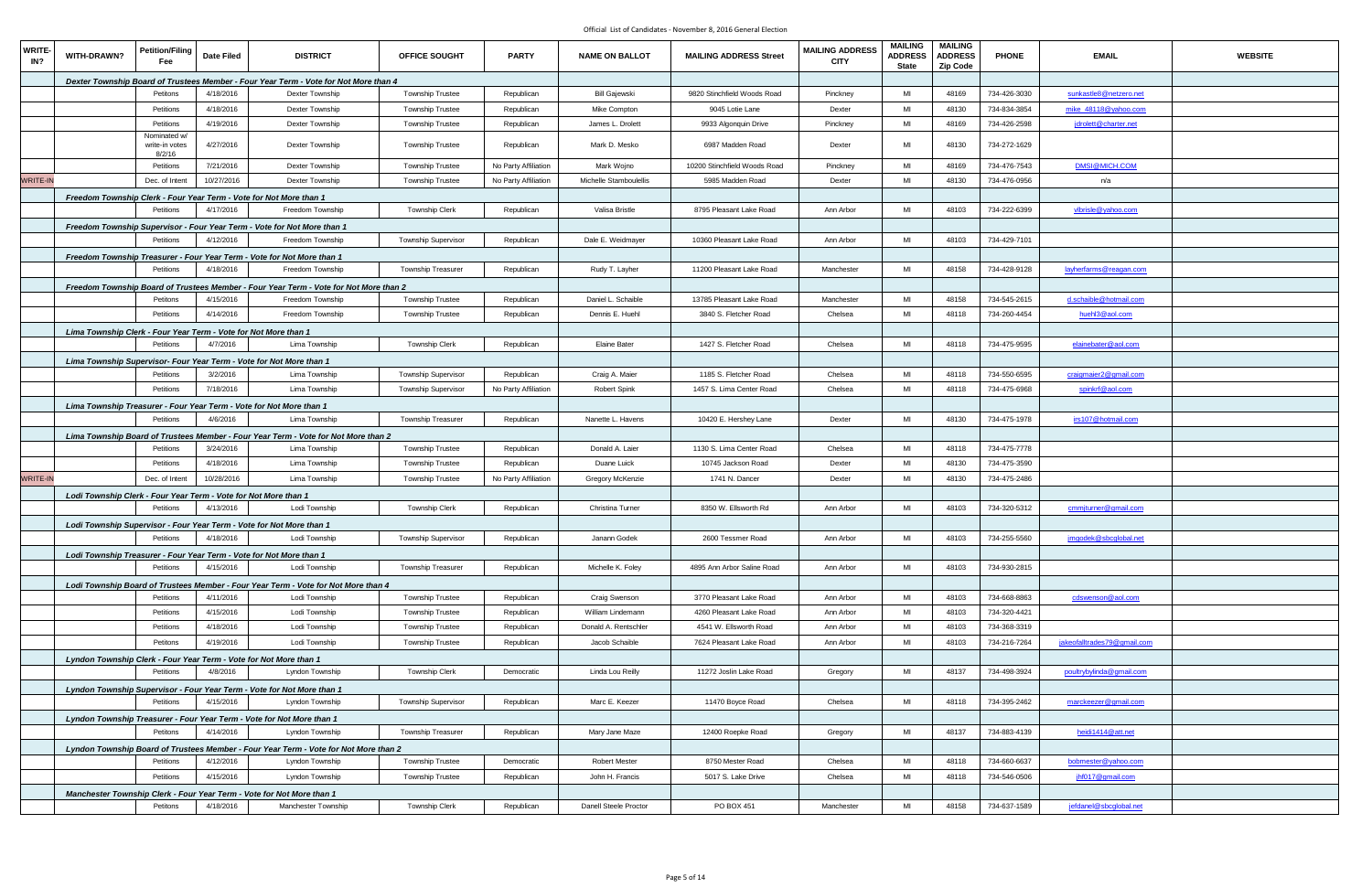| <b>WRITE-</b><br>IN? | WITH-DRAWN?       | <b>Petition/Filing</b><br>Fee | Date Filed | <b>DISTRICT</b>                                                                          | <b>OFFICE SOUGHT</b>        | <b>PARTY</b>         | <b>NAME ON BALLOT</b>        | <b>MAILING ADDRESS Street</b> | <b>MAILING ADDRESS</b><br><b>CITY</b> | <b>MAILING</b><br><b>ADDRESS</b><br><b>State</b> | <b>MAILING</b><br><b>ADDRESS</b><br><b>Zip Code</b> | <b>PHONE</b> | <b>EMAIL</b>                  | <b>WEBSITE</b>             |
|----------------------|-------------------|-------------------------------|------------|------------------------------------------------------------------------------------------|-----------------------------|----------------------|------------------------------|-------------------------------|---------------------------------------|--------------------------------------------------|-----------------------------------------------------|--------------|-------------------------------|----------------------------|
|                      |                   |                               |            | <b>Manchester Township Supervisor - Four Year Term - Vote for Not More than 1</b>        |                             |                      |                              |                               |                                       |                                                  |                                                     |              |                               |                            |
|                      |                   | Petitions                     | 4/15/2016  | Manchester Township                                                                      | <b>Township Supervisor</b>  | Republican           | Gene DeRossett               | 327 Woodhaven Pl              | Manchester                            | MI                                               | 48158                                               | 734-428-7719 | gdrossett@yahoo.com           |                            |
|                      |                   |                               |            | Manchester Township Treasurer - Four Year Term - Vote for Not More than 1                |                             |                      |                              |                               |                                       |                                                  |                                                     |              |                               |                            |
|                      |                   | Petitions                     | 4/19/2016  | <b>Manchester Township</b>                                                               | Township Treasurer          | Republican           | <b>Laurie Carey</b>          | 10517 Rolling Oaks Drive      | Manchester                            | MI                                               | 48158                                               | 734-645-0040 | mtwp-treasurer@sbcglobal.net  |                            |
|                      |                   |                               |            | Manchester Township Board of Trustees Member - Four Year Term - Vote for Not More than 4 |                             |                      |                              |                               |                                       |                                                  |                                                     |              |                               |                            |
|                      |                   | Petitions                     | 4/18/2016  | Manchester Township                                                                      | <b>Township Trustee</b>     | Republican           | Ronald A. Milkey             | PO BOX 334                    | Manchester                            | MI                                               | 48158                                               | 734-428-0987 | milkey1967@gmail.com          |                            |
|                      |                   | Petitions                     | 4/19/2016  | Manchester Township                                                                      | <b>Township Trustee</b>     | Republican           | Lisa Moutinho                | 16920 English Road            | Manchester                            | MI                                               | 48158                                               | 734-216-5249 | lisamoutinho@gmail.com        |                            |
|                      |                   | Petitons                      | 4/19/2016  | Manchester Township                                                                      | <b>Township Trustee</b>     | Republican           | Carl E. Macomber             | 9330 Sharon Hollow Road       | Manchester                            | MI                                               | 48158                                               | 734-428-9025 |                               |                            |
|                      |                   | Petitons                      | 4/19/2016  | Manchester Township                                                                      | <b>Township Trustee</b>     | Democratic           | <b>Robert Seefeld</b>        | 7706 Sunset Drive             | Manchester                            | MI                                               | 48158                                               | 734-428-9878 | jseefeld@yahoo.com            |                            |
|                      |                   | Petitions                     | 7/6/2016   | Manchester Township                                                                      | <b>Township Trustee</b>     | No Party Affiliation | Daniel T. Burch              | 520 City Road                 | Manchester                            | MI                                               | 48158                                               | 734-320-5111 | danburch37@gmail.com          |                            |
|                      |                   |                               |            | Northfield Township Clerk - Four Year Term - Vote for Not More than 1                    |                             |                      |                              |                               |                                       |                                                  |                                                     |              |                               |                            |
|                      |                   | Petitons                      | 4/8/2016   | Northfield Township                                                                      | <b>Township Clerk</b>       | Republican           | Kathleen Manley              | PO Box 283                    | South Lyon                            | MI                                               | 48178                                               | 734-231-1468 | manleyforclerk@gmail.com      |                            |
|                      |                   | Petitions                     | 7/21/2016  | Northfield Township                                                                      | <b>Township Clerk</b>       | No Party Affiliation | Michele K. Manning           | 467 Turquoise Drive           | <b>Whitmore Lake</b>                  | MI                                               | 48189                                               | 734-915-1714 | shellemanning@hotmail.com     |                            |
|                      |                   |                               |            | Northfield Township Supervisor - Four Year Term - Vote for Not More than 1               |                             |                      |                              |                               |                                       |                                                  |                                                     |              |                               |                            |
|                      |                   | Petitions                     | 4/13/2016  | Northfield Township                                                                      | <b>Township Supervisor</b>  | Republican           | Marlene Chockley             | 2665 5 Mile Road              | South Lyon                            | MI                                               | 48178                                               | 734-730-0795 | marlenechockley@gmail.com     |                            |
|                      |                   | Petitions                     | 4/18/2016  | Northfield Township                                                                      | Township Supervisor         | Democratic           | John C. Zarzecki             | 6163 Hellner Road             | Ann Arbor                             | MI                                               | 48105                                               | 734-260-0823 | <u>icz53consult@yahoo.com</u> |                            |
|                      |                   |                               |            | Northfield Township Treasurer - Four Year Term - Vote for Not More than 1                |                             |                      |                              |                               |                                       |                                                  |                                                     |              |                               |                            |
|                      |                   | Petitons                      | 4/18/2016  | Northfield Township                                                                      | Township Treasurer          | Republican           | Lenore M. Zelenock           | PO BOX 441                    | Whitmore Lake                         | MI                                               | 48189                                               | 734-395-6983 | tlzteam@yahoo.com             |                            |
|                      |                   |                               |            | Northfield Township Board of Trustees Member - Four Year Term - Vote for Not More than 4 |                             |                      |                              |                               |                                       |                                                  |                                                     |              |                               |                            |
|                      |                   | Petitions                     | 4/8/2016   | Northfield Township                                                                      | <b>Township Trustee</b>     | Republican           | Jacqueline R. Otto           | 1075 St. Andrews Drive        | Whitmore Lake                         | MI                                               | 48189                                               | 734-368-2251 | jackiotto@yahoo.com           |                            |
|                      |                   | Petitions                     | 4/13/2016  | Northfield Township                                                                      | <b>Township Trustee</b>     | Republican           | Wayne F. Dockett             | PO BOX 426                    | Whitmore Lake                         | MI                                               | 48189                                               | 734-449-4600 |                               |                            |
|                      |                   | Petitions                     | 4/15/2016  | Northfield Township                                                                      | <b>Township Trustee</b>     | Republican           | <b>Tawn Beliger</b>          | 8365 Earhart Road             | South Lyon                            | MI                                               | 48178                                               | 734-728-0779 | tawn@lemonjames.com           | http://tawn.lemonjames.com |
|                      |                   | Petitions                     | 4/15/2016  | Northfield Township                                                                      | <b>Township Trustee</b>     | Republican           | Janet M. Chick               | 7910 Turnberry Drive          | Whitmore Lake                         | MI                                               | 48189                                               | 734-449-4701 | jchick711@aol.com             |                            |
|                      |                   | Petitions                     | 4/18/2016  | Northfield Township                                                                      | <b>Township Trustee</b>     | Democratic           | Susan E. Shink               | 600 W. Joy Road               | Ann Arbor                             | MI                                               | 48105                                               | 734-663-0225 | seshink@aol.com               |                            |
|                      |                   | Petitons                      | 4/19/2016  | Northfield Township                                                                      | <b>Township Trustee</b>     | Democratic           | Udo O. J. Huff               | 6431 Whitmore Lake Road       | Whitmore Lake                         | MI                                               | 48189                                               | 734-383-0870 | uhuff@sbcglobal.net           |                            |
|                      |                   | Petitions                     | 4/19/2016  | Northfield Township                                                                      | Township Trustee            | Democratic           | Margaret Riddell             | 65141 W. 8 Mile Road          | South Lyon                            | MI                                               | 48178                                               | 248-437-6318 | maginnis40@yahoo.com          |                            |
|                      |                   | Petitions                     | 4/19/2016  | Northfield Township                                                                      | <b>Township Trustee</b>     | Democratic           | Patrick Tetreau              | 8020 Kearney Road             | Whitmore Lake                         | MI                                               | 48189                                               | 248-207-4824 | patrick.tetreau@att.net       |                            |
| WRITE-IN             | <b>WITH-DRAWN</b> | Dec. of Intent                | 9/23/2016  | Northfield Township                                                                      | <b>Township Trustee</b>     | Independent          | <b>Scott Charles Stewart</b> | 9075 Kearney                  | Whitmore Lake                         | M <sub>H</sub>                                   | 48189                                               | 734-904-4983 |                               |                            |
|                      |                   |                               |            | Northfield Township Library Board - Four Year Term - Vote for Not More than 6            |                             |                      |                              |                               |                                       |                                                  |                                                     |              |                               |                            |
|                      |                   | Petitions                     | 4/13/2016  | Northfield Township                                                                      | Library Board Member        | Non-Partisan         | Jack Secrist                 | 7140 Nollar Road              | Whitmore Lake                         | MI                                               | 48189                                               | 734-550-9291 | secristi@aol.com              |                            |
|                      |                   | Petitions                     | 4/15/2016  | Northfield Township                                                                      | Library Board Member        | Non-Partisan         | Margaret Neblock             | 364 East Shore Drive          | Whitmore Lake                         | MI                                               | 48189                                               | 419-215-3158 | mneblock@gmail.com            |                            |
|                      |                   | Petitions                     | 4/14/2016  | Northfield Township                                                                      | Library Board Member        | Non-Partisan         | Jack M. Hinkley Jr.          | 5680 Nollar Road              | Ann Arbor                             | MI                                               | 48105                                               | 734-996-4061 | hinkley@umich.edu             |                            |
|                      |                   | Petitions                     | 4/15/2016  | Northfield Township                                                                      | <b>Library Board Member</b> | Non-Partisan         | Meg Minnich                  | 98 E. Shore Drive             | Whitmore Lake                         | MI                                               | 48189                                               | 734-449-5202 | mjminn1@gmail.com             |                            |
| WRITE-IN             |                   | Dec. of Intent                | 10/6/2016  | Northfield Township                                                                      | Library Board Member        | Non-Partisan         | Roger D. Spooner             | 523 E. Shore Drive            | Whitmore Lake                         | MI                                               | 48189                                               | 734-645-3935 |                               |                            |
| WRITE-IN             |                   | Dec. of Intent                | 10/26/2016 | Northfield Township                                                                      | Library Board Member        | Non-Partisan         | Carl Watkins                 | 438 Jennings                  | Whitmore Lake                         | MI                                               | 48189                                               | 734-449-4880 |                               |                            |
| WRITE-IN             |                   | Dec. of Intent                | 10/12/2016 | Northfield Township                                                                      | Library Board Member        | Non-Partisan         | Mary Joyce Erickson          | 7803 Lakeshore Road           | Whitmore Lake                         | MI                                               | 48189                                               | 734-550-9266 |                               |                            |
|                      |                   |                               |            | Pittsfield Township Clerk - Four Year Term - Vote for Not More than 1                    |                             |                      |                              |                               |                                       |                                                  |                                                     |              |                               |                            |
|                      |                   | Petitions                     | 4/12/2016  | Pittsfield Township                                                                      | Township Clerk              | Democratic           | Michelle L. Anzaldi          | 4635 Shellbark Drive          | Ypsilanti                             | MI                                               | 48197                                               | 734-255-8273 | mlanzaldi@gmail.com           |                            |
|                      |                   |                               |            | Pittsfield Township Supervisor - Four Year Term - Vote for Not More than 1               |                             |                      |                              |                               |                                       |                                                  |                                                     |              |                               |                            |
|                      |                   | Petitions                     | 4/12/2016  | Pittsfield Township                                                                      | <b>Township Supervisor</b>  | Democratic           | <b>Mandy Grewal</b>          | 1452 Bicentennial Parkway     | Ann Arbor                             | MI                                               | 48108                                               | 734-945-2072 | grewalm@comcast.net           |                            |
|                      |                   |                               |            | Pittsfield Township Treasurer - Four Year Term - Vote for Not More than 1                |                             |                      |                              |                               |                                       |                                                  |                                                     |              |                               |                            |
|                      |                   | Petitions                     | 4/12/2016  | <b>Pittsfield Township</b>                                                               | Township Treasurer          | Democratic           | Patricia Tupacz Scribner     | 4295 Spring Lake Boulevard    | Ann Arbor                             | MI                                               | 48108                                               | 734-223-8117 | patriciaann1945@sbcqlobal.net |                            |
|                      |                   |                               |            | Pittsfield Township Board of Trustees Member - Four Year Term - Vote for Not More than 4 |                             |                      |                              |                               |                                       |                                                  |                                                     |              |                               |                            |
|                      |                   | Petitions                     | 4/12/2016  | Pittsfield Township                                                                      | <b>Township Trustee</b>     | Democratic           | Gerald F. Krone              | 5784 E. Silo Ridge Drive      | Ann Arbor                             | MI                                               | 48108                                               | 734-662-9296 | gfkrone@comcast.net           |                            |
|                      |                   | Petitions                     | 4/12/2016  | Pittsfield Township                                                                      | <b>Township Trustee</b>     | Democratic           | Linda G. Edwards-Brown       | 3160 Tiger Lily Court         | Ann Arbor                             | MI                                               | 48103                                               | 734-662-7356 | linda.edwardsbrown@gmail.com  |                            |
|                      |                   | Petitions                     | 4/12/2016  | Pittsfield Township                                                                      | <b>Township Trustee</b>     | Democratic           | George S. Ralph              | 2743 Crystal Drive            | Ann Arbor                             | MI                                               | 48108                                               | 734-971-1224 | gralph2743@gmail.com          |                            |
|                      |                   | Petitions                     | 4/12/2016  | Pittsfield Township                                                                      | <b>Township Trustee</b>     | Democratic           | Yameen Jaffer                | 3578 Century Trail            | Ypsilanti                             | MI                                               | 48197                                               | 734-216-5430 | myjaffer@gmail.com            |                            |
|                      |                   |                               |            |                                                                                          |                             |                      |                              |                               |                                       |                                                  |                                                     |              |                               |                            |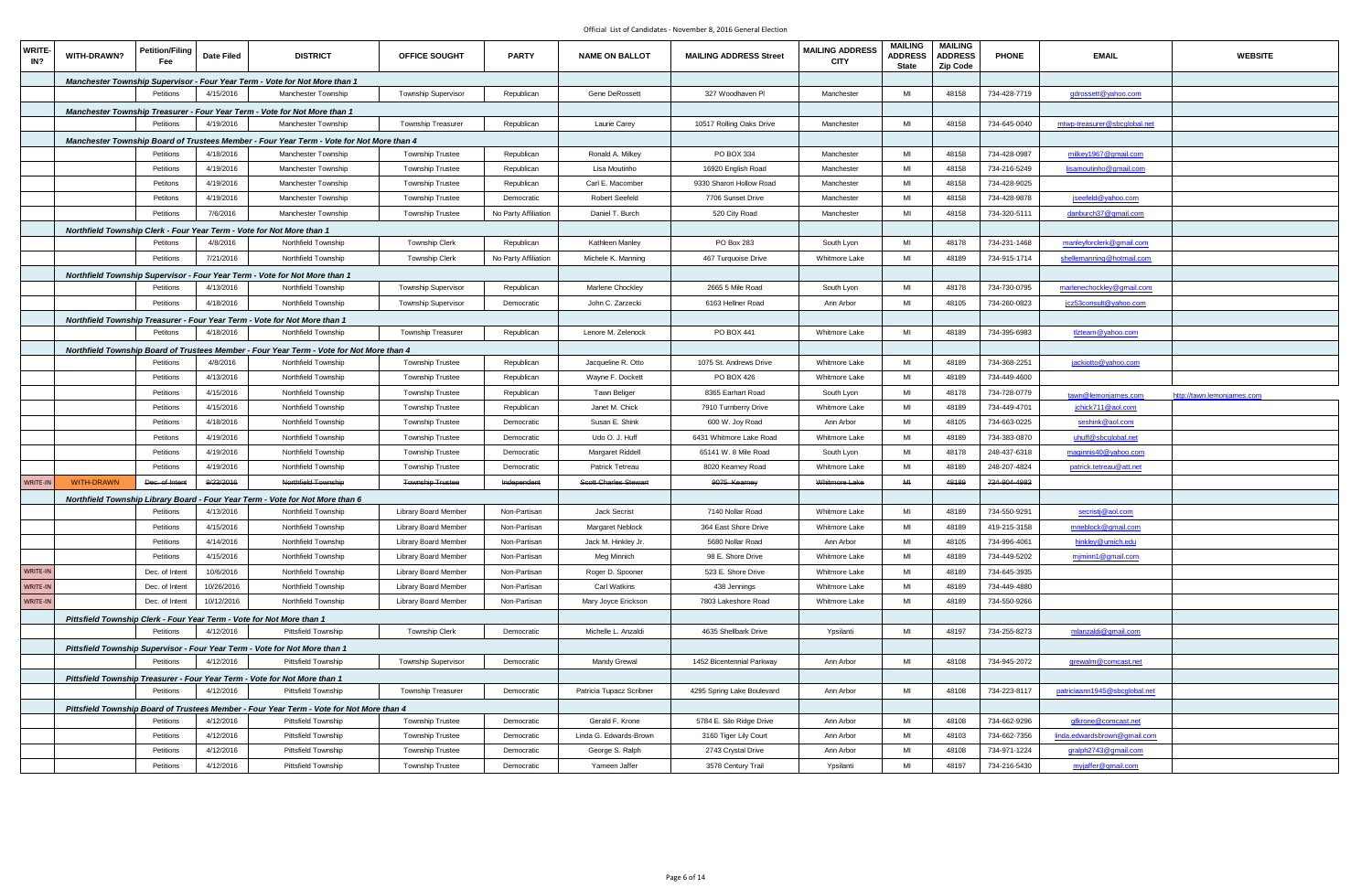| <b>WRITE-</b><br>IN? | WITH-DRAWN?                                                       | <b>Petition/Filing</b><br>Fee | <b>Date Filed</b> | <b>DISTRICT</b>                                                                        | <b>OFFICE SOUGHT</b>       | <b>PARTY</b>         | <b>NAME ON BALLOT</b>             | <b>MAILING ADDRESS Street</b> | <b>MAILING ADDRESS</b><br><b>CITY</b> | <b>MAILING</b><br><b>ADDRESS</b><br><b>State</b> | <b>MAILING</b><br><b>ADDRESS</b><br><b>Zip Code</b> | <b>PHONE</b> | <b>EMAIL</b>                    | <b>WEBSITE</b> |
|----------------------|-------------------------------------------------------------------|-------------------------------|-------------------|----------------------------------------------------------------------------------------|----------------------------|----------------------|-----------------------------------|-------------------------------|---------------------------------------|--------------------------------------------------|-----------------------------------------------------|--------------|---------------------------------|----------------|
|                      |                                                                   |                               |                   | Pittsfield Township Park Commission Member - Four Year Term - Vote for Not More than 5 |                            |                      |                                   |                               |                                       |                                                  |                                                     |              |                                 |                |
|                      |                                                                   | Petitions                     | 4/13/2016         | Pittsfield Township                                                                    | Parks Commissioner         | Democratic           | Tanya L. Padgett                  | 3773 Maple Drive              | Ypsilanti                             | MI                                               | 48197                                               | 734-434-5909 | wandtpadgett@comcast.net        |                |
|                      |                                                                   | Petitions                     | 4/13/2016         | <b>Pittsfield Township</b>                                                             | Parks Commissioner         | Democratic           | Deborah Hoffman                   | 3644 Textile Road             | Ypsilanti                             | MI                                               | 48197                                               | 734-476-1624 | ddhoffman56@sbcqlobal.net       |                |
|                      |                                                                   | Petitions                     | 4/13/2016         | Pittsfield Township                                                                    | Parks Commissioner         | Democratic           | Theresa S. Tupacz                 | 1292 Waterways Drive          | Ann Arbor                             | MI                                               | 48108                                               | 734-417-8768 | ttupacz@comcast.net             |                |
|                      |                                                                   | Petitions                     | 4/14/2016         | Pittsfield Township                                                                    | Parks Commissioner         | Democratic           | Joan Coxton                       | 3551 Bent Trail Drive         | Ann Arbor                             | MI                                               | 48108                                               | 734-546-9943 | dragonfly2170@gmail.com         |                |
|                      |                                                                   | Petitions                     | 4/15/2016         | Pittsfield Township                                                                    | Parks Commissioner         | Democratic           | <b>Christopher Patrick Loftus</b> | 5825 Staghorn Drive           | Ypsilanti                             | MI                                               | 48197                                               | 734-680-7633 | cploftus522@gmail.com           |                |
|                      | Salem Township Clerk - Four Year Term - Vote for Not More than 1  |                               |                   |                                                                                        |                            |                      |                                   |                               |                                       |                                                  |                                                     |              |                                 |                |
|                      |                                                                   | Petitions                     | 4/1/2016          | Salem Township                                                                         | <b>Township Clerk</b>      | Republican           | Del Wensley                       | PO BOX 5477                   | Plymouth                              | MI                                               | 48170                                               | 734-637-8902 | delwensley@aol.com              |                |
|                      |                                                                   | Petitions                     | 7/20/2016         | Salem Township                                                                         | <b>Township Clerk</b>      | No Party Affiliation | Cynthia Spurr                     | 10760 Seven Mile Road         | Northville                            | MI                                               | 48167                                               | 248-344-7787 | c.spurr@aol.com                 |                |
|                      |                                                                   |                               |                   | Salem Township Supervisor - Four Year Term - Vote for Not More than 1                  |                            |                      |                                   |                               |                                       |                                                  |                                                     |              |                                 |                |
|                      |                                                                   | Petitions                     | 4/14/2016         | Salem Township                                                                         | Township Supervisor        | Republican           | Gary Whittaker                    | 7897 Six Mile Road            | Northville                            | MI                                               | 48168                                               | 248-437-2453 | treecedarsfarm@charter.net      |                |
|                      |                                                                   | Petitions                     | 7/20/2016         | Salem Township                                                                         | <b>Township Supervisor</b> | No Party Affiliation | JoAnn Heyl                        | 6327 Wilderness Drive         | South Lyon                            | MI                                               | 48178                                               | 734-260-4610 | joAnnHeyl@aol.com               |                |
|                      |                                                                   |                               |                   | Salem Township Treasurer - Four Year Term - Vote for Not More than 1                   |                            |                      |                                   |                               |                                       |                                                  |                                                     |              |                                 |                |
|                      |                                                                   | Petitions                     | 4/13/2016         | Salem Township                                                                         | Township Treasurer         | Republican           | Dale Converse                     | 7667 Currie Road              | Northville                            | MI                                               | 48168                                               | 734-718-4766 | friendsofdaleconverse@gmail.com |                |
|                      |                                                                   |                               |                   | Salem Township Board of Trustees Member - Four Year Term - Vote for Not More than 4    |                            |                      |                                   |                               |                                       |                                                  |                                                     |              |                                 |                |
|                      |                                                                   | Petitions                     | 4/12/2016         | Salem Township                                                                         | <b>Township Trustee</b>    | Republican           | John Daniel                       | 7284 Angle Road               | Northville                            | MI                                               | 48168                                               | 248-207-3375 | john.daniel1@yahoo.com          |                |
|                      |                                                                   | Petitions                     | 4/18/2016         | Salem Township                                                                         | <b>Township Tustee</b>     | Republican           | Reggie Deluca                     | 8190 Fox Lane                 | Plymouth                              | MI                                               | 48170                                               | 734-260-2692 | rdeluca4@charter.net            |                |
|                      |                                                                   | Petitions                     | 4/15/2016         | Salem Township                                                                         | <b>Township Trustee</b>    | Republican           | TJ McLaughlin                     | 9222 Dixboro Road             | South Lyon                            | MI                                               | 48178                                               | 248-819-6637 | tj@salem-mi.org                 |                |
|                      |                                                                   | Petitions                     | 4/18/2016         | Salem Township                                                                         | <b>Township Trustee</b>    | Republican           | David Trent                       | 7900 6 Mile Road              | Northville                            | MI                                               | 48168                                               | 248-982-1361 |                                 |                |
|                      |                                                                   | Petitions                     | 4/25/2016         | Salem Township                                                                         | <b>Township Trustee</b>    | No Party Affiliation | Jack Swartzinski                  | 8438 Beacon Lane              | Northville                            | MI                                               | 48168                                               | 734-277-5118 | jack.swartzinski@gmail.com      |                |
|                      |                                                                   | Petitions                     | 7/20/2016         | Salem Township                                                                         | <b>Township Trustee</b>    | No Party Affiliation | Melinda G. Marion                 | 6391 Barbara Lane             | Plymouth                              | MI                                               | 48170                                               | 734-455-8418 | melindamarion1@gmail.com        |                |
| WRITE-IN             |                                                                   | Dec. of Intent                | 9/9/2016          | Salem Township                                                                         | <b>Township Trustee</b>    | Republican           | Wayne Wallazy                     | 6111 Arkadia Drive            | Plymouth                              | MI                                               | 48170                                               | 734-453-5535 |                                 |                |
| WRITE-IN             |                                                                   | Dec. of Intent                | 9/9/2016          | Salem Township                                                                         | <b>Township Trustee</b>    | Republican           | Mark M. Griffith                  | 8555 6 Mile Road              | Northville                            | MI                                               | 48168                                               | 248-437-5442 |                                 |                |
|                      | Saline Township Clerk - Four Year Term - Vote for Not More than 1 |                               |                   |                                                                                        |                            |                      |                                   |                               |                                       |                                                  |                                                     |              |                                 |                |
|                      |                                                                   | Petitions                     | 2/18/2016         | Saline Township                                                                        | <b>Township Clerk</b>      | Republican           | Kelly Marion                      | 4254 Arkona Road              | Saline                                | MI                                               | 48176                                               | 734-429-9968 | salinetownship@gmail.com        |                |
|                      |                                                                   |                               |                   | Saline Township Supervisor - Four Year Term - Vote for Not More than 1                 |                            |                      |                                   |                               |                                       |                                                  |                                                     |              |                                 |                |
|                      |                                                                   | Petitions                     | 2/18/2016         | Saline Township                                                                        | <b>Township Supervisor</b> | Republican           | James C. Marion                   | 8991 Marion Road              | Saline                                | MI                                               | 48176                                               | 734-429-5155 |                                 |                |
|                      |                                                                   |                               |                   | Saline Township Treasurer - Four Year Term - Vote for Not More than 1                  |                            |                      |                                   |                               |                                       |                                                  |                                                     |              |                                 |                |
|                      |                                                                   | Petitions                     | 2/18/2016         | Saline Township                                                                        | <b>Township Treasurer</b>  | Republican           | Renee Luckhardt                   | 11700 Macon Road              | Saline                                | MI                                               | 48176                                               | 734-429-2593 | treasurersalinetwp@gmail.com    |                |
|                      |                                                                   |                               |                   | Saline Township Board of Trustees Member - Four Year Term - Vote for Not More than 2   |                            |                      |                                   |                               |                                       |                                                  |                                                     |              |                                 |                |
|                      |                                                                   | Petitions                     | 2/18/2016         | Saline Township                                                                        | <b>Township Trustee</b>    | Republican           | Robert J. Marion                  | 3150 Arkona Road              | Saline                                | MI                                               | 48176                                               | 734-429-4869 |                                 |                |
|                      |                                                                   | Petitions                     | 2/18/2016         | Saline Township                                                                        | Township Trustee           | Republican           | Robert L. Prehn                   | 5895 Arkona Road              | Saline                                | MI                                               | 48176                                               | 734-429-5637 |                                 |                |
|                      | Scio Township Clerk - Four Year Term - Vote for Not More than 1   |                               |                   |                                                                                        |                            |                      |                                   |                               |                                       |                                                  |                                                     |              |                                 |                |
|                      |                                                                   | Petitions                     | 3/28/2016         | Scio Township                                                                          | Township Clerk             | Democratic           | Nancy Hedberg                     | 824 Honey Creek Drive         | Ann Arbor                             | MI                                               | 48103                                               | 734-905-3168 | hedbergLA@gmail.com             |                |
|                      |                                                                   |                               |                   | Scio Township Supervisor - Four Year Term - Vote for Not More than 1                   |                            |                      |                                   |                               |                                       |                                                  |                                                     |              |                                 |                |
|                      |                                                                   | Petitions                     | 3/30/2016         | Scio Township                                                                          | <b>Township Supervisor</b> | Democratic           | Jack Knowles                      | 3420 Woodlea Drive            | Ann Arbor                             | MI                                               | 48103                                               | 734-663-3082 | miknowles3@gmail.com            |                |
|                      |                                                                   |                               |                   | Scio Township Treasurer - Four Year Term - Vote for Not More than 1                    |                            |                      |                                   |                               |                                       |                                                  |                                                     |              |                                 |                |
|                      |                                                                   | Petitons                      | 4/18/2016         | Scio Township                                                                          | Township Treasurer         | Democratic           | Donna E. Palmer                   | 2303 Scio Road                | Dexter                                | MI                                               | 48130                                               | 734-741-1141 | depalmer@sciotownship.org       |                |
|                      |                                                                   |                               |                   | Scio Township Board of Trustees Member - Four Year Term - Vote for Not More than 4     |                            |                      |                                   |                               |                                       |                                                  |                                                     |              |                                 |                |
|                      |                                                                   | Petitions                     | 3/25/2016         | Scio Township                                                                          | <b>Township Trustee</b>    | Democratic           | David S. Read                     | 769 Merlin Way                | Dexter                                | MI                                               | 48130                                               | 734-657-7569 | davidread@bitsoflight.com       |                |
|                      |                                                                   | Petitions                     | 4/11/2016         | Scio Township                                                                          | <b>Township Trustee</b>    | Democratic           | Irwin G. Martin                   | 3812 Michael Road North       | Ann Arbor                             | MI                                               | 48103                                               | 734-665-1452 | im@irwin-martin.com             |                |
|                      |                                                                   | Petitons                      | 4/19/2016         | Scio Township                                                                          | <b>Township Trustee</b>    | Democratic           | <b>Christine Green</b>            | 4505 Dexter Road              | Ann Arbor                             | MI                                               | 48103                                               | 734-994-6380 | christinegreen4505@gmail.com    |                |
|                      |                                                                   | Petitions                     | 4/19/2016         | Scio Township                                                                          | <b>Township Trustee</b>    | Democratic           | Kathleen Knol                     | 1778 Snowberry Ridge          | Ann Arbor                             | MI                                               | 48103                                               | 734-395-2340 | kknol1@comcast.net              |                |
|                      |                                                                   | Petitions                     | 4/18/2016         | Scio Township                                                                          | Township Trustee           | Republican           | <b>Mark Perry</b>                 | 760 Eltham Court              | Ann Arbor                             | MI                                               | 48103                                               | 734-730-0964 | mperry07@comcast.net            |                |
|                      |                                                                   |                               |                   | Sharon Township Clerk - Four Year Term - Vote for Not More than 1                      |                            |                      |                                   |                               |                                       |                                                  |                                                     |              |                                 |                |
|                      |                                                                   | Petitions                     | 4/14/2016         | Sharon Township                                                                        | Township Clerk             | Republican           | Chelsea Mikel                     | 5841 MI State Road 52         | Manchester                            | MI                                               | 48158                                               | 248-910-5527 | mikel.chelsea@gmail.com         |                |
|                      |                                                                   |                               |                   | Sharon Township Supervisor - Four Year Term - Vote for Not More than 1                 |                            |                      |                                   |                               |                                       |                                                  |                                                     |              |                                 |                |
|                      |                                                                   | Petitons                      | 4/7/2016          | Sharon Township                                                                        | Township Supervisor        | Republican           | Peter Psarouthakis                | 4759 Jacob Road               | Grass Lake                            | MI                                               | 49240                                               | 734-320-9240 | sharonsupervisor@gmail.com      |                |
|                      |                                                                   |                               |                   | Sharon Township Treasurer - Four Year Term - Vote for Not More than 1                  |                            |                      |                                   |                               |                                       |                                                  |                                                     |              |                                 |                |
|                      |                                                                   | Petitions                     | 4/7/2016          | Sharon Township                                                                        | Township Treasurer         | Republican           | <b>Brian Simons</b>               | 19551 Lehman Road             | Manchester                            | MI                                               | 48158                                               | 734-604-9450 | simsays@msn.com                 |                |
|                      |                                                                   |                               |                   |                                                                                        |                            |                      |                                   |                               |                                       |                                                  |                                                     |              |                                 |                |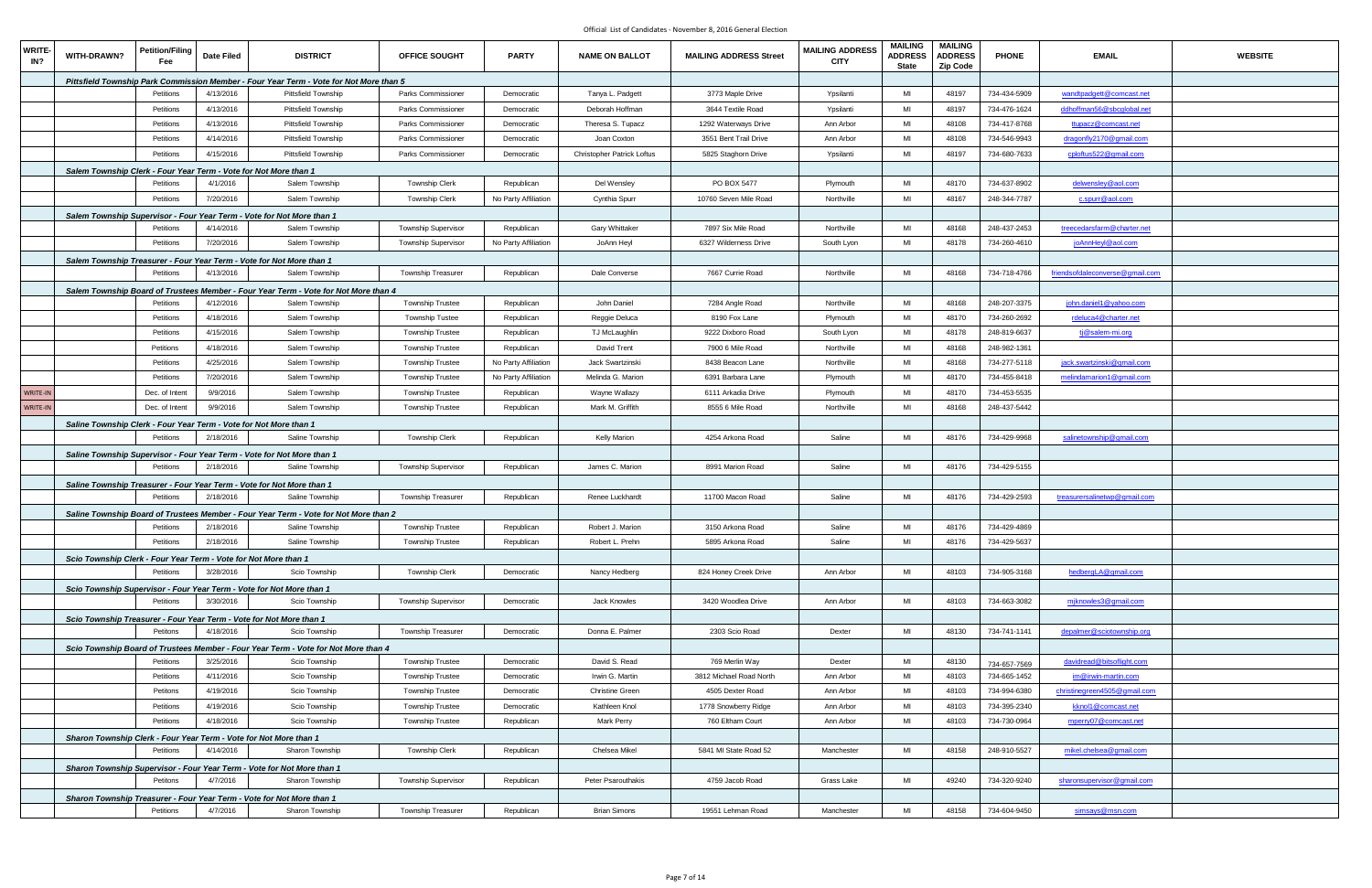| <b>WRITE-</b><br>IN? | WITH-DRAWN?                                                         | <b>Petition/Filing</b><br>Fee | <b>Date Filed</b> | <b>DISTRICT</b>                                                                        | <b>OFFICE SOUGHT</b>       | <b>PARTY</b>         | <b>NAME ON BALLOT</b>       | <b>MAILING ADDRESS Street</b> | <b>MAILING ADDRESS</b><br><b>CITY</b> | <b>MAILING</b><br><b>ADDRESS</b><br><b>State</b> | <b>MAILING</b><br><b>ADDRESS</b><br><b>Zip Code</b> | <b>PHONE</b> | <b>EMAIL</b>                    | <b>WEBSITE</b>         |
|----------------------|---------------------------------------------------------------------|-------------------------------|-------------------|----------------------------------------------------------------------------------------|----------------------------|----------------------|-----------------------------|-------------------------------|---------------------------------------|--------------------------------------------------|-----------------------------------------------------|--------------|---------------------------------|------------------------|
|                      |                                                                     |                               |                   | Sharon Township Board of Trustees Member - Four Year Term - Vote for Not More than 2   |                            |                      |                             |                               |                                       |                                                  |                                                     |              |                                 |                        |
|                      |                                                                     | Petitions                     | 6/16/2016         | Sharon Township                                                                        | <b>Township Trustee</b>    | No Party Affiliation | Patricia J. Farmer          | 6634 Peckins Road             | Manchester                            | MI                                               | 48158                                               | 734-433-0398 | pjfarmer05@gmail.com            |                        |
|                      |                                                                     | Petitions                     | 6/28/2016         | Sharon Township                                                                        | <b>Township Trustee</b>    | No Party Affiliation | Robert Guysky               | 17355 Grass Lake Road         | Grass Lake                            | MI                                               | 49240                                               | 517-522-6879 | <u>riguysky@gmail.com</u>       |                        |
|                      |                                                                     | Petitions                     | 7/21/2016         | Sharon Township                                                                        | <b>Township Trustee</b>    | No Party Affiliation | Barbara H. Seabury          | 4608 Sylvan Road              | Grass Lake                            | MI                                               | 49240                                               | 734-564-5816 | bseabury@pipeline.com           |                        |
|                      |                                                                     | Petitions                     | 7/1/2016          | Sharon Township                                                                        | <b>Township Trustee</b>    | No Party Affiliation | <b>Trudi Cooper</b>         | 6221 Sharon Hollow Road       | Manchester                            | MI                                               | 48158                                               | 734-428-9217 | trudi@seaofglassstudio.com      |                        |
|                      | Superior Township Clerk - Four Year Term - Vote for Not More than 1 |                               |                   |                                                                                        |                            |                      |                             |                               |                                       |                                                  |                                                     |              |                                 |                        |
|                      |                                                                     | Petitions                     | 4/1/2016          | Superior Township                                                                      | Township Clerk             | Democratic           | Lynette M. Findley          | 1727 Sheffield Drive          | Ypsilanti                             | MI                                               | 48198                                               | 734-218-3421 | lynettefindley@gmail.com        |                        |
|                      |                                                                     | Petitions                     | 7/13/2016         | Superior Township                                                                      | <b>Township Clerk</b>      | No Party Affiliation | Rose Lang                   | 8950 Ann Arbor Rd. W          | Plymouth                              | MI                                               | 48170                                               | 734-751-8129 | roselangsells@gmail.com         |                        |
|                      |                                                                     |                               |                   | Superior Township Supervisor - Four Year Term - Vote for Not More than 1               |                            |                      |                             |                               |                                       |                                                  |                                                     |              |                                 |                        |
|                      |                                                                     | Petitons                      | 4/18/2016         | Superior Township                                                                      | <b>Township Supervisor</b> | Democratic           | Ken Schwartz                | 2474 Hickman Road             | Ann Arbor                             | MI                                               | 48105                                               | 734-480-2060 | kenschwartz123@yahoo.com        |                        |
|                      |                                                                     |                               |                   | Superior Township Treasurer - Four Year Term - Vote for Not More than 1                |                            |                      |                             |                               |                                       |                                                  |                                                     |              |                                 |                        |
|                      |                                                                     | Petitions                     | 2/11/2016         | <b>Superior Township</b>                                                               | Township Treasurer         | Democratic           | Brenda L. McKinney          | 8418 Thames Court             | Ypsilanti                             | MI                                               | 48198                                               | 734-481-0336 |                                 |                        |
|                      |                                                                     |                               |                   | Superior Township Board of Trustees Member - Four Year Term - Vote for Not More than 4 |                            |                      |                             |                               |                                       |                                                  |                                                     |              |                                 |                        |
|                      |                                                                     | Petitions                     | 2/23/2016         | Superior Township                                                                      | <b>Township Trustee</b>    | Democratic           | Alex Williams               | 8063 Berkshire Drive          | Ypsilanti                             | MI                                               | 48198                                               | 248-615-3748 | flex.williams@gmail.com         |                        |
|                      |                                                                     | Petitions                     | 2/28/2016         | Superior Township                                                                      | <b>Township Trustee</b>    | Democratic           | Lisa Lewis                  | 8395 Lakeview Court           | Ypsilanti                             | MI                                               | 48198                                               | 734-635-8626 | llewis448@gmail.com             |                        |
|                      |                                                                     | Petitions                     | 4/4/2016          | Superior Township                                                                      | <b>Township Trustee</b>    | Democratic           | Nancy Caviston              | 864 S. Main Street            | Plymouth                              | MI                                               | 48170                                               | 734-455-8120 | caviston@cavistonagency.com     | www.cavistonagency.com |
|                      |                                                                     | Petitons                      | 4/15/2016         | Superior Township                                                                      | <b>Township Trustee</b>    | Democratic           | Rodrick K. Green            | 1889 Ashley Drive             | Ypsilanti                             | MI                                               | 48198                                               | 734-829-7464 | rodgreen2451@yahoo.com          |                        |
|                      |                                                                     |                               |                   | Superior Township Park Commission Member - Four Year Term - Vote for Not More than 7   |                            |                      |                             |                               |                                       |                                                  |                                                     |              |                                 |                        |
|                      |                                                                     | Petitions                     | 4/5/2016          | Superior Township                                                                      | Parks Commissioner         | Democratic           | Terry Lee Lansing           | 9805 Geddes Road              | Ypsilanti                             | MI                                               | 48198                                               | 734-484-6481 |                                 |                        |
|                      |                                                                     | Petitions                     | 4/6/2016          | Superior Township                                                                      | Parks Commissioner         | Democratic           | Marion E. Morris            | 8264 Vreeland Road            | Ypsilanti                             | MI                                               | 48198                                               | 734-482-7414 |                                 |                        |
|                      |                                                                     | Petitions                     | 4/6/2016          | Superior Township                                                                      | Parks Commissioner         | Democratic           | Sandi Lopez                 | 6735 Vreeland Road            | Ypsilanti                             | MI                                               | 48198                                               | 734-485-7558 | sandiclopez@comcast.net         |                        |
|                      |                                                                     | Petitions                     | 4/8/2016          | Superior Township                                                                      | Parks Commissioner         | Democratic           | Martha L. Kern-Boprie       | 1659 Sheffield Drive          | Ypsilanti                             | MI                                               | 48198                                               | 734-483-3621 | kernm@umich.edu                 |                        |
|                      |                                                                     | Petitions                     | 4/18/2016         | Superior Township                                                                      | Parks Commissioner         | Democratic           | <b>Lindsey Wooten</b>       | 9222 Abbey Lane               | Ypsilanti                             | MI                                               | 48198                                               | 734-558-5749 | lindseyjwooten@gmail.com        |                        |
|                      |                                                                     | Petitions                     | 4/18/2016         | Superior Township                                                                      | Parks Commissioner         | Democratic           | Bernedia Word               | 8607 Barrington Drive         | Ypsilanti                             | MI                                               | 48198                                               | 734-417-0334 | glemps2@att.net                 |                        |
|                      |                                                                     | Petitions                     | 4/19/2016         | Superior Township                                                                      | Parks Commissioner         | Democratic           | Paula Jefferson             | 1627 Harvest Lane             | Ypsilanti                             | MI                                               | 48198                                               | 734-657-6826 | pjeffuller@gmail.com            |                        |
|                      | Sylvan Township Clerk - Four Year Term - Vote for Not More than 1   |                               |                   |                                                                                        |                            |                      |                             |                               |                                       |                                                  |                                                     |              |                                 |                        |
|                      |                                                                     | Petitions                     | 4/18/2019         | Sylvan Township                                                                        | <b>Township Clerk</b>      | Democratic           | Kathleen E. Kennedy         | 1339 Liebeck Road             | Chelsea                               | MI                                               | 48118                                               | 734-475-4567 | kathyekenn@gmail.com            |                        |
|                      |                                                                     |                               |                   | Sylvan Township Supervisor - Four Year Term - Vote for Not More than 1                 |                            |                      |                             |                               |                                       |                                                  |                                                     |              |                                 |                        |
|                      |                                                                     | Petitions                     | 4/19/2016         | Sylvan Township                                                                        | <b>Township Supervisor</b> | Republican           | Tom McKernan                | 20179 McKernan Road           | Chelsea                               | MI                                               | 48118                                               | 734-834-5454 |                                 |                        |
|                      |                                                                     |                               |                   | Sylvan Township Treasurer - Four Year Term - Vote for Not More than 1                  |                            |                      |                             |                               |                                       |                                                  |                                                     |              |                                 |                        |
|                      |                                                                     | Petitions                     | 4/18/2016         | Sylvan Township                                                                        | <b>Township Treasurer</b>  | Republican           | Rodney Branham              | 17262 Fahrner Road            | Chelsea                               | MI                                               | 48118                                               | 734-604-2540 | rerun45@rocketmail.com          |                        |
|                      |                                                                     |                               |                   | Sylvan Township Board of Trustees Member - Four Year Term - Vote for Not More than 2   |                            |                      |                             |                               |                                       |                                                  |                                                     |              |                                 |                        |
|                      |                                                                     | Petitions                     | 4/15/2016         | Sylvan Township                                                                        | <b>Township Trustee</b>    | Democratic           | Roy D. Schmidt              | 1160 Pierce Road              | Chelsea                               | MI                                               | 48118                                               | 734-904-9622 | rd53wave@yahoo.com              |                        |
|                      |                                                                     | Petitions                     | 4/18/2016         | Sylvan Township                                                                        | <b>Township Trustee</b>    | Republican           | Kurt P. Koseck              | 679 Glazier Road              | Chelsea                               | MI                                               | 48118                                               | 734-475-8714 | kkoseck@cmsenergy.com           |                        |
|                      | Webster Township Clerk - Four Year Term - Vote for Not More than 1  |                               |                   |                                                                                        |                            |                      |                             |                               |                                       |                                                  |                                                     |              |                                 |                        |
|                      |                                                                     | Petitions                     | 4/11/2016         | Webster Township                                                                       | <b>Township Clerk</b>      | Republican           | Barbara Calleja             | 6260 Webster Church Road      | Dexter                                | MI                                               | 48130                                               | 734-426-3555 | a3bc2co@qmail.com               |                        |
|                      |                                                                     |                               |                   | Webster Township Supervisor - Four Year Term - Vote for Not More than 1                |                            |                      |                             |                               |                                       |                                                  |                                                     |              |                                 |                        |
|                      |                                                                     | Petitons                      | 4/18/2016         | Webster Township                                                                       | <b>Township Supervisor</b> | Republican           | John Kingsley               | 6000 Joy Road                 | Dexter                                | MI                                               | 48130                                               | 734-426-0669 |                                 |                        |
|                      |                                                                     |                               |                   | Webster Township Treasurer - Four Year Term - Vote for Not More than 1                 |                            |                      |                             |                               |                                       |                                                  |                                                     |              |                                 |                        |
|                      |                                                                     | Petitions                     | 4/11/2016         | Webster Township                                                                       | Township Treasurer         | Republican           | Carol Whitney               | 4060 Farrell Road             | Dexter                                | MI                                               | 48130                                               | 734-426-6152 | cwhitney@twp.webster.mi.us      |                        |
|                      |                                                                     |                               |                   | Webster Township Board of Trustees Member - Four Year Term - Vote for Not More than 4  |                            |                      |                             |                               |                                       |                                                  |                                                     |              |                                 |                        |
|                      |                                                                     | Petitions                     | 4/14/2016         | Webster Township                                                                       | <b>Township Trustee</b>    | Republican           | John Scharf                 | 5327 Webster Church Road      | Dexter                                | MI                                               | 48130                                               | 734-726-5111 | scharf@usa.com                  |                        |
|                      |                                                                     | Petitions                     | 4/14/2016         | Webster Township                                                                       | <b>Township Trustee</b>    | Republican           | <b>Richard Kleinschmidt</b> | 6158 Webster Church Road      | Dexter                                | MI                                               | 48130                                               | 734-649-0747 | rkleinschmidt@twp.webster.mi.us |                        |
|                      |                                                                     | Petitions                     | 4/18/2016         | Webster Township                                                                       | <b>Township Tustee</b>     | Republican           | Gary Koch                   | 6772 Mast Road                | Dexter                                | MI                                               | 48130                                               | 734-780-4702 | garykoch@charter.net            |                        |
|                      |                                                                     | Petitons                      | 4/18/2016         | Webster Township                                                                       | <b>Township Trustee</b>    | Republican           | John H. Westman             | 8130 Chamberlin Road          | Dexter                                | MI                                               | 48130                                               | 734-426-3420 | jwestman@umich.edu              |                        |
|                      |                                                                     |                               |                   |                                                                                        |                            |                      |                             |                               |                                       |                                                  |                                                     |              |                                 |                        |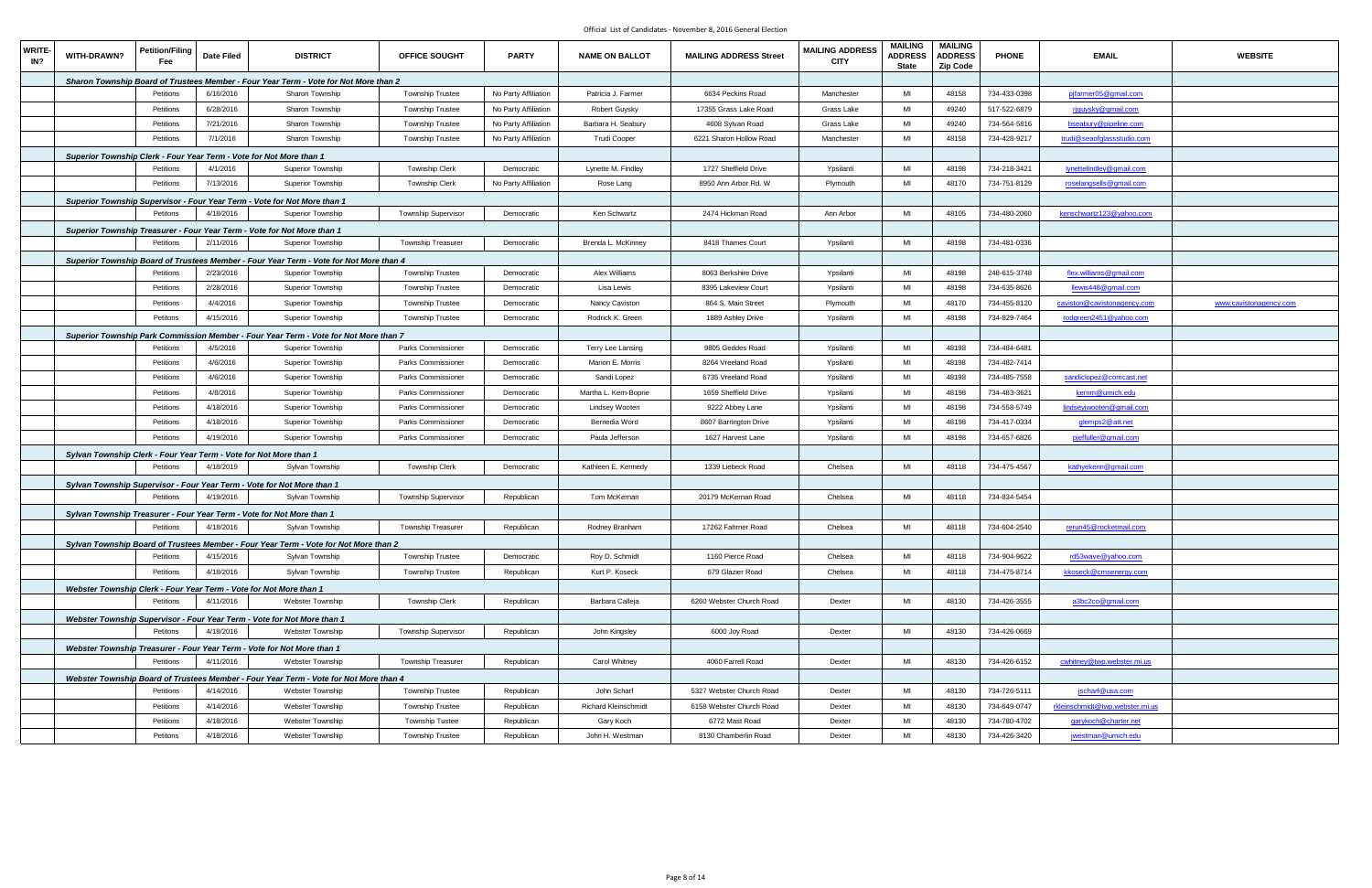| <b>WRITE-</b><br>IN? | WITH-DRAWN?                                                     | Petition/Filing<br><b>Fee</b> | <b>Date Filed</b> | <b>DISTRICT</b>                                                                         | OFFICE SOUGHT              | <b>PARTY</b>         | <b>NAME ON BALLOT</b> | <b>MAILING ADDRESS Street</b> | <b>MAILING ADDRESS</b><br><b>CITY</b> | <b>MAILING</b><br><b>ADDRESS</b><br><b>State</b> | <b>MAILING</b><br><b>ADDRESS</b><br><b>Zip Code</b> | <b>PHONE</b> | <b>EMAIL</b>                    | <b>WEBSITE</b>             |
|----------------------|-----------------------------------------------------------------|-------------------------------|-------------------|-----------------------------------------------------------------------------------------|----------------------------|----------------------|-----------------------|-------------------------------|---------------------------------------|--------------------------------------------------|-----------------------------------------------------|--------------|---------------------------------|----------------------------|
|                      | York Township Clerk - Four Year Term - Vote for Not More than 1 |                               |                   |                                                                                         |                            |                      |                       |                               |                                       |                                                  |                                                     |              |                                 |                            |
|                      |                                                                 | Petitions                     | 4/15/2016         | York Township                                                                           | <b>Township Clerk</b>      | Republican           | Helen Neill           | 9643 Nabozny Drive            | Milan                                 | MI                                               | 48160                                               | 734-429-3777 | hln321@yahoo.com                |                            |
|                      |                                                                 |                               |                   | York Township Supervisor - Four Year Term - Vote for Not More than 1                    |                            |                      |                       |                               |                                       |                                                  |                                                     |              |                                 |                            |
|                      |                                                                 | Petitions                     | 4/18/2016         | York Township                                                                           | <b>Township Supervisor</b> | Republican           | <b>Chuck Tellas</b>   | 3121 Judd Road                | Milan                                 | MI                                               | 48160                                               | 734-439-1363 | chuck.ceetee@yahoo.com          |                            |
|                      |                                                                 |                               |                   | York Township Treasurer - Four Year Term - Vote for Not More than 1                     |                            |                      |                       |                               |                                       |                                                  |                                                     |              |                                 |                            |
|                      |                                                                 | Petitions                     | 4/15/2016         | York Township                                                                           | Township Treasurer         | Republican           | Sally B. Louis        | 80 Willow Road                | Milan                                 | MI                                               | 48160                                               | 734-439-8642 | swimmomx4@sbcglobal.net         |                            |
|                      |                                                                 |                               |                   | York Township Board of Trustees Member - Four Year Term - Vote for Not More than 4      |                            |                      |                       |                               |                                       |                                                  |                                                     |              |                                 |                            |
|                      |                                                                 | Petitons                      | 4/18/2016         | York Township                                                                           | Township Trustee           | Republican           | Brian F. lott         | 1188 E. David Kempf Court     | Saline                                | MI                                               | 48176                                               | 734-365-3530 | brian@iott.com                  |                            |
|                      |                                                                 | Petitions                     | 4/18/2016         | York Township                                                                           | <b>Township Trustee</b>    | Republican           | Derek Stern           | 9360 Sunset Lake Drive        | Saline                                | MI                                               | 48176                                               | 734-944-2061 | derek.stern@comcast.net         |                            |
|                      |                                                                 | Petitions                     | 4/19/2016         | York Township                                                                           | <b>Township Trustee</b>    | Republican           | Dan Clifford Pichla   | 686 W. Willis Road            | Saline                                | MI                                               | 48176                                               | 734-216-7750 | mopardanp@gmail.com             |                            |
|                      |                                                                 | Petitions                     | 4/19/2016         | York Township                                                                           | <b>Township Trustee</b>    | Republican           | John Hargrove         | 11300 Moon Road               | Milan                                 | MI                                               | 48160                                               | 734-255-0751 | jihar@frontier.com              |                            |
|                      |                                                                 |                               |                   | Ypsilanti Township Clerk - Four Year Term - Vote for Not More than 1                    |                            |                      |                       |                               |                                       |                                                  |                                                     |              |                                 |                            |
|                      |                                                                 | Petitions                     | 3/24/2016         | Ypsilanti Township                                                                      | <b>Township Clerk</b>      | Democratic           | Karen Lovejoy Roe     | 8677 Merritt Road             | Ypsilanti                             | MI                                               | 48197                                               | 734-260-6578 | kroe999@comcast.net             |                            |
|                      |                                                                 |                               |                   | Ypsilanti Township Supervisor - Four Year Term - Vote for Not More than 1               |                            |                      |                       |                               |                                       |                                                  |                                                     |              |                                 |                            |
|                      |                                                                 | Petitions                     | 3/18/2016         | Ypsilanti Township                                                                      | <b>Township Supervisor</b> | Democratic           | Brenda Stumbo         | 9622 Endicott Lane            | Ypsilanti                             | MI                                               | 48197                                               | 734-255-6302 | stumbo4supervisor@yahoo.comk    |                            |
|                      |                                                                 |                               |                   | Ypsilanti Township Treasurer - Four Year Term - Vote for Not More than 1                |                            |                      |                       |                               |                                       |                                                  |                                                     |              |                                 |                            |
|                      |                                                                 | Petitions                     | 3/15/2016         | Ypsilanti Township                                                                      | <b>Township Treasurer</b>  | Democratic           | Larry Doe             | 9347 S. Huron River Drive     | Ypsilanti                             | MI                                               | 48197                                               | 734-483-2839 | lidoe@sbcqlobal.net             |                            |
|                      |                                                                 |                               |                   | Ypsilanti Township Board of Trustees Member - Four Year Term - Vote for Not More than 4 |                            |                      |                       |                               |                                       |                                                  |                                                     |              |                                 |                            |
|                      |                                                                 | Petiitions                    | 3/3/2016          | Ypsilanti Township                                                                      | <b>Township Trustee</b>    | Democratic           | Monica Ross Williams  | PO BOX 972051                 | Ypsilanti                             | MI                                               | 48198                                               | 734-328-3025 | monica@monicarosswilliams.com   | www.monicarosswilliams.com |
|                      |                                                                 | Petitions                     | 3/1/2016          | Ypsilanti Township                                                                      | <b>Township Trustee</b>    | Democratic           | Jimmie Wilson Jr.     | 7110 Wellington Lane          | Ypsilanti                             | MI                                               | 48197                                               | 734-999-0049 | <u>jimmiewilsonjr@gmail.com</u> | www.jimmiewilsonjr.com     |
|                      |                                                                 | Petitions                     | 4/11/2016         | Ypsilanti Township                                                                      | <b>Township Trustee</b>    | Democratic           | Stan Eldridge         | 7024 St. Andrews Drive        | Ypsilanti                             | MI                                               | 48197                                               | 734-646-5309 | mipanthers@aol.com              |                            |
|                      |                                                                 | Petitions                     | 4/6/2016          | Ypsilanti Township                                                                      | <b>Township Trustee</b>    | Democratic           | Heather Jarrell Roe   | 1197 Hunter Avenue            | Ypsilanti                             | MI                                               | 48198                                               | 734-780-4681 | heather.roe7@gmail.com          |                            |
|                      |                                                                 | Petitions                     | 7/14/2016         | Ypsilanti Township                                                                      | <b>Township Trustee</b>    | No Party Affiliation | Mattie Odessa Smith   | 1966 Mary Catherine Steet     | Ypsilanti                             | MI                                               | 48198                                               | 734-482-8330 | odessasmith1966@att.net         |                            |
|                      |                                                                 |                               |                   | Ypsilanti Township Park Commission Member - Four Year Term - Vote for Not More than 7   |                            |                      |                       |                               |                                       |                                                  |                                                     |              |                                 |                            |
|                      |                                                                 | Petitons                      | 4/19/2016         | Ypsilanti Township                                                                      | Parks Commissioner         | Democratic           | Gloria C. Peterson    | 1146 Rue Willette Boulevard   | Ypsilanti                             | MI                                               | 48198                                               | 734-664-1236 | glocpet@yahoo.com               |                            |
|                      |                                                                 | Petitions                     | 4/19/2016         | Ypsilanti Township                                                                      | Parks Commissioner         | Democratic           | David L. Streeter     | 2326 Burns Street             | Ypsilanti                             | MI                                               | 48197                                               | 734-664-9623 |                                 |                            |
|                      |                                                                 | Petitons                      | 4/19/2016         | Ypsilanti Township                                                                      | Parks Commissioner         | Democratic           | Debbie Swanson        | 2446 Harding Avenue           | Ypsilanti                             | MI                                               | 48197                                               | 734-645-4811 | debswan1003@sbcglobal.net       |                            |
|                      |                                                                 | Petitons                      | 4/19/2016         | Ypsilanti Township                                                                      | Parks Commissioner         | Democratic           | <b>Edward Burnett</b> | 1776 Ware Court               | Ypsilanti                             | MI                                               | 48198                                               | 734-358-5711 | eburnett@umich.edu              |                            |
|                      |                                                                 | Certification                 | 5/16/2016         | Ypsilanti Township                                                                      | Parks Commissioner         | Libertarian          | Elizabeth Corder      | 1575 Jay Avenue               | Ypsilanti                             | MI                                               | 48198                                               | 734-678-5040 | ekm81383@yahoo.com              |                            |
|                      |                                                                 | Certification                 | 5/9/2016          | Ypsilanti Township                                                                      | Parks Commissioner         | Libertarian          | Kalyn D. Sterzik      | 6026 Deer Creek Drive         | Ypsilanti                             | MI                                               | 48197                                               | 586-382-6200 | kalyn@provide.net               |                            |
|                      |                                                                 | Certification                 | 5/16/2016         | Ypsilanti Township                                                                      | Parks Commissioner         | Libertarian          | Lawrence W. Johnson   | 1659 Wingate Boulevard        | Ypsilanti                             | MI                                               | 48198                                               | 734-320-7237 | michlibertarian@gmail.com       |                            |
|                      |                                                                 | Certification                 | 8/1/2016          | Ypsilanti Township                                                                      | Parks Commissioner         | <b>Green Party</b>   | <b>Stuart Collis</b>  | 2285 Draper Avenue            | Ypsilanti                             | MI                                               | 48197                                               | 734-678-5549 | stuartcollis@gmail.com          |                            |
|                      |                                                                 | Certification                 | 8/1/2016          | Ypsilanti Township                                                                      | Parks Commissioner         | <b>Green Party</b>   | Shauna L. McNally     | 5927 Meadowview Street        | Ypsilanti                             | MI                                               | 48197                                               | 313-980-5709 | shauna.mc7@gmail.com            |                            |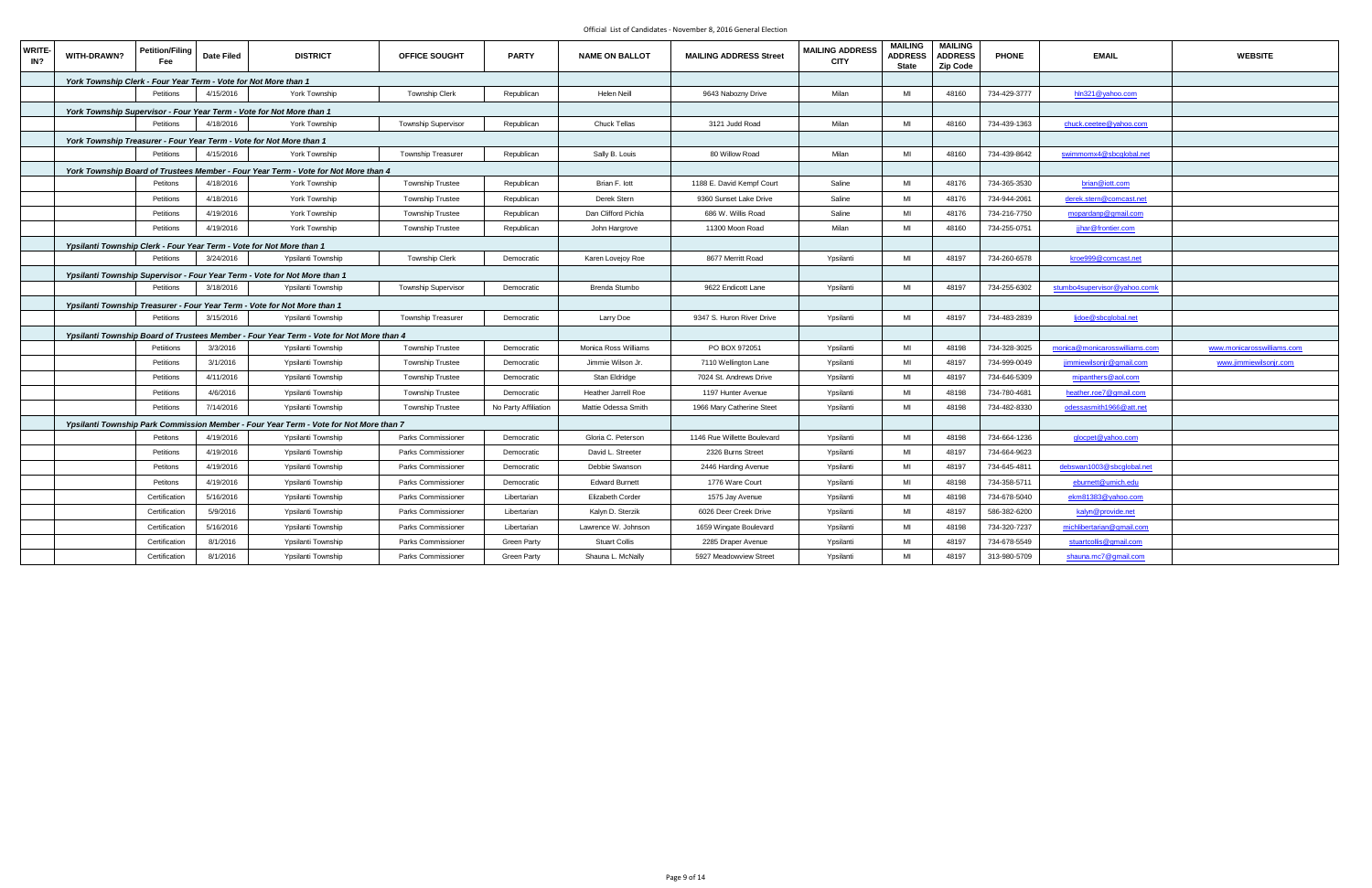| <b>WRITE-</b><br>IN? | WITH-DRAWN?                                                       | <b>Petition/Filing</b><br>Fee | Date Filed | <b>DISTRICT</b>                                                                                             | <b>OFFICE SOUGHT</b>                | <b>PARTY</b> | <b>NAME ON BALLOT</b>          | <b>MAILING ADDRESS Street</b>       | <b>MAILING ADDRESS</b><br><b>CITY</b> | <b>MAILING</b><br><b>ADDRESS</b><br><b>State</b> | <b>MAILING</b><br><b>ADDRESS</b><br>Zip Code | <b>PHONE</b>  | <b>EMAIL</b>                   | <b>WEBSITE</b> |
|----------------------|-------------------------------------------------------------------|-------------------------------|------------|-------------------------------------------------------------------------------------------------------------|-------------------------------------|--------------|--------------------------------|-------------------------------------|---------------------------------------|--------------------------------------------------|----------------------------------------------|---------------|--------------------------------|----------------|
|                      | Justice of Supreme Court - 8 Year Term - Vote for Not More than 1 |                               |            |                                                                                                             |                                     |              |                                |                                     |                                       |                                                  |                                              |               |                                |                |
|                      |                                                                   | Convention                    | 7/29/2016  |                                                                                                             | Justice of Supreme Court            | Non-Partisan | Doug Dern                      | 4300 N Milford Rd                   | Highland                              | MI                                               | 48357                                        |               |                                |                |
|                      |                                                                   | Convention                    | 8/29/2016  |                                                                                                             | Justice of Supreme Court            | Non-Partisan | Frank Szymanski                | PO Box 80505                        | Lansing                               | MI                                               | 48908                                        |               |                                |                |
|                      |                                                                   | Affidavit                     | 6/29/206   |                                                                                                             | Justice of Supreme Court            | Non-Partisan | David Viviano                  | Incumbent judicial address withheld |                                       |                                                  |                                              |               |                                |                |
|                      |                                                                   |                               |            | Justice of Supreme Court Incumbent - Partial Term Ending 01/01/2019 - Vote for Not More than 1              |                                     |              |                                |                                     |                                       |                                                  |                                              |               |                                |                |
|                      |                                                                   | Affidavit                     | 6/29/2016  |                                                                                                             | ustice or supreme Court<br>Partial  | Non-Partisan | Joan Larsen                    | Incumbent judicial address withheld |                                       |                                                  |                                              |               |                                |                |
|                      |                                                                   |                               |            |                                                                                                             | Justice or Supreme Court            | Non-Partisan |                                |                                     | Redford                               | MI                                               | 48240                                        |               |                                |                |
|                      |                                                                   | Convention                    | 5/16/2016  |                                                                                                             | Partial<br>Justice or Supreme Court |              | Kerry L. Morgan                | 20601 Sumner                        |                                       |                                                  |                                              |               |                                |                |
|                      |                                                                   | Convention                    | 8/29/2016  |                                                                                                             | Partial                             | Non-Partisan | Deborah Thomas                 | PO Box 80505                        | Lansing                               | MI                                               | 48908                                        |               |                                |                |
|                      |                                                                   |                               |            | 3rd District Judge of Court of Appeals Incumbent 6 Year Terms - Vote for Not More than 2                    |                                     |              |                                |                                     |                                       |                                                  |                                              |               |                                |                |
|                      |                                                                   | Affidavit                     | 3/8/2016   | 3rd District Court of Appeals                                                                               | <b>Incumbent Position</b>           | Non-Partisan | Joel P. Hoekstra               | Incumbent judicial address withheld |                                       |                                                  |                                              |               |                                |                |
|                      |                                                                   | Affidavit                     | 2/11/2016  | 3rd District Court of Appeals                                                                               | Incumbent Position                  | Non-Partisan | David H. Sawyer                | Incumbent judicial address withheld |                                       |                                                  |                                              |               |                                |                |
|                      |                                                                   |                               |            | 22nd Circuit Judge of Circuit Court Incumbent 6 Year Term - Vote for Not More than 1                        |                                     |              |                                |                                     |                                       |                                                  |                                              |               |                                |                |
|                      |                                                                   | Affidavit                     | 2/5/2016   | 22nd Circuit Judge of Circuit Court                                                                         | <b>Incumbent Position</b>           | Non-Partisan | Archie Cameron Brown           | Incumbent judicial address withheld |                                       |                                                  |                                              |               |                                |                |
|                      |                                                                   |                               |            | 14A District Judge of District Court Incumbent 6 Year Term - Vote for Not More than 1                       |                                     |              |                                |                                     |                                       |                                                  |                                              |               |                                |                |
|                      |                                                                   | Petitions                     | 4/19/2016  | 14A District Judge of District Court                                                                        | Incumbent Position                  | Non-Partisan | Robin D. Stephens              | 4362 Blossom Hill Trl               | Ann Arbor                             | MI                                               | 48108                                        |               |                                |                |
|                      |                                                                   | Affidavit                     | 2/11/2016  | 14A District Judge of District Court                                                                        | <b>Incumbent Position</b>           | Non-Partisan | Kirk W. Tabbey                 | ncumbent judicial address withheld  |                                       |                                                  |                                              |               |                                |                |
|                      |                                                                   |                               |            | 15th District Judge of District Court Incumbent 6 Year Term - Vote for Not More than 1                      |                                     |              |                                |                                     |                                       |                                                  |                                              |               |                                |                |
|                      |                                                                   | Affidavit                     | 3/7/2016   | 15th District Judge of District Court                                                                       | Incumbent Position                  | Non-Partisan | <b>Elizabeth Pollard Hines</b> | Incumbent judicial address withheld |                                       |                                                  |                                              |               |                                |                |
|                      |                                                                   |                               |            | 15th District Judge of District Court Incumbent - Partial Term Ending 01/01/2021 - Vote for Not More than 1 |                                     |              |                                |                                     |                                       |                                                  |                                              |               |                                |                |
|                      |                                                                   | Affidavit                     | 2/16/2016  | 15th District Judge of District Court                                                                       | Incumbent Position                  | Non-Partisan | Karen Quinlan Valvo            | ncumbent judicial address withheld  |                                       |                                                  |                                              |               |                                |                |
|                      |                                                                   |                               |            | Village of Barton Hills Trustee - Four Year Term - Vote for Not More than 5                                 |                                     |              |                                |                                     |                                       |                                                  |                                              |               |                                |                |
|                      |                                                                   | Petitions                     | 7/25/2016  | Village of Barton Hills                                                                                     | <b>Barton Hills Village Trustee</b> | Non-Partisan | <b>Forrest Butterwick</b>      | 75 Underdown Road                   | Ann Arbor                             | MI                                               | 48105                                        | 734-665-3876  | forrestbutterwick@gmail.com    |                |
|                      |                                                                   | Petitions                     | 7/25/2016  | Village of Barton Hills                                                                                     | <b>Barton Hills Village Trustee</b> | Non-Partisan | Carla M. Smith                 | 767 Oakdale Road                    | Ann Arbor                             | MI                                               | 48105                                        | 734-604-6275  | theflyingmommy@hotmail.com     |                |
|                      |                                                                   | Petitions                     | 7/26/2016  | Village of Barton Hills                                                                                     | <b>Barton Hills Village Trustee</b> | Non-Partisan | Sharon Popp                    | 1035 Country Club                   | Ann Arbor                             | MI                                               | 48105                                        | 734-761-8570  | sharon.popp@gmail.com          |                |
| WRITE-IN             |                                                                   | Dec. of Intent                | 9/2/2016   | Village of Barton Hills                                                                                     | <b>Barton Hills Village Trustee</b> | Non-Partisan | Riad Al-Awar                   | 1075 Country Club Road              | Ann Arbor                             | MI                                               | 48105                                        | 734-216-5302  |                                |                |
| WRITE-IN             |                                                                   | Dec. of Intent                | 9/26/2016  | Village of Barton Hills                                                                                     | <b>Barton Hills Village Trustee</b> | Non-Partisan | Alicia M. Torres               | 460 Hillspur Road                   | Ann Arbor                             | MI                                               | 48105                                        | 734-972-8028  |                                |                |
| WRITE-IN             |                                                                   | Dec. of Intent                | 10/3/2016  | Village of Barton Hills                                                                                     | <b>Barton Hills Village Trustee</b> | Non-Partisan | Elizabeth Langford             | 859 Oakdale Road                    | Ann Arbor                             | MI                                               | 48105                                        | 734-662-0635  |                                |                |
|                      |                                                                   |                               |            |                                                                                                             |                                     |              |                                |                                     |                                       |                                                  |                                              |               |                                |                |
|                      |                                                                   |                               |            | Village of Manchester Trustee - Four Year Term - Vote for Not More than 3                                   |                                     |              |                                |                                     |                                       | MI                                               |                                              |               |                                |                |
|                      |                                                                   | Petitions                     | 7/8/2016   | Village of Manchester                                                                                       | Village President                   | Non-Partisan | Patricia K. Vailliencourt      | 304 Riverbend                       | Manchester                            |                                                  | 48158                                        | 734-428-7751  | pvailliencourt@comcast.net     |                |
|                      |                                                                   | Petitions                     | 6/28/2016  | Village of Manchester                                                                                       | Village Trustee                     | Non-Partisan | Dana R. Andrews                | PO BOX 64                           | Manchester                            | MI                                               | 48158                                        | 815-541-9686  | drandrewsdc@gmail.com          |                |
|                      |                                                                   | Petitions                     | 7/12/2016  | Village of Manchester                                                                                       | Village Trustee                     | Non-Partisan | Patrick J. DuRussel            | 315 Ann Arbor Street                | Manchester                            | MI                                               | 48158                                        | 734-260-9573  | patdurussel@hotmail.com        |                |
|                      |                                                                   | Petitions 7/8/2016            |            | Village of Manchester                                                                                       | Village Trustee                     | Non-Partisan | Martin J. Way                  | 803 City Road                       | Manchester                            | MI                                               | 48158                                        | 734-428-8469  | mwhd51@yahoo.com               |                |
|                      |                                                                   |                               |            | Public Schools of the City of Ann Arbor Board Member - Four Year Term - Vote for Not More than 3            |                                     |              |                                |                                     |                                       |                                                  |                                              |               |                                |                |
|                      |                                                                   | Petitions                     | 2/17/2016  | Ann Arbor Public Schools                                                                                    | School Board Member                 | Non-Partisan | Simone Lightfoot               | 2733 Arrowwood Trail                | Ann Arbor                             | MI                                               | 48105                                        | 313-585-1052  | slightfoot2004@yahoo.com       |                |
|                      |                                                                   | Petitions                     | 7/1/2016   | Ann Arbor Public Schools                                                                                    | School Board Member                 | Non-Partisan | Don Wilkerson                  | 290 Larkspur Street                 | Ann Arbor                             | MI                                               | 48105                                        | 231-903-1052  | donwilkerson2@gmail.com        |                |
|                      |                                                                   | Petitions                     | 7/21/2016  | Ann Arbor Public Schools                                                                                    | School Board Member                 | Non-Partisan | Jeremy S. Glick                | 1663 Snowberry Ridge Road           | Ann Arbor                             | MI                                               | 48103                                        | 734-223-8419  | vote4glick@gmail.com           |                |
|                      |                                                                   | <b>Filing Fee</b>             | 7/22/2016  | Ann Arbor Public Schools                                                                                    | School Board Member                 | Non-Partisan | Deb Mexicotte                  | 2660 Yost Boulevard                 | Ann Arbor                             | MI                                               | 48104                                        | 734-677-1587  | debmexicotte@comcast.net       |                |
|                      |                                                                   | Petitions                     | 7/25/2016  | Ann Arbor Public Schools                                                                                    | School Board Member                 | Non-Partisan | Harmony Mitchell               | 3031 Valencia Circle                | Ann Arbor                             | MI                                               | 48108                                        | 734-929-2335  | harmonygarrett@gmail.com       |                |
|                      |                                                                   | Petitions                     | 7/25/2016  | Ann Arbor Public Schools                                                                                    | School Board Member                 | Non-Partisan | Jeff Gaynor                    | 3020 Bolgos Circle                  | Ann Arbor                             | MI                                               | 48105                                        | 734-277-2305  | jeffreytoddgaynor@gmail.com    |                |
|                      |                                                                   | <b>Filing Fee</b>             | 7/22/2016  | Ann Arbor Public Schools                                                                                    | School Board Member                 | Non-Partisan | Rebecca Lazarus                | 7375 E. Joy Road                    | Ann Arbor                             | MI                                               | 48105                                        | 313-903-0080  | rlazarus101@gmail.com          |                |
|                      |                                                                   | Petitions                     | 7/25/2016  | Ann Arbor Public Schools                                                                                    | School Board Member                 | Non-Partisan | Hunter Van Valkenburgh         | 803 Brooks Street                   | Ann Arbor                             | MI                                               | 48103                                        | 734-769-7656  | hunterforschoolboard@gmail.com |                |
|                      |                                                                   |                               |            | Chelsea School District Board Member - Six Year Term - Vote for Not More than 3                             |                                     |              |                                |                                     |                                       |                                                  |                                              |               |                                |                |
|                      |                                                                   | Filing Fee                    | 6/3/2016   | Chelsea Schools                                                                                             | School Board Member                 | Non-Partisan | Steve Olsen                    | 15 Hickory Drive                    | Chelsea                               | MI                                               | 48118                                        | 734-845--6260 | solsen1976@gmail.com           |                |
|                      |                                                                   | <b>Filing Fee</b>             | 7/13/2016  | Chelsea Schools                                                                                             | School Board Member                 | Non-Partisan | Shawn Quilter                  | 510 Fairways Lane                   | Chelsea                               | MI                                               | 48118                                        | 734-277-1796  | shawn.quilter@gmail.com        |                |
|                      |                                                                   | Petitions                     | 7/14/2016  | Chelsea Schools                                                                                             | School Board Member                 | Non-Partisan | Kristin van Reesema            | 1433 Auston Lane                    | Chelsea                               | MI                                               | 48118                                        | 734-433-2336  | kristin1@vanreesema.com        |                |
|                      |                                                                   | Filing Fee                    | 7/18/2016  | Chelsea Schools                                                                                             | School Board Member                 | Non-Partisan | Laurel L. McDevitt             | 10515 Jackson Road                  | Dexter                                | MI                                               | 48130                                        | 734-678-2101  | Ilmcdevitt@yahoo.com           |                |
|                      |                                                                   |                               |            | Chelsea Schools                                                                                             | School Board Member                 |              | Laura C. Bush                  |                                     | Chelsea                               | MI                                               | 48118                                        | 734-475-9130  |                                |                |
|                      |                                                                   | <b>Filing Fee</b>             | 7/20/2016  |                                                                                                             |                                     | Non-Partisan |                                | 406 Washington Street               |                                       |                                                  |                                              |               | lauracbush@gmail.com           |                |
|                      |                                                                   | Petitions                     | 7/25/2016  | Chelsea Schools                                                                                             | School Board Member                 | Non-Partisan | Susan Catherman                | 1472 Carston Lane                   | Chelsea                               | MI                                               | 48118                                        | 734-433-9570  | rsoj4@comcast.net              |                |
|                      |                                                                   |                               |            | Clinton Community Schools Board Member - Six Year Term - Vote for Not More than 3                           |                                     |              |                                |                                     |                                       |                                                  |                                              |               |                                |                |
|                      |                                                                   | Files w/ Lenawee County       |            | <b>Clinton Community Schools</b>                                                                            | School Board Member                 | Non-Partisan | Shirley A. Harris              | 10801 Hogan Highway                 | Clinton                               | MI                                               | 49236                                        |               | sigsewing@frontier.com         |                |
|                      |                                                                   | Files w/ Lenawee County       |            | <b>Clinton Community Schools</b>                                                                            | School Board Member                 | Non-Partisan | Monica Faust VanTuyle          | 205 Calhoun Avenue                  | Clinton                               | MI                                               | 49236                                        | 517-456-7514  | mvantuyle@comcast.net          |                |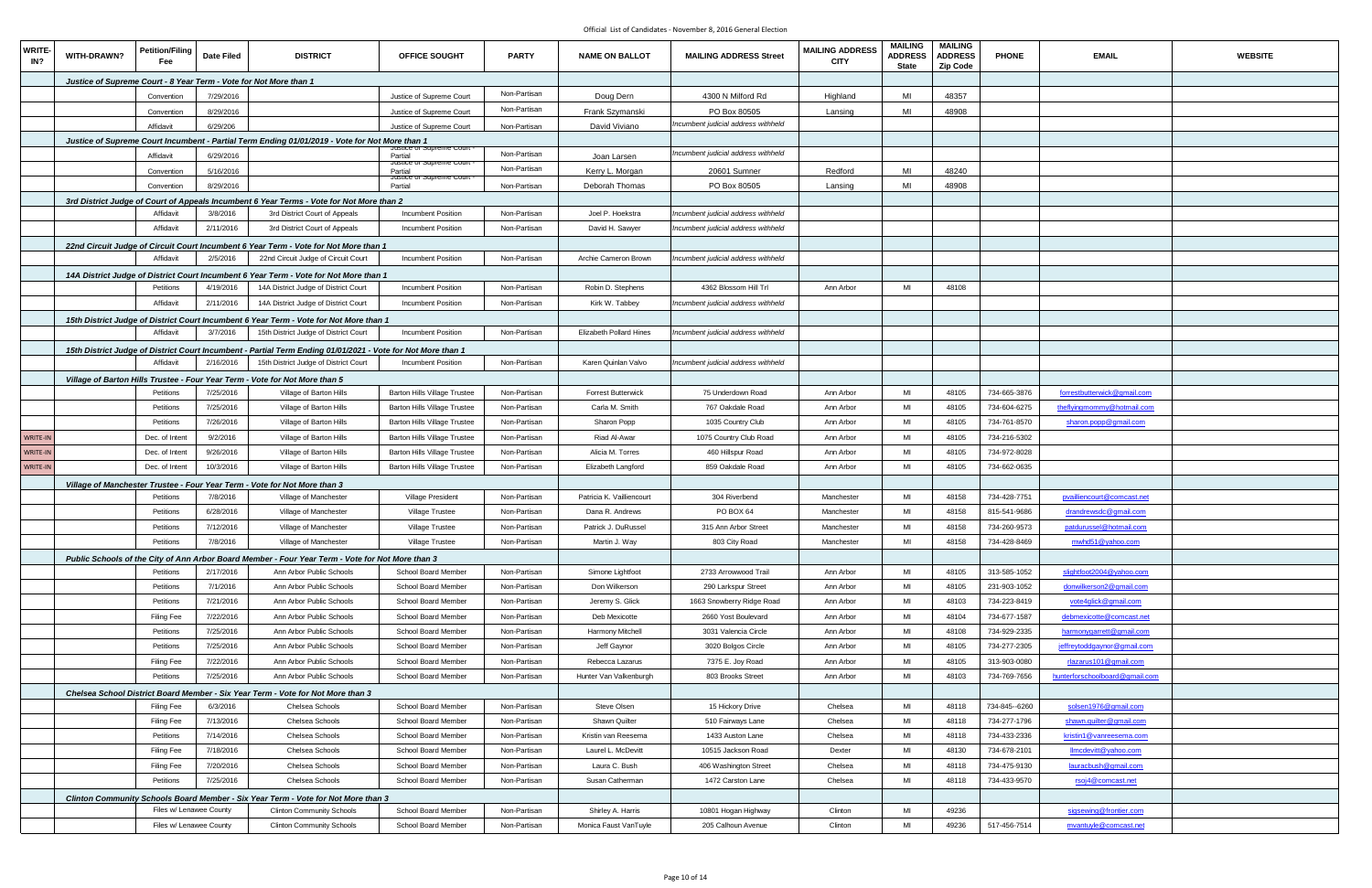| <b>WRITE-</b><br>IN? | WITH-DRAWN?       | <b>Petition/Filing</b><br>Fee | <b>Date Filed</b> | <b>DISTRICT</b>                                                                                           | <b>OFFICE SOUGHT</b> | <b>PARTY</b> | <b>NAME ON BALLOT</b>  | <b>MAILING ADDRESS Street</b> | <b>MAILING ADDRESS</b><br><b>CITY</b> | <b>MAILING</b><br><b>ADDRESS</b><br><b>State</b> | <b>MAILING</b><br><b>ADDRESS</b><br><b>Zip Code</b> | <b>PHONE</b> | <b>EMAIL</b>                   | <b>WEBSITE</b> |
|----------------------|-------------------|-------------------------------|-------------------|-----------------------------------------------------------------------------------------------------------|----------------------|--------------|------------------------|-------------------------------|---------------------------------------|--------------------------------------------------|-----------------------------------------------------|--------------|--------------------------------|----------------|
|                      |                   |                               |                   | Clinton Community Schools Board Member - Partial Term Ending December 31, 2020 - Vote for Not More than 1 |                      |              |                        |                               |                                       |                                                  |                                                     |              |                                |                |
|                      |                   | Files w/ Lenawee County       |                   | <b>Clinton Community Schools</b>                                                                          | School Board Member  | Non-Partisan | Steve Clegg            | 11980 Tecumseh Clinton Rd     | Clinton                               | MI                                               | 49236                                               | 517-458-4084 |                                |                |
| WRITE-IN             |                   | Files w/Lenawee County        |                   | <b>Clinton Community Schools</b>                                                                          | School Board Member  | Non-Partisan | Chad Erickson          | 123 Cass                      | Clinton                               | MI                                               | 49236                                               | 734-467-0181 |                                |                |
|                      |                   |                               |                   | Columbia School District Board Member - Six Year Term - Vote for Not More than 2                          |                      |              |                        |                               |                                       |                                                  |                                                     |              |                                |                |
|                      |                   | Files w/Jackson County        |                   | Columbia School District                                                                                  | School Board Member  | Non-Partisan | Beverly E. Fish        | 9400 Hyde Road                | <b>Clark Lake</b>                     | MI                                               | 49234                                               | 517-529-9053 |                                |                |
|                      |                   | Files w/Jackson County        |                   | Columbia School District                                                                                  | School Board Member  | Non-Partisan | Jodi Collins           | 3499 Ocean Beach Road         | <b>Clark Lake</b>                     | MI                                               | 49234                                               | 517-740-0563 | jodi.collins@jcisd.org         |                |
|                      |                   | Files w/Jackson County        |                   | Columbia School District                                                                                  | School Board Member  | Non-Partisan | Kyle Bamm              | PO BOX 44                     | Clark Lake                            | MI                                               | 49234                                               | 517-499-4492 | kylebamm@gmail.com             |                |
|                      |                   |                               |                   | Dexter Community Schools Board Member - Six Year Term - Vote for Not More than 2                          |                      |              |                        |                               |                                       |                                                  |                                                     |              |                                |                |
|                      |                   | <b>Filing Fee</b>             | 5/11/2016         | <b>Dexter Community Schools</b>                                                                           | School Board Member  | Non-Partisan | Julie Schumaker        | 7619 Kingfisher Court         | Dexter                                | MI                                               | 48103                                               | 734-426-0174 | schumakerjulie@gmail.com       |                |
|                      |                   | <b>Filing Fee</b>             | 7/12/2016         | <b>Dexter Community Schools</b>                                                                           | School Board Member  | Non-Partisan | Tom Diab               | 9436 Horseshoe Bend           | Dexter                                | MI                                               | 48130                                               | 734-426-3538 | toppermost64@gmail.com         |                |
|                      |                   | <b>Filing Fee</b>             | 7/20/2016         | <b>Dexter Community Schools</b>                                                                           | School Board Member  | Non-Partisan | Daryl R. Kipke         | 5041 Dexter-Pinckney Road     | Dexter                                | MI                                               | 48130                                               | 734-424-0671 | dkipke@gmail.com               |                |
|                      | <b>WITH-DRAWN</b> | Petitions                     | 7/15/2016         | <b>Dexter Community Schools</b>                                                                           | School Board Member  | Non-Partisan | Rob Mitzel             | 9881 Scully Road              | Whitmore Lake                         | $M+$                                             | 48189                                               | 734-449-7345 | robmitzel@gmail.com            |                |
|                      |                   |                               |                   | Dexter Community Schools Board Member - Partial Term Ending December 31, 2018 - Vote for Not More than 1  |                      |              |                        |                               |                                       |                                                  |                                                     |              |                                |                |
|                      |                   | Filing Fee                    | 7/12/2016         | <b>Dexter Community Schools</b>                                                                           | School Board Member  | Non-Partisan | Dick Lundy             | <b>PO BOX 247</b>             | Dexter                                | MI                                               | 48130                                               | 734-645-2364 | rblundy@gmail.com              |                |
|                      |                   | Filing Fee                    | 7/25/2016         | <b>Dexter Community Schools</b>                                                                           | School Board Member  | Non-Partisan | Shawn Letwin           | 3388 Meadow Lane              | Whitmore Lake                         | MI                                               | 48189                                               | 734-449-0078 | sletwin@chartermi.net          |                |
|                      |                   | Filing Fee                    | 7/26/2016         | <b>Dexter Community Schools</b>                                                                           | School Board Member  | Non-Partisan | Marlo Rojeck           | 10161 Dexter Chelsea Road     | Dexter                                | MI                                               | 48130                                               | 734-216-9915 | rojeckmarlo@gmail.com          |                |
|                      |                   |                               |                   | Grass Lake Community Schools Board Member - Six Year Term - Vote for Not More than 2                      |                      |              |                        |                               |                                       |                                                  |                                                     |              |                                |                |
|                      |                   | Files w/Jackson County        |                   | <b>Grass Lake Community Schools</b>                                                                       | School Board Member  | Non-Partisan | Janey Bisard           | 2466 Craft Road               | Grass Lake                            | MI                                               | 49240                                               | 517-522-8745 | bsrdjaney@frontier.com         |                |
|                      |                   | Files w/Jackson County        |                   | Grass Lake Community Schools                                                                              | School Board Member  | Non-Partisan | Eric Burk              | 11241 Sand Hill Drive         | Grass Lake                            | MI                                               | 49240                                               | 517-250-0134 | eborrn@gmail.com               |                |
|                      |                   |                               |                   | Lincoln Consolidated Schools Board Member - Six Year Term - Vote for Not More than 2                      |                      |              |                        |                               |                                       |                                                  |                                                     |              |                                |                |
|                      |                   | Petitions                     | 7/14/2016         | <b>Lincoln Consolidated Schools</b>                                                                       | School Board Member  | Non-Partisan | <b>Allison Sparks</b>  | 8846 Lakeway Court            | Ypsilanti                             | MI                                               | 48197                                               | 734-754-0947 | watsonsparks@gmail.com         |                |
|                      |                   | Filing Fee                    | 7/26/2016         | <b>Lincoln Consolidated Schools</b>                                                                       | School Board Member  | Non-Partisan | Laura Van Zomeren      | 5548 High Ridge Drive         | Ypsilanti                             | MI                                               | 48197                                               | 734-340-2779 | Vzmac@live.com                 |                |
|                      | <b>WITH-DRAWN</b> | <b>Petitions</b>              | 7/25/2016         | <b>Lincoln Consolidated Schools</b>                                                                       | School Board Member  | Non-Partisan | David A. McMahon       | 5900 Bridge Road Apt 309      | Ypsilanti                             | MH                                               | 48197                                               | 734-218-2109 | david_mcmahon_7@hotmail.com    |                |
|                      |                   |                               |                   | Manchester Community Schools Board Member - Four Year Term - Vote for Not More than 4                     |                      |              |                        |                               |                                       |                                                  |                                                     |              |                                |                |
|                      |                   | Petitions                     | 6/21/2016         | Manchester Community Schools                                                                              | School Board Member  | Non-Partisan | Karen Rothfuss         | 9777 Kies Road                | Manchester                            | MI                                               | 48158                                               | 734-428-1146 | rothfuss0619@gmail.com         |                |
|                      |                   | <b>Filing Fee</b>             | 6/29/2016         | Manchester Community Schools                                                                              | School Board Member  | Non-Partisan | Christine Fegan        | 639 Grat Strasse              | Manchester                            | MI                                               | 48158                                               | 734-645-1716 |                                |                |
|                      |                   | <b>Filing Fee</b>             | 7/12/2016         | Manchester Community Schools                                                                              | School Board Member  | Non-Partisan | Thomas W. Mann         | 19815 Sharon Valley Road      | Manchester                            | MI                                               | 48158                                               | 734-883-7907 | mannchester10@gmail.com        |                |
|                      |                   | Petitions                     | 7/22/2016         | Manchester Community Schools                                                                              | School Board Member  | Non-Partisan | Jeremy D. Koch         | 230 Glenwood Circle           | Manchester                            | MI                                               | 48158                                               | 734-657-7114 | jeremy koch@comcast.net        |                |
|                      |                   | Petitions                     | 7/25/2016         | Manchester Community Schools                                                                              | School Board Member  | Non-Partisan | Michael Bossory        | 13011 Bethel Church Road      | Manchester                            | MI                                               | 48158                                               | 734-649-9057 | mbossory@aol.com               |                |
|                      |                   | Petitions                     | 7/26/2016         | <b>Manchester Community Schools</b>                                                                       | School Board Member  | Non-Partisan | David Michael Bartley  | 343 S. Macomb Street          | Manchester                            | MI                                               | 48158                                               | 734-478-4812 | dbartley1@gmail.com            |                |
|                      |                   |                               |                   | Milan Area Schools Board Member - Six Year Term - Vote for Not More than 2                                |                      |              |                        |                               |                                       |                                                  |                                                     |              |                                |                |
|                      |                   | <b>Filing Fee</b>             | 7/15/2016         | Milan Schools                                                                                             | School Board Member  | Non-Partisan | Amy Timbers Landingham | 7815 Hivon Road               | Carleton                              | MI                                               | 48117                                               | 734-755-2657 | atlandingham@gmail.com         |                |
|                      |                   | Filing Fee                    | 7/25/2016         | Milan Schools                                                                                             | School Board Member  | Non-Partisan | Janice Kiger           | 12110 Bunce Road              | Milan                                 | MI                                               | 48160                                               | 734-439-1761 | jansuekiger@yahoo.com          |                |
|                      |                   |                               |                   | Milan Area Schools Board Member - Partial Term Ending December 31, 2018 - Vote for Not More than 1        |                      |              |                        |                               |                                       |                                                  |                                                     |              |                                |                |
|                      |                   | Filing Fee                    | 7/21/2016         | Milan Schools                                                                                             | School Board Member  | Non-Partisan | Eric Peacock           | 2060 Osprey Drive             | Ypsilanti                             | MI                                               | 48197                                               | 734-961-7839 | docpeacock@comcast.net         |                |
|                      |                   |                               |                   | Napoleon Community Schools Board Member - Six Year Term - Vote for Not More than 2                        |                      |              |                        |                               |                                       |                                                  |                                                     |              |                                |                |
|                      |                   | Files w/Jackson County        |                   | <b>Grass Lake Community Schools</b>                                                                       | School Board Member  | Non-Partisan | Andrew Haystead        | 11451 Austin Road             | Brooklyn                              | MI                                               | 49230                                               | 517-536-0727 | forddiesV8@aol.com             |                |
|                      |                   | Files w/Jackson County        |                   | Grass Lake Community Schools                                                                              | School Board Member  | Non-Partisan | Heather Swaenepoel     | 7734 Case Road                | Brooklyn                              | MI                                               | 49230                                               | 517-206-3064 | heatherswaenepoel@comcast.net  |                |
|                      |                   | Files w/Jackson County        |                   | Grass Lake Community Schools                                                                              | School Board Member  | Non-Partisan | Homer E. Davis         | 6695 Ackerson Lake Road       | Jackson                               | MI                                               | 49201                                               | 517-764-4042 |                                |                |
|                      |                   |                               |                   | Northville Public Board Member - 4 Year Term - Vote for Not More than 4                                   |                      |              |                        |                               |                                       |                                                  |                                                     |              |                                |                |
|                      |                   | Files w/ Northville Township  |                   | Northville Public Schools                                                                                 | School Board Member  | Non-Partisan | Scott Frush            | 18441 Stoneridge Court        | Northville                            | MI                                               | 48168                                               | 248-752-5955 | scott@frush.com                |                |
|                      |                   | Files w/ Northville Township  |                   | Northville Public Schools                                                                                 | School Board Member  | Non-Partisan | Sarah Prescott         | 44171 Deep Hollow Circle      | Northville                            | MI                                               | 48168                                               | 248-679-871  | prescott@salvatoreprescott.com |                |
|                      |                   | Files w/ Northville Township  |                   | Northville Public Schools                                                                                 | School Board Member  | Non-Partisan | Cynthia L. Jankowski   | 20600 Woodcreek Boulevard     | Northville                            | MI                                               | 48167                                               | 248-348-1539 | cyndy.jankowski@comcast.net    |                |
|                      |                   | Files w/ Northville Township  |                   | Northville Public Schools                                                                                 | School Board Member  | Non-Partisan | Matthew J.Wilk         | 17245 Cameron Drive           | Northville                            | MI                                               | 48168                                               | 248-349-5394 | matthew.wilk@sbcqlobal.net     |                |
|                      |                   | Files w/ Northville Township  |                   | Northville Public Schools                                                                                 | School Board Member  | Non-Partisan | Laurie Doner           | 41580 Rayburn Drive           | Northville                            | MI                                               | 48168                                               | 734-420-1969 | bdoner@comcast.net             |                |
|                      |                   |                               |                   | Pinckney Community Schools Board Member - Six Year Term - Vote for Not More than 2                        |                      |              |                        |                               |                                       |                                                  |                                                     |              |                                |                |
|                      |                   | Files w/ Livingston County    |                   | <b>Pinckney Community Schools</b>                                                                         | School Board Member  | Non-Partisan | Michelle W. Crampo     | 10261 Honeycomb Court         | Pinckney                              | MI                                               | 48169                                               | 734-878-4335 | michellecrampo61@gmail.com     |                |
|                      |                   | Files w/ Livingston County    |                   | <b>Pinckney Community Schools</b>                                                                         | School Board Member  | Non-Partisan | Rob Guilloz            | 10733 Winthrop                | Pinckney                              | MI                                               | 48169                                               | 734-408-4460 | rob@homewithrob.com            |                |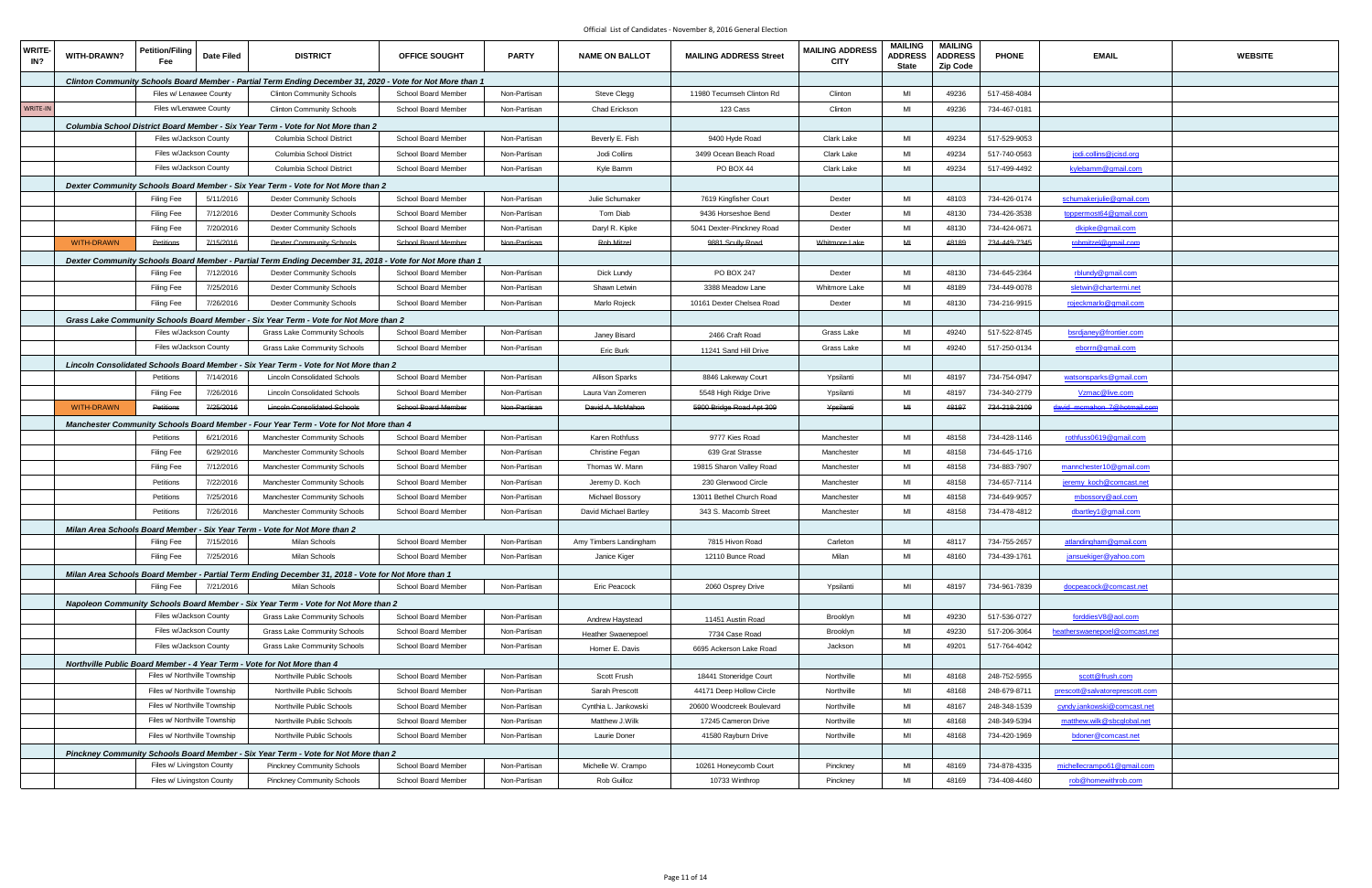| <b>WRITE-</b><br>IN? | WITH-DRAWN? | Petition/Filing<br>Fee  | Date Filed | <b>DISTRICT</b>                                                                                              | <b>OFFICE SOUGHT</b> | <b>PARTY</b> | <b>NAME ON BALLOT</b>  | <b>MAILING ADDRESS Street</b> | <b>MAILING ADDRESS</b><br><b>CITY</b> | <b>MAILING</b><br><b>ADDRESS</b><br><b>State</b> | <b>MAILING</b><br><b>ADDRESS</b><br><b>Zip Code</b> | <b>PHONE</b> | <b>EMAIL</b>                   | <b>WEBSITE</b>     |
|----------------------|-------------|-------------------------|------------|--------------------------------------------------------------------------------------------------------------|----------------------|--------------|------------------------|-------------------------------|---------------------------------------|--------------------------------------------------|-----------------------------------------------------|--------------|--------------------------------|--------------------|
|                      |             |                         |            | Plymouth-Canton Community Schools Board Member - Six Year Term - Vote for Not More than 3                    |                      |              |                        |                               |                                       |                                                  |                                                     |              |                                |                    |
|                      |             | Files w/ Wayne County   |            | Plymouth-Canton Community Schools                                                                            | School Board Member  | Non-Partisan | Doug Brooks            | 44432 Windmill Drive          | Canton                                | MI                                               | 48187                                               | 734-454-7109 | <u>drbroos66@gmail.com</u>     |                    |
|                      |             | Files w/ Wayne County   |            | Plymouth-Canton Community Schools                                                                            | School Board Member  | Non-Partisan | <b>Bharat Malhotra</b> | 48197 Manhattan Circle        | Canton                                | MI                                               | 48188                                               | 734-578-1340 | malhotrabhushan@gmail.com      |                    |
|                      |             | Files w/ Wayne County   |            | Plymouth-Canton Community Schools                                                                            | School Board Member  | Non-Partisan | Patti McCoin           | 549 Kellogg                   | Plymouth                              | MI                                               | 48170                                               | 734-306-2493 | pattimccoin@msn.com            |                    |
|                      |             | Files w/ Wayne County   |            | Plymouth-Canton Community Schools                                                                            | School Board Member  | Non-Partisan | Patricia Mullen        | 43343 Saratoga Circle         | Canton                                | MI                                               | 48187                                               | 571-338-8741 | pmullen321@gmail.com           |                    |
|                      |             | Files w/ Wayne County   |            | Plymouth-Canton Community Schools                                                                            | School Board Member  | Non-Partisan | Pete Puzzuoli          | 1191 Ann Arbor Road West      | Plymouth                              | MI                                               | 48170                                               | 734-417-0353 | ppuzzuoli4786@wowway.com       |                    |
|                      |             | Files w/ Wayne County   |            | Plymouth-Canton Community Schools                                                                            | School Board Member  | Non-Partisan | Michael Scopone        | 40493 Pinetree Drive          | Plymouth                              | MI                                               | 48170                                               | 734-612-8017 | umrsmns@gmail.com              |                    |
|                      |             | Files w/ Wayne County   |            | Plymouth-Canton Community Schools                                                                            | School Board Member  | Non-Partisan | Girish Tiwari          | 51091 Weston Drive            | Plymouth                              | MI                                               | 48170                                               | 734-354-9850 | gtiwari@aol.com                |                    |
|                      |             | Files w/ Wayne County   |            | Plymouth-Canton Community Schools                                                                            | School Board Member  | Non-Partisan | Gurunath Vemulakonda   | 50378 Tahoe Way               | Canton                                | MI                                               | 48187                                               | 313-805-3466 | <u>avemulak@yahoo.com</u>      |                    |
|                      |             | Files w/ Wayne County   |            | Plymouth-Canton Community Schools                                                                            | School Board Member  | Non-Partisan | Leonardo Savage        | 1116 Roosevelt St.            | Plymouth                              | MI                                               | 48170                                               | 734-455-4918 | lamsayage@sbcglobal.net        |                    |
|                      |             |                         |            | Plymouth-Canton Community Schools Board Member - Four Year Term - Vote for Not More than 1                   |                      |              |                        |                               |                                       |                                                  |                                                     |              |                                |                    |
|                      |             | Files w/ Wayne County   |            | Plymouth-Canton Community Schools                                                                            | School Board Member  | Non-Partisan | <b>Patrick Kehoe</b>   | 418 Blunk Street              | Plymouth                              | MI                                               | 48170                                               | 734-657-3022 | pat@houseofbacon.com           |                    |
|                      |             |                         |            | Saline Area Schools Board Member - Six Year Term - Vote for Not More than 2                                  |                      |              |                        |                               |                                       |                                                  |                                                     |              |                                |                    |
|                      |             | <b>Filing Fee</b>       | 5/20/2016  | Saline Area Schools                                                                                          | School Board Member  | Non-Partisan | Michael McVey          | 2887 Hawthorne Way            | Saline                                | MI                                               | 48176                                               | 734-645-1322 | mcveym@gmail.com               |                    |
|                      |             | <b>Filing Fee</b>       | 6/25/2016  | Saline Area Schools                                                                                          | School Board Member  | Non-Partisan | Alan J. Brilliant      | 6025 White Swan Lane          | Ann Arbor                             | MI                                               | 48108                                               | 734-834-1934 | ajbrilliant@me.com             |                    |
|                      |             | <b>Filing Fee</b>       | 7/5/2016   | Saline Area Schools                                                                                          | School Board Member  | Non-Partisan | Dennis R. Valenti      | 1220 Waterways Drive          | Ann Arbor                             | MI                                               | 48108                                               | 734-913-5454 |                                |                    |
|                      |             |                         |            | Saline Area Schools Board Member - Partial Term Ending December 31, 2018 - Vote for Not More than 1          |                      |              |                        |                               |                                       |                                                  |                                                     |              |                                |                    |
|                      |             | <b>Filing Fee</b>       | 5/26/2016  | Saline Area Schools                                                                                          | School Board Member  | Non-Partisan | Scott Hummel           | 586 Hobart Court              | Saline                                | MI                                               | 48176                                               | 313-443-0655 | scottdummel@yahoo.com          |                    |
|                      |             |                         |            | South Lyon Community Schools Board Member - Six Year Term - Vote for Not More than 2                         |                      |              |                        |                               |                                       |                                                  |                                                     |              |                                |                    |
|                      |             | Files w/ Oakland County |            | South Lyon Community Schools                                                                                 | School Board Member  | Non-Partisan | Eric Kennedy           | 903 Westbrooke Dr.,           | South Lyon                            | MI                                               | 48178                                               | 248-444-4395 | ekennedy3120@gmail.com         |                    |
|                      |             | Files w/ Oakland County |            | South Lyon Community Schools                                                                                 | School Board Member  | Non-Partisan | Michele Lurz           | 23761 Prescott Ln. W          | South Lyon                            | MI                                               | 48178                                               | 248-513-6023 | mylurz@gmail.com               |                    |
|                      |             | Files w/ Oakland County |            | South Lyon Community Schools                                                                                 | School Board Member  | Non-Partisan | Sheila Ryzyi           | 916 S. Parkwood Dr            | South Lyon                            | MI                                               | 48178                                               | 734-516-0373 | sheila.ryzyi@yahoo.com         |                    |
|                      |             | Files w/ Oakland County |            | South Lyon Community Schools                                                                                 | School Board Member  | Non-Partisan | Kimberly Taggart       | 26921 Victory Ct              | South Lyon                            | MI                                               | 48178                                               | 248-231-0334 | <u>thetags@earthlink.net</u>   |                    |
|                      |             |                         |            | South Lyon Community Schools Board Member - Partial Term Ending December 31, 2018 - Vote for Not More than 1 |                      |              |                        |                               |                                       |                                                  |                                                     |              |                                |                    |
|                      |             | Files w/ Oakland County |            | South Lyon Community Schools                                                                                 | School Board Member  | Non-Partisan | <b>Margaret Fallow</b> | 415 S. Lafayette St           | South Lyon                            | MI                                               | 48178                                               | 248-486-2999 | mef866@att.net                 |                    |
|                      |             | Files w/ Oakland County |            | South Lyon Community Schools                                                                                 | School Board Member  | Non-Partisan | Steven Scheel          | 24445 Peters Barn Ct          | South Lyon                            | MI                                               | 48178                                               | 248-756-0069 | electscheel@gmail.com          |                    |
|                      |             |                         |            | Stockbridge Community Schools Board Member - 6 Year Term - Vote for Not More than 2                          |                      |              |                        |                               |                                       |                                                  |                                                     |              |                                |                    |
|                      |             | Files w/ Ingham County  |            | Stockbridge Community Schools                                                                                | School Board Member  | Non-Partisan | Garrick J. Rochow      | 3405 Heeney Rd.               | Stockbridge                           | MI                                               | 49285                                               |              | rochowg@gmail.com              |                    |
|                      |             | Files w/ Ingham County  |            | Stockbridge Community Schools                                                                                | School Board Member  | Non-Partisan | Carrie E. Graham       | 15290 Howlett                 | Gregory                               | MI                                               | 48137                                               |              | <u>carrieegraham@yahoo.com</u> |                    |
|                      |             |                         |            | Van Buren Public Schools Board Member - 4 Year Term - Vote for Not More than 4                               |                      |              |                        |                               |                                       |                                                  |                                                     |              |                                |                    |
|                      |             | Files w/ Wayne County   |            | Van Buren Public Schools                                                                                     | School Board Member  | Non-Partisan | Victor De Libera       | 44723 Greenbriar Drive        | <b>Belleville</b>                     | MI                                               | 48111                                               | 313-350-2062 | velibera@gmail.com             |                    |
|                      |             | Files w/ Wayne County   |            | Van Buren Public Schools                                                                                     | School Board Member  | Non-Partisan | Susan K. Featheringill | 50385 S. I 94 Service Drive   | Belleville                            | MI                                               | 48111                                               | 734-699-2647 | featheringills@gmail.com       |                    |
|                      |             | Files w/ Wayne County   |            | Van Buren Public Schools                                                                                     | School Board Member  | Non-Partisan | Darlene Loyer Gerick   | 47675 Martz                   | Belleville                            | MI                                               | 48111                                               | 734-697-3634 | honie1967@gmail.com            |                    |
|                      |             | Files w/ Wayne County   |            | Van Buren Public Schools                                                                                     | School Board Member  | Non-Partisan | Keith L. Johnston      | 39848 E. Huron River Drive    | Romulus                               | MI                                               | 48174                                               | 734-891-7471 |                                |                    |
|                      |             | Files w/ Wayne County   |            | Van Buren Public Schools                                                                                     | School Board Member  | Non-Partisan | <b>Brent Mikulski</b>  | 48792 Fifth Avenue            | Canton                                | MI                                               | 48188                                               | 734-394-1902 | brent.mikulski44@gmail.com     |                    |
|                      |             | Files w/ Wayne County   |            | Van Buren Public Schools                                                                                     | School Board Member  | Non-Partisan | Kelly A. Owen          | 42607 Maude Court             | Belleville                            | MI                                               | 48111                                               | 734-394-1592 | KD12345@att.net                |                    |
|                      |             | Files w/ Wayne County   |            | Van Buren Public Schools                                                                                     | School Board Member  | Non-Partisan | David Peer             | 2511 S. Grove Street          | Ypsilanti                             | MI                                               | 48198                                               | 734-904-4128 | davidpeer@comcast.net          |                    |
|                      |             | Files w/ Wayne County   |            | Van Buren Public Schools                                                                                     | School Board Member  | Non-Partisan | Simone Pinter          | 48496 Ellen Court             | Belleville                            | MI                                               | 48111                                               | 734-699-5054 | SSP5162@gmail.com              |                    |
|                      |             |                         |            | Whitmore Lake Public Schools Board Member - Six Year Term - Vote for Not More than 3                         |                      |              |                        |                               |                                       |                                                  |                                                     |              |                                |                    |
|                      |             | Petitions               | 5/27/2016  | Whitmore Lake Public Schools                                                                                 | School Board Member  | Non-Partisan | Laura Schwennesen      | 288 Waterlily                 | Whitmore Lake                         | MI                                               | 48189                                               | 734-449-0480 | Imschwennesen@gmail.com        |                    |
|                      |             | Petitions               | 5/31/2016  | Whitmore Lake PublicSchools                                                                                  | School Board Member  | Non-Partisan | Michelle Kritzman      | 9033 Posey Drive              | Whitmore Lake                         | MI                                               | 48189                                               | 734-339-2001 | mkritzma@gmail.com             |                    |
|                      |             | <b>Filing Fee</b>       | 7/25/206   | Whitmore Lake Public Schools                                                                                 | School Board Member  | Non-Partisan | John Meadows Jr.       | 11928 N. Main St              | Whitmore Lake                         | MI                                               | 48189                                               | 734-260-6656 | imeadows8044@yahoo.com         |                    |
|                      |             | <b>Filing Fee</b>       | 7/26/2016  | Whitmore Lake Public Schools                                                                                 | School Board Member  | Non-Partisan | Eliza Bivins-Fink      | 11728 Kenton Drive            | Whitmore Lake                         | MI                                               | 48189                                               | 773-370-2461 | elizacbivins@gmail.com         |                    |
|                      |             |                         |            | Whitmore Lake Public Schools Board Member - Partial Term Ending December 31, 2020 - Vote for Not More than 1 |                      |              |                        |                               |                                       |                                                  |                                                     |              |                                |                    |
| WRITE-IN             |             | Dec. of Intent          | 10/28/2016 | Whitmore Lake Public Schools                                                                                 | School Board Member  | Non-Partisan | Larry Lee Cole         | 9062 Pine Cove Dr.            | Whitmore Lake                         | MI                                               | 48189                                               | 734-395-8964 |                                |                    |
|                      |             |                         |            | Ypsilanti Community Schools Board Member - Six Year Term - Vote for Not More than 2                          |                      |              |                        |                               |                                       |                                                  |                                                     |              |                                |                    |
|                      |             | Filing Fee              | 7/20/2016  | <b>Ypsilanti Community Schools</b>                                                                           | School Board Member  | Non-Partisan | Meredith Schindler     | 305 Maple Street              | Ypsilanti                             | MI                                               | 48198                                               | 734-484-4489 | ypsimer@yahoo.com              |                    |
|                      |             | Petitions               | 7/25/2016  | <b>Ypsilanti Community Schools</b>                                                                           | School Board Member  | Non-Partisan | Steve Gray             |                               |                                       |                                                  |                                                     |              |                                |                    |
|                      |             | <b>Filing Fee</b>       | 7/25/2016  | <b>Ypsilanti Community Schools</b>                                                                           | School Board Member  | Non-Partisan | Sharon D. Lee          | 577 DeSoto Ave                | Ypsilanti                             | MI                                               | 48198                                               | 734-484-1493 |                                |                    |
|                      |             | Filing Fee              | 7/26/2016  | <b>Ypsilanti Community Schools</b>                                                                           | School Board Member  | Non-Partisan | Mark Wilde             | 1707 Hamlet                   | Ypsilanti                             | MI                                               | 48198                                               | 734-695-8097 | mark@electmarkwilde.com        | electmarkwilde.com |
|                      |             |                         |            |                                                                                                              |                      |              |                        |                               |                                       |                                                  |                                                     |              |                                |                    |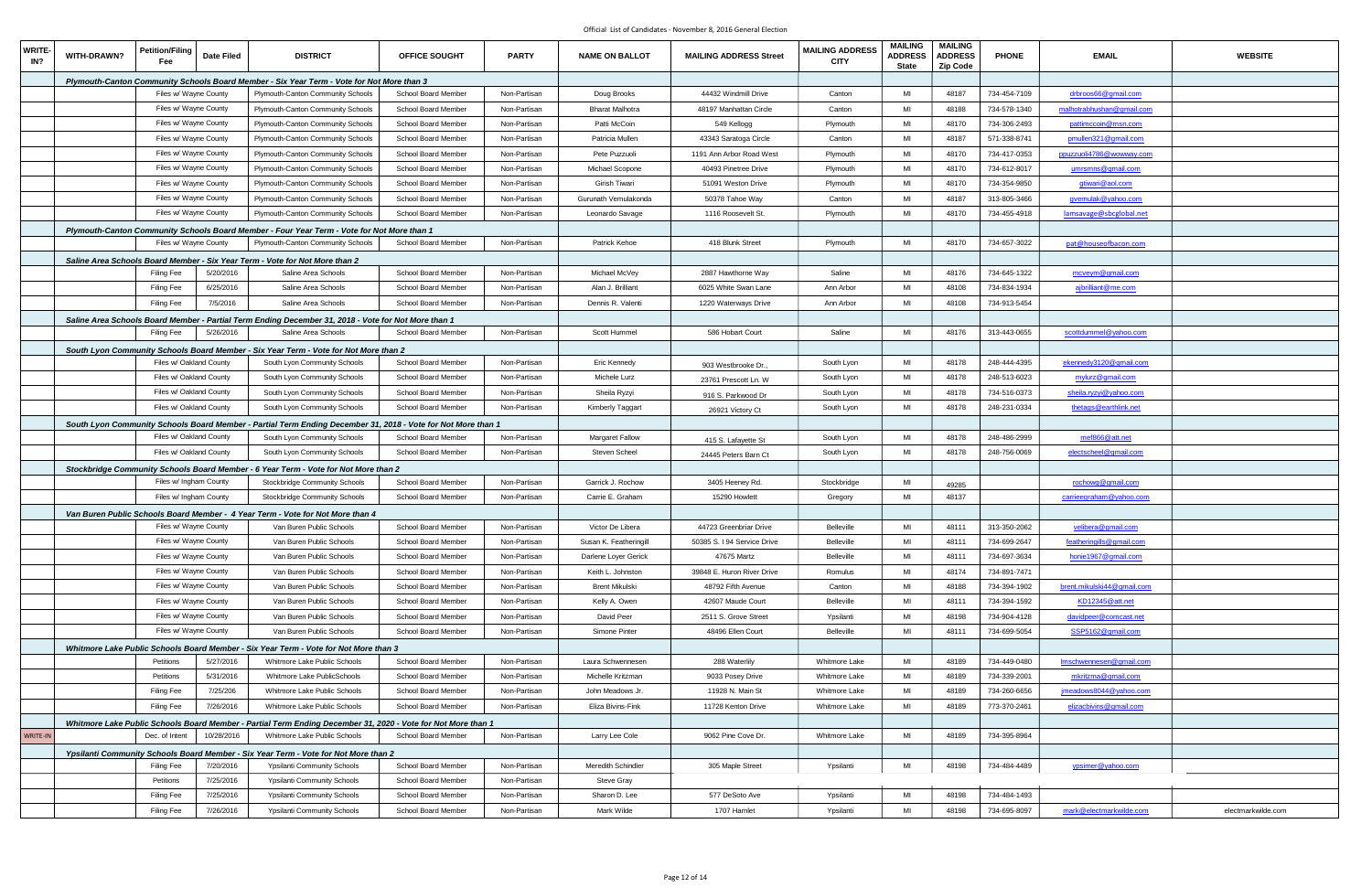| <b>WRITE-</b><br>IN? | WITH-DRAWN?             | <b>Petition/Filing</b><br><b>Date Filed</b> | <b>DISTRICT</b>                                                                                   | <b>OFFICE SOUGHT</b>            | <b>PARTY</b> | <b>NAME ON BALLOT</b>            | <b>MAILING ADDRESS Street</b>    | <b>MAILING ADDRESS</b><br><b>CITY</b> | <b>MAILING</b><br><b>ADDRESS</b><br><b>State</b> | <b>MAILING</b><br><b>ADDRESS</b><br><b>Zip Code</b> | <b>PHONE</b> | <b>EMAIL</b>                             | <b>WEBSITE</b>                 |
|----------------------|-------------------------|---------------------------------------------|---------------------------------------------------------------------------------------------------|---------------------------------|--------------|----------------------------------|----------------------------------|---------------------------------------|--------------------------------------------------|-----------------------------------------------------|--------------|------------------------------------------|--------------------------------|
|                      |                         |                                             | Oakland Community College Board of Trustees Member - Six Year Term - Vote for Not More than 3     |                                 |              |                                  |                                  |                                       |                                                  |                                                     |              |                                          |                                |
|                      | Files w/ Oakland County |                                             | <b>Oakland Community College</b>                                                                  | Board of Trustees Member        | Non-Partisan | Evan Agnello                     | 4251 Carson Dr                   | Troy                                  | MI                                               | 48098                                               | 248-703-1578 | evan.agnello@gmail.com                   |                                |
|                      | Files w/ Oakland County |                                             | Oakland Community College                                                                         | Board of Trustees Member        | Non-Partisan | Susan E. Anderson                | 32380 Campbell Rd                | <b>Madison Heights</b>                | MI                                               | 48071                                               | 248-917-4001 | susan@seanderson-assoc.com               |                                |
|                      |                         | Files w/ Oakland County                     | Oakland Community College                                                                         | Board of Trustees Member        | Non-Partisan | Kathleen Anna Bertolini          | 7238 N. Village Dr               | Clarkston                             | MI                                               | 48346                                               | 248-884-8418 | kbertolini@comcast.net                   |                                |
|                      |                         | Files w/ Oakland County                     | Oakland Community College                                                                         | Board of Trustees Member        | Non-Partisan | Jessica Gingell                  | 5040 Rockaway Ln.                | Clarkston                             | MI                                               | 48348                                               | 248-245-0142 | jessica gingell@yahoo.com                |                                |
|                      | Files w/ Oakland County |                                             | Oakland Community College                                                                         | Board of Trustees Member        | Non-Partisan | Pam Jackson                      | 5736 Lancaster Ln.               | Commerce                              | MI                                               | 48382                                               | 248-767-4240 | Pam.Jackson5736@gmail.com                |                                |
|                      | Files w/ Oakland County |                                             | Oakland Community College                                                                         | Board of Trustees Member        | Non-Partisan | Thomas W. Kelly                  | 25139 E. Roycourt                | Huntington Woods                      | MI                                               | 48070                                               | 248-457-3302 |                                          |                                |
|                      |                         | Files w/ Oakland County                     | Oakland Community College                                                                         | Board of Trustees Member        | Non-Partisan | Thomas E. Kuhn                   | 1595 Pebble Point Dr             | Troy                                  | MI                                               | 48085                                               | 248-227-2462 | tekuhn@aol.com                           |                                |
|                      | Files w/ Oakland County |                                             | Oakland Community College                                                                         | Board of Trustees Member        | Non-Partisan | <b>Terrell VanCleef Lockhart</b> | 23810 Brazil Ave                 | Southfield                            | MI                                               | 48033                                               | 248-763-6105 | terrell.lockhart@gmail.com               |                                |
|                      | Files w/ Oakland County |                                             | Oakland Community College                                                                         | Board of Trustees Member        | Non-Partisan | Max C. Milstein                  | 14400 Labelle St                 | Oak Park                              | MI                                               | 48237                                               | 248-320-6960 | maxcmilstein@gmail.com                   |                                |
|                      |                         | Files w/ Oakland County                     | Oakland Community College                                                                         | Board of Trustees Member        | Non-Partisan | <b>Emily Mixter</b>              | 111 Chestnut Ave                 | <b>Hazel Park</b>                     | MI                                               | 48030                                               | 313-617-6346 | emilymixter@gmail.com                    |                                |
|                      |                         | Files w/ Oakland County                     | Oakland Community College                                                                         | Board of Trustees Member        | Non-Partisan | Charles E. Murphy                | 913 Bloomfield Knoll             | <b>Bloomfield Hills</b>               | MI                                               | 48304                                               | 248-703-7235 | cmurphy@clarkhill.com                    |                                |
|                      | Files w/ Oakland County |                                             | Oakland Community College                                                                         | Board of Trustees Member        | Non-Partisan | Christian Noordhoorn             | 4052 Hillcrest                   | Highland                              | MI                                               | 48356                                               | 248-887-3419 |                                          |                                |
|                      | Files w/ Oakland County |                                             | Oakland Community College                                                                         | Board of Trustees Member        | Non-Partisan | James Paul O'Rilley              | 6993 Oakhurst Ridge Rd           | Clarkston                             | MI                                               | 48348                                               | 248-391-0740 | orilley@doeren.com                       |                                |
|                      | Files w/ Oakland County |                                             | Oakland Community College                                                                         | Board of Trustees Member        | Non-Partisan | John Randle, Sr.                 | 38060 Tralee Trl.                | Northville                            | MI                                               | 48167                                               | 313-378-8330 | jrandle 6@hotmail.com                    |                                |
|                      | Files w/ Oakland County |                                             | Oakland Community College                                                                         | Board of Trustees Member        | Non-Partisan | E. Wadsworth Sherrod III         | 6721 Edinburough Dr.             | West Bloomfield                       | MI                                               | 48322                                               | 248-885-9384 | sherrod.emerson@<br>student.oakland16edu |                                |
|                      | Files w/ Oakland County |                                             | <b>Oakland Community College</b>                                                                  | Board of Trustees Member        | Non-Partisan | Eric J. Siegel                   | 24721 Parklawn St                | Oak Park                              | MI                                               | 48237                                               | 401-954-9038 | esiegel@cox.net                          |                                |
|                      | Files w/ Oakland County |                                             | Oakland Community College                                                                         | Board of Trustees Member        | Non-Partisan | Tim Terpening                    | P. O. Box 94                     | Holly                                 | MI                                               | 48442                                               | 248-677-2138 | terpening.insurance@ymail.com            |                                |
|                      |                         |                                             | Schoolcraft Community College Board of Trustees Member - Six Year Term - Vote for Not More than 2 |                                 |              |                                  |                                  |                                       |                                                  |                                                     |              |                                          |                                |
|                      |                         | Files w/ Wayne County                       | Schoolcraft Community College                                                                     | Board of Trustees Member        | Non-Partisan | <b>Bill Erwin</b>                | 42343 Saratoga Circle            | Canton                                | MI                                               | 48187                                               | 734-417-7600 | billerwin56@hotmail.com                  |                                |
|                      |                         | Files w/ Wayne County                       | <b>Schoolcraft Community College</b>                                                              | <b>Board of Trustees Member</b> | Non-Partisan | James G. Fausone                 | 41700 W. Six Mile Road Suite 101 | Northville                            | MI                                               | 48168                                               | 248-380-1818 | jfausone@fb-firm.com                     |                                |
|                      |                         | Files w/ Wayne County                       | <b>Schoolcraft Community College</b>                                                              | Board of Trustees Member        | Non-Partisan | Carol M. Strom                   | 15796 Blue Skies                 | Livonia                               | MI                                               | 48154                                               | 734-464-2733 |                                          |                                |
|                      |                         |                                             | Washtenaw Community College Board of Trustees Member - Six Year Term - Vote for Not More than 2   |                                 |              |                                  |                                  |                                       |                                                  |                                                     |              |                                          |                                |
|                      |                         | 7/7/2016<br><b>Filing Fee</b>               | Washtenaw Community College                                                                       | Board of Trustees Member        | Non-Partisan | Suzanne M. Gray                  | 3572 Dexter Ann Arbor Road       | Ann Arbor                             | MI                                               | 48103                                               | 734-355-8426 | sgray@umich.edu                          |                                |
|                      |                         | <b>Filing Fee</b><br>7/20/2016              | Washtenaw Community College                                                                       | Board of Trustees Member        | Non-Partisan | Marisa Rader Huston              | 405 Barber Avenue                | Ann Arbor                             | MI                                               | 48103                                               | 734-353-0767 | hustonme@gmail.com                       |                                |
|                      |                         | <b>Filing Fee</b><br>7/20/2016              | <b>Washtenaw Community College</b>                                                                | Board of Trustees Member        | Non-Partisan | Anna Zinkel                      | 1488 Kirtland Drive              | Ann Arbor                             | MI                                               | 48103                                               | 313-802-0579 | aczinkel@gmail.com                       | http://www.voteannazinkel.com, |
|                      |                         | 7/22/2016<br>Filing Fee                     | Washtenaw Community College                                                                       | <b>Board of Trustees Member</b> | Non-Partisan | Angela Davis                     | 2073 Garden Circle               | Ann Arbor                             | MI                                               | 48103                                               | 734-972-8815 | adavis1543@yahoo.com                     |                                |
|                      |                         | 7/25/2016<br>Filing Fee                     | Washtenaw Community College                                                                       | Board of Trustees Member        | Non-Partisan | <b>Holly Heaviland</b>           | 230 Crest                        | Ann Arbor                             | MI                                               | 48103                                               | 734-302-0422 | hollyheaviland@gmail.com                 |                                |
|                      |                         | Filing Fee<br>7/25/2016                     | <b>Washtenaw Community College</b>                                                                | Board of Trustees Member        | Non-Partisan | Gregory J. Irwin                 | 40 Colony Court                  | Ypsilanti                             | MI                                               | 48197                                               | 734-478-6708 |                                          |                                |
|                      |                         | 7/25/2016<br><b>Filing Fee</b>              | Washtenaw Community College                                                                       | Board of Trustees Member        | Non-Partisan | William Milliken Jr.             | 100 Huronview Boulevard          | Ann Arbor                             | MI                                               | 48103                                               | 734-821-4321 | bill@millikenrealty.com                  | www.millikenrealty.com         |
|                      |                         | Filing Fee<br>7/25/2016                     | <b>Washtenaw Community College</b>                                                                | Board of Trustees Member        | Non-Partisan | Dilip Das                        | 1217 Lutz Avenue                 | Ann Arbor                             | MI                                               | 48103                                               | 734-709-1617 | das4trustee@gmail.com                    | trusteedas.com                 |
|                      |                         | 7/25/2016<br><b>Filing Fee</b>              | <b>Washtenaw Community College</b>                                                                | Board of Trustees Member        | Non-Partisan | Charles Wolfe Jr.                | 1704 Inverness Court             | Ann Arbor                             | MI                                               | 48108                                               | 734-347-3554 | wolfec1@comcast.net                      |                                |
|                      |                         | Petitions<br>7/25/2016                      | Washtenaw Community College                                                                       | Board of Trustees Member        | Non-Partisan | Roderick Casey                   | 521 Belmont Drive                | Ypsilanti                             | MI                                               | 48198                                               | 734-483-0365 | delegatecasey@gmail.com                  |                                |